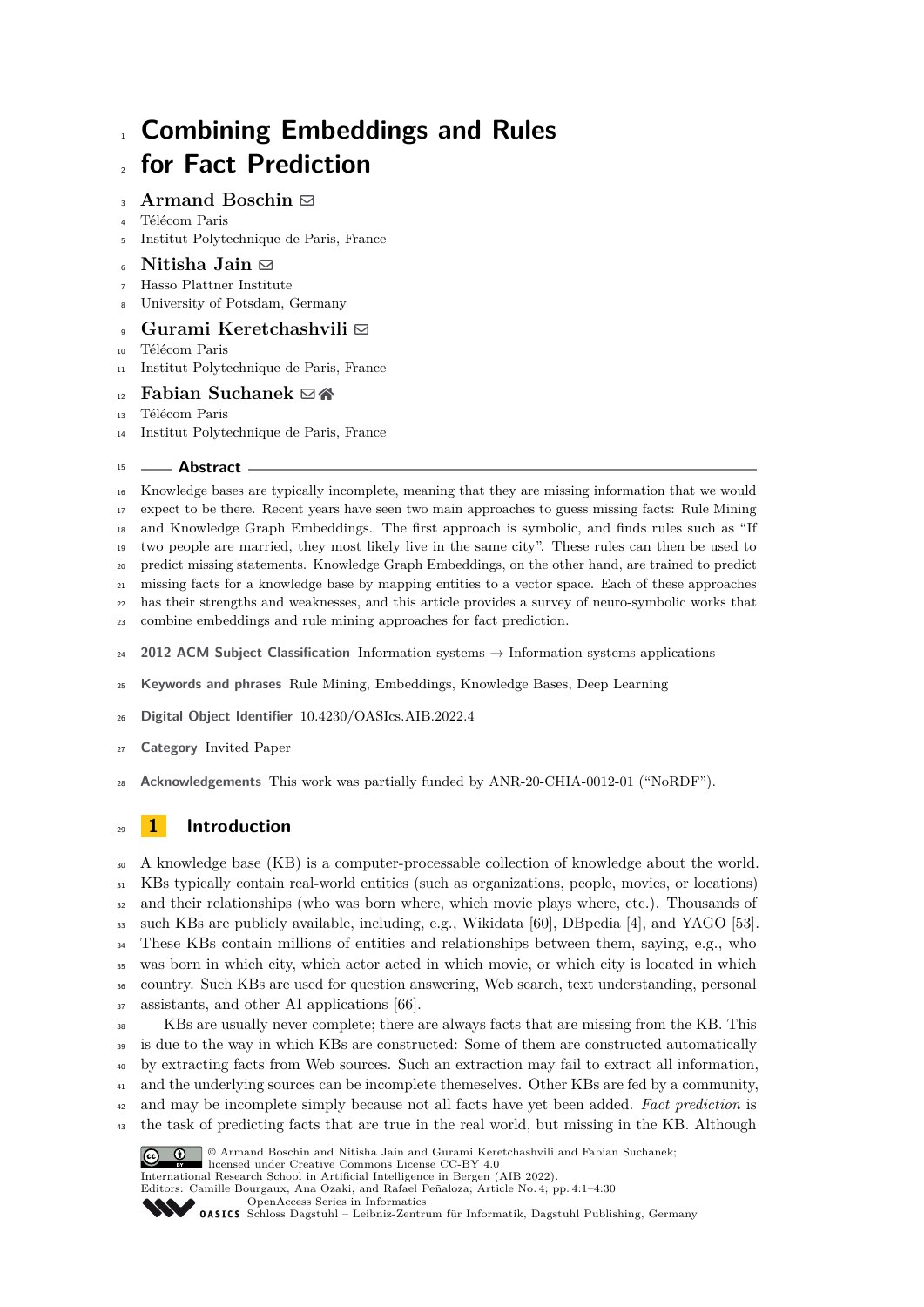### **4:2 Combining Embeddings and Rules for Fact Prediction**



**Figure 1** Rule Mining and Embeddings

<sup>44</sup> this may never make the KB complete, it will at least add facts that were missing. There are <sup>45</sup> two major approaches to this end: Rule Mining and Knowledge Graph Embeddings. *Rule* <sup>46</sup> *mining* is a symbolic approach. It finds rules such as the following in a KB:

$$
A7 \qquad married(x,y) \wedge livesIn(x,z) \Rightarrow livesIn(y,z)
$$

48 This rule means that if some person x is married to some person  $y$ , and x lives in a city  $z$ , <sup>49</sup> then *y* also lives in that city. Such rules are usually not true in all instances, and typically <sup>50</sup> come with a confidence score. Modern systems [\[30,](#page-27-0) [34,](#page-28-1) [40\]](#page-28-2) can find such rules automatically <sup>51</sup> on KBs of millions of entities. These rules can then be used to predict missing facts: If we <sup>52</sup> know that some person lives in some city, but we do not know the place of residence of their <sup>53</sup> spouse, we can use the rule to predict that, with high likelihood, the spouse lives in the same <sup>54</sup> city.

<sup>55</sup> The other methods to predict missing facts are *embedding-based methods*. These methods <sup>56</sup> are a gift of the renaissance of neural networks in the 2010's. They project the entities <sup>57</sup> and facts of a KB into a vector space. In its simplest variant, an entity *x* is mapped to  $\frac{1}{58}$  its embedding, the vector  $\vec{x}$ . A relationship r, likewise, is mapped to a vector  $\vec{r}$ . These <sup>59</sup> embeddings have the following property: If *~r* is the vector for the *livesIn* relationship, then we 60 can walk from the embedding  $\vec{x}$  of a person x to the embedding  $\vec{z}$  of their place of residence  $\epsilon_1$  *z* by computing  $\vec{z} = \vec{x} + \vec{r}$ . This gives us another way of guessing the place of residence for 62 some person *y*: We just find the city whose embedding is closest to  $\vec{y} + \vec{r}$ .

 Each of these methods has its advantages and disadvantages: While rules are easy to understand for humans (and embeddings are less intuitively accessible), embeddings can take into account signals from all facts in which an entity occurs (and not just the ones mentioned in the rule, which are typically few). Therefore, recent years have seen fruitful endeavors to combine neural methods with symbolic methods. Both rule mining techniques and embedding techniques have been surveyed in recent articles [\[62,](#page-29-2) [9,](#page-27-1) [46,](#page-28-3) [73\]](#page-29-3), among which is our own previous tutorial article [\[54\]](#page-28-4). Hence, in this tutorial, we survey approaches that combine both techniques.

 The article is structured as follows: Section [2](#page-2-0) introduces knowledge bases, rule mining techniques, and embedding techniques, following largely [\[54\]](#page-28-4). Section [3](#page-7-0) discusses embeddings in more detail. Section [4](#page-15-0) discusses embedding techniques that use rule mining techniques. Section [5,](#page-24-0) vice versa, discusses rule mining techniques that use embedding techniques. We conclude in Section [6.](#page-26-1)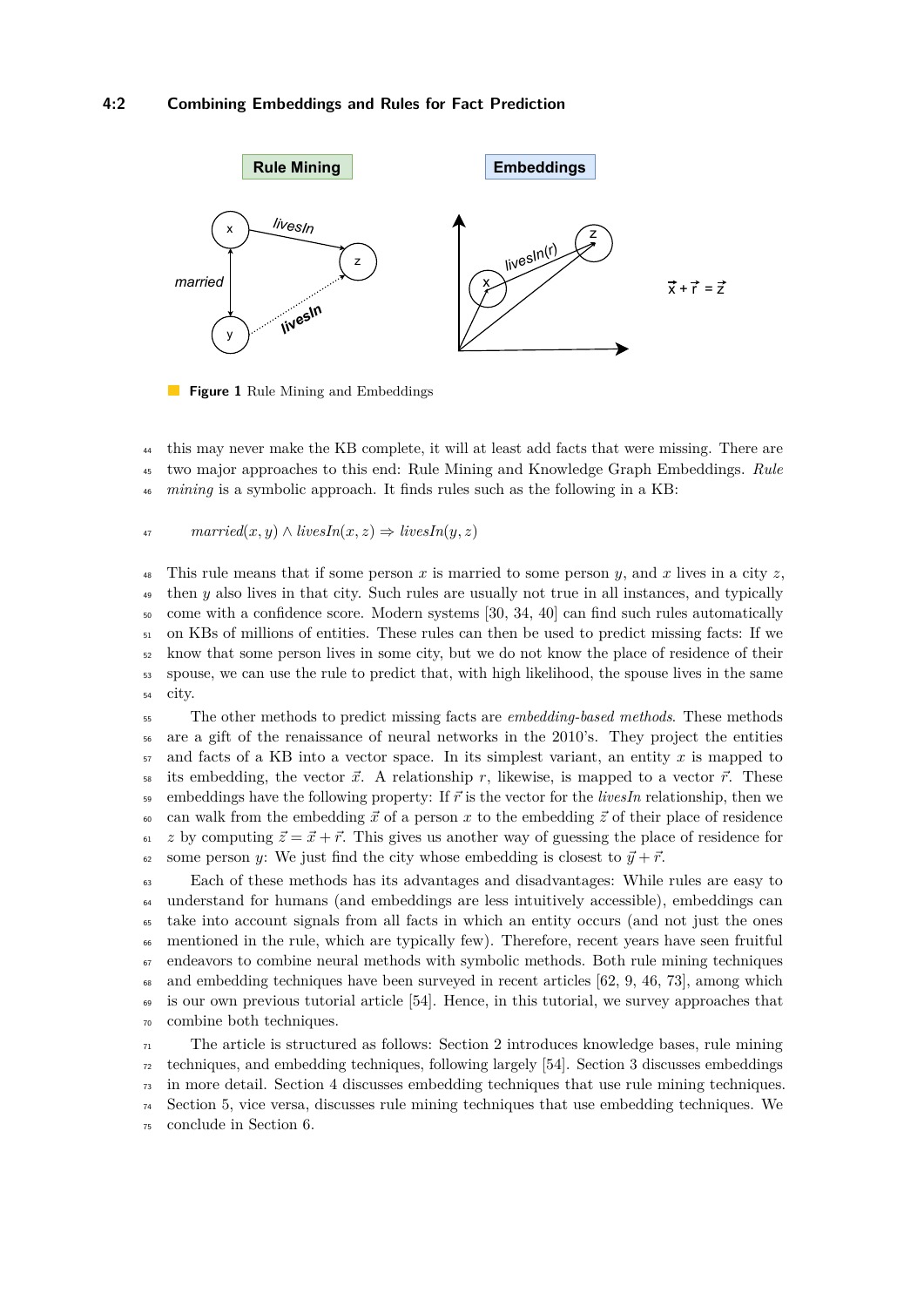# <span id="page-2-0"></span>**2 Preliminaries**

### <span id="page-2-2"></span>**2.1 Knowledge Bases**

**Knowledge Bases.** To define a knowledge base [\[54\]](#page-28-4), we need a set  $\mathcal I$  of *entities*. An entity is anything that can be an object of thought [\[67\]](#page-29-4). General-purpose KBs are typically concerned with entities such as places (e.g., *Paris*, or *India*), people (such as politicians, scientists, or actors), organizations (such as companies or associations), or artworks (such as movies, books, etc.). But knowledge bases can also be concerned with biomedical entities, geological formations, scientific articles, or any other type of entities.

 In what follows, we assume a set R of binary *relation names* (also called *relations*, *relationships*, or *predicates*). For example, the relation *locatedIn* holds between a city and a country; the relation *actedIn* holds between an actor and a movie; and the relation *president-* $\mathcal{S}7$  *Of* holds between a person and a country. Finally, we need a set  $\mathcal{L}$  of *literals*. These are 88 strings or numbers. A *fact* (or an *assertion, triple, or statement*) is then of the form  $\langle s, r, \, o \rangle$ with a *subject*  $s \in \mathcal{I}$ , a *relation*  $r \in \mathcal{R}$  and an *object*  $o \in \mathcal{I} \cup \mathcal{L}$  [\[30\]](#page-27-0)<sup>[1](#page-2-1)</sup>. An example of a fact is  $\langle Paris, locatedIn, France \rangle$ . The *inverse* of a relation *r* is a relation  $r^-$ , so that  $\langle x, r, y \rangle$  holds if and only if h*y, r*<sup>−</sup> *, x*i holds. For example, the inverse of *hasNationality* is *hasCitizen*. A  $\mathcal{L}_{92}$  *knowledge base* K over the sets  $\mathcal{I}, \mathcal{R}, \mathcal{L}$  is then a set of facts over these sets. Whenever K is 93 clear from the context, we write  $\langle s, r, o \rangle$  to mean  $\langle s, r, o \rangle \in \mathcal{K}$ . **Taxonomies.** Knowledge bases typically also define *classes*. Intuitively, a class can be understood as a set of entities, its *instances*. For example, the class of capital cities contains the city of Paris, the city of Beijing, etc. Many formalisms use unary predicates to express

 class membership, stating, e.g., *city(Paris)*. If every instance of some class *y* is also an  $\mathcal{L}_{98}$  instance of some class  $y'$ , then  $y$  is called a *subclass* of  $y'$ . For example, the class *capitalCity* 

is a subclass of the class *city*, which is itself a subclass of *geographicLocation*. This gives us a

hierarchy of classes – the *taxonomy*. Figure [2](#page-3-0) shows an example of a taxonomy of classes.

 Many KBs express the taxonomy by binary relations. To say that an entity *x* belongs to a class *y*, the KB adds the triple  $\langle x, type, y \rangle$ . To say that a class *y* is a subclass of a class *y'*, 103 we add  $\langle y, \text{subclassOf}, y' \rangle$ . However, a taxonomy has an inherent semantics that is different from other facts that hold between entities, and therefore, one is usually ill-advised to treat 105 the link  $\langle Paris, type, city \rangle$  in the same way as  $\langle Paris, locatedIn, France \rangle$ .

**Axioms.** KBs typically come with a set of logical constraints. For example, we can impose that if  $x$  is an instance of a class  $y$ , and if  $y$  is a subclass of the class  $y'$ , then  $x$  must also be  $\sum_{108}$  an instance of y':

$$
\langle x, type, y \rangle \land \langle y, subclassOf, y' \rangle \Rightarrow \langle x, type, y' \rangle
$$

Typical axioms are the following:

**Domain and Range Constraints** say that the subject (resp. object) of a relation must

belong to a certain class, as in "People are born in places (and not, say, in organizations)".

**Cardinality Constraints** say that the number of objects per subject for a certain

relation is restricted, as in "People can have at most one birth place".

 **Symmetry, transitivity, and inverse constraints** say that a relation is symmetric, transitive, or the inverse of another relationship.

 **Disjointness constraints** say that two classes cannot have instances in common, e.g., places and people.

<span id="page-2-1"></span>For our purpose, in line with the other works [\[17,](#page-27-2) [18,](#page-27-3) [40\]](#page-28-2), we do not consider blank nodes.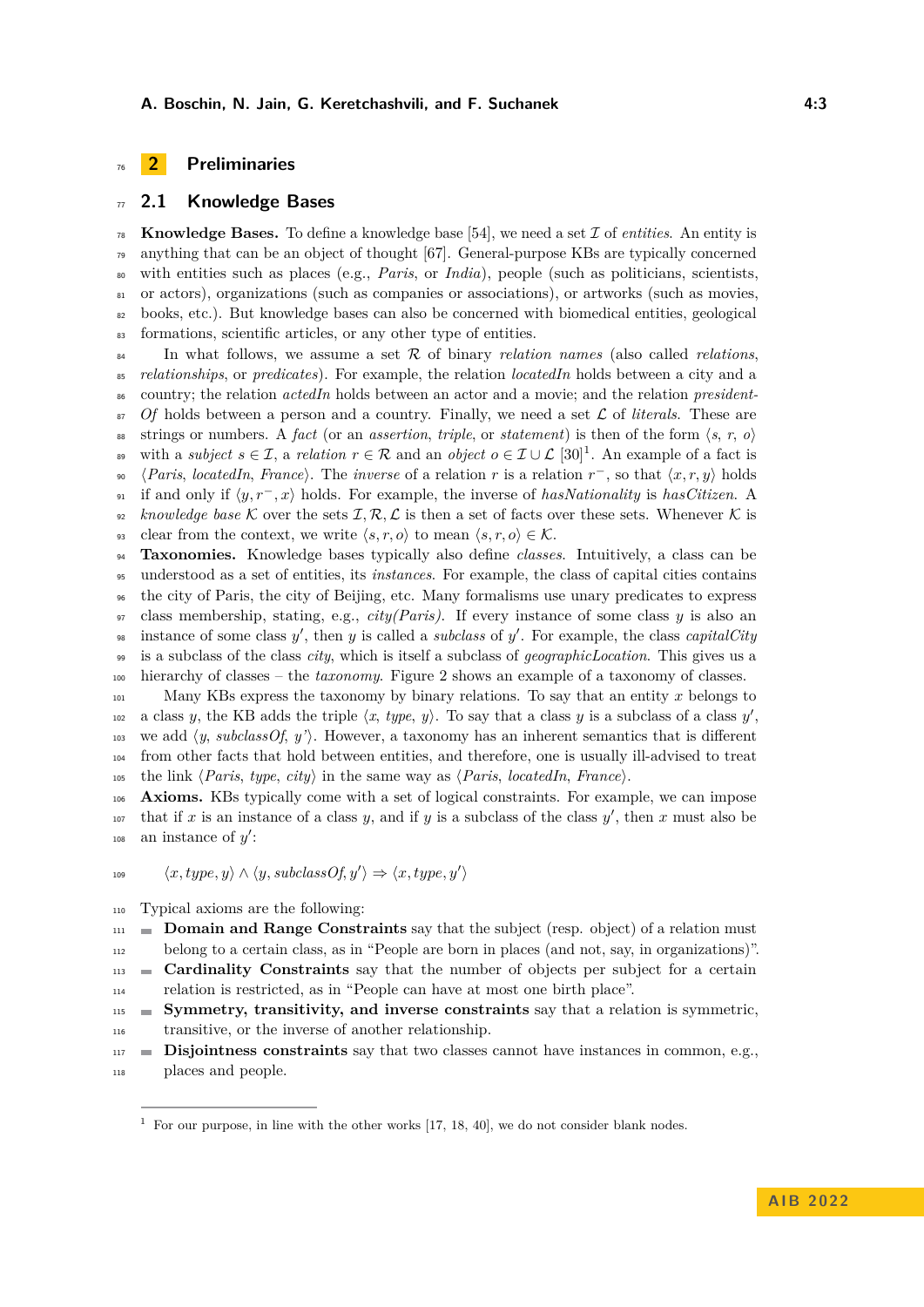### **4:4 Combining Embeddings and Rules for Fact Prediction**

<span id="page-3-0"></span>

**Figure 2** Taxonomy Example

 Such axioms exist in packages of different complexity: The Resource Description Framework Schema *RDFS* is a system of basic axioms that are concerned mainly with class membership. The axioms are so basic that they cannot result in contradictions. The Web Ontology Language *OWL* is a system of axioms that exists in several flavors – from the simple to the undecidable [\[54\]](#page-28-4). Such packages of axioms, together with the taxonomy, are sometimes called *ontology* or *schema*. Automated reasoners can be used to (1) predict facts that follow logically from these axioms and (2) determine whether a KB is inconsistent with respect to these axioms.

**Fact Prediction.** In what follows, we will assume an ideal knowledge base  $K^*$ , which contains all facts of the real world (see [\[44\]](#page-28-5) for a discussion of such a KB). One typically assumes that all facts in some given KB K are also true in the real world, i.e.,  $K \subseteq \mathcal{K}^*$ . However, the KBs are typically incomplete, i.e., there are facts in the real world that are not 131 in the KB (i.e.,  $\mathcal{K} \subsetneq \mathcal{K}^*$ ). Predicting a fact f that is true in the real world, but not yet in the KB, is called the problem of *fact prediction*.

 **World Assumptions.** Fact prediction is complicated by the fact that the KBs typically do not store negative information [\[43\]](#page-28-6). That is: while a KB may store that Elvis Presley has sung the song "All Shook Up", it will not store the fact that he did not sing the song "The Winner Takes It All". This raises the question what we should do if the KB does not contain certain statements (e.g., the KB does not contain the fact that Elvis sang "Always on my mind", which is true in the real world). In a database, one would assume that any fact that does not appear in our data is not true in the real world – an assumption known as the *Closed World Assumption*. This assumption, however, is usually false for KBs, as KBs are highly incomplete and miss many facts from the real world. Hence, it is more appropriate to make the *Open World Assumption*, which says that if an assertion is not in the KB, it may or may not be true in the real world. Thus, in our example, if the KB does not contain the assertion that Elvis sang "Always on my mind", we would not be entitled to conclude that this assertion would be false in the real world (which it is indeed not).

**Negative assertions.** A negative assertion is a statement that is known to be false. Such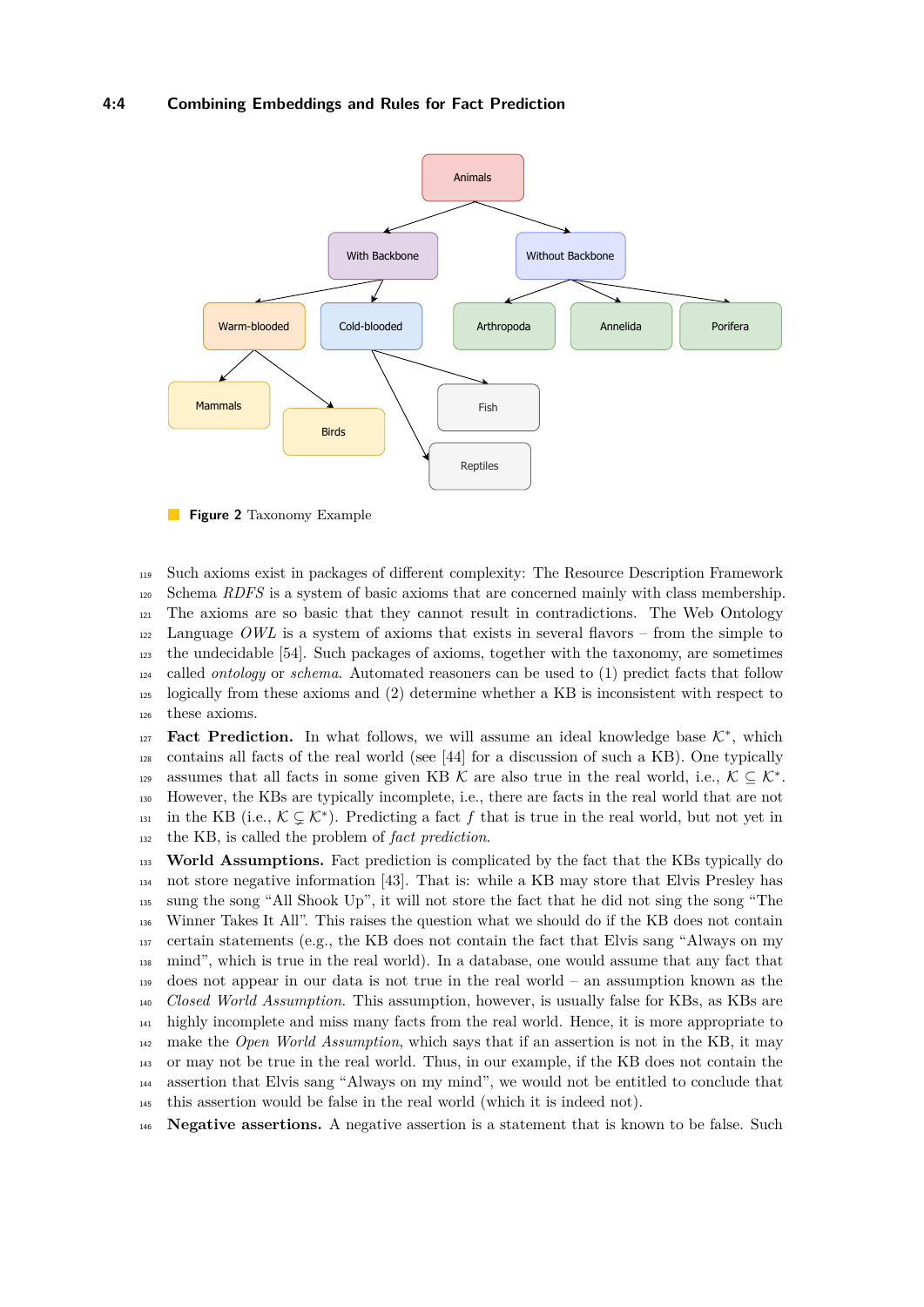statements are essential as counter-examples in rule mining and fact prediction, so as to avoid an over-generalization. For example, Woody Allen married his step-daughter. If we find 10 other people who married their step-daughter, and no person who is *not* married to their step-daughter, we would conclude that people in general marry their step-daughters. The problem is now that KBs do not contain negative assertions. No KB tells us that Elvis Presley was *not* married to his step-daughter. And the Open World Assumption prevents us from assuming this negative assertion from the facts that are in the KB. This means that we have, in theory, no way to generate counter-examples for rule mining and fact prediction. Hence, we could mine the rule "Everybody is married to their step-daughter" without any obstruction.

 Several remedies have been proposed. One is the *Partial Completeness Assumption*, or <sup>158</sup> *Local Closed World Assumption* [\[17\]](#page-27-2). It says that if a KB contains the facts  $\langle s, r, o_1 \rangle$ , ...,  $\langle s, r, o_n \rangle$ , then any fact  $\langle s, r, o' \rangle$  with  $o' \notin \{o_1, ..., o_n\}$  must be false in the real world. The 160 rationale is that if some contributor made the effort to add the objects  $o_1, ..., o_n$ , they would  $_{161}$  for sure also have added any remaining object  $o'$ . It can be shown that this assumption is generally true for relations that have few objects, such as *hasBirthDate* or *hasNationality* [\[18\]](#page-27-3). Indeed, in most KBs, the relations are designed in such a way that the average number of objects per subject is lower than the average number of subjects per object [\[18\]](#page-27-3). For example, a KB is more likely to contain the relation *hasNationality* (one person has few nationalities) rather than *hasCitizen* (one country has millions of citizens). A relation that has a higher average number of objects per subject than subjects per object can simply be replaced by its inverse [\[18\]](#page-27-3). With this, the PCA works generally well.

 The method can be used as follows to generate a large number of negative examples: take any fact  $\langle s, r, o \rangle$  from the KB, replace *o* by a randomly chosen object *o'* such that  $\langle s, r, o' \rangle$  is <sup>171</sup> not in the KB, and assume that  $\langle s, r, o' \rangle$  is a negative assertion. The assertion  $\langle s, r, o' \rangle$  is called a *corrupted* variant of  $\langle s, r, \rho \rangle$ . The method is also often applied in the same way to the subjects of the triples. This, however, creates a problem: Since relations generally have more subjects per object than vice versa, the PCA is much less plausible in this setting. For example, while it is, under the PCA, safe to assume that if some person Mary is American, she is not French, it is not safe to assume there are no more Americans than those in the 177 KB. This is why the original PCA is applied only to the objects.

### **2.2 Rule Mining**

 **Rules and Axioms.** We have already seen that KBs can come with axioms, such as the symmetry of a relation. These axioms are usually defined manually, and they allow no exceptions. In what follows, we will be concerned with *rules*. These also express constraints on the data, but different from axioms, they are not imposed on the data, but automatically mined from the data. As such, they also allow for exceptions. For example, we can find that *marriedTo* is "usually" symmetric in the data of a given KB, meaning that for most couples, the *marriedTo* fact holds in both directions – although there are some couples for which the relation holds only in one direction, presumably because of missing data. This is why such rules are also called *soft rules* (as opposed to the "hard" axioms). Let us now make this idea more formal.

**Atoms and Rules.** An *atom* is an expression of the form  $\langle \alpha, r, \beta \rangle$ , where *r* is a relation <sup>190</sup> and *α*, *β* are either entities or variables [\[30\]](#page-27-0) (we write variables in lower case, and entities in 191 upper case). For example,  $\langle x, livesIn, Berlin \rangle$  is an atom with one variable, *x*. An atom is *instantiated* if at least one of its arguments is an entity. If both arguments are entities, the atom 193 is *grounded* and tantamount to a fact. A *conjunction* of atoms  $B_1, ..., B_n$  is of the form  $B_1 \wedge ... \wedge$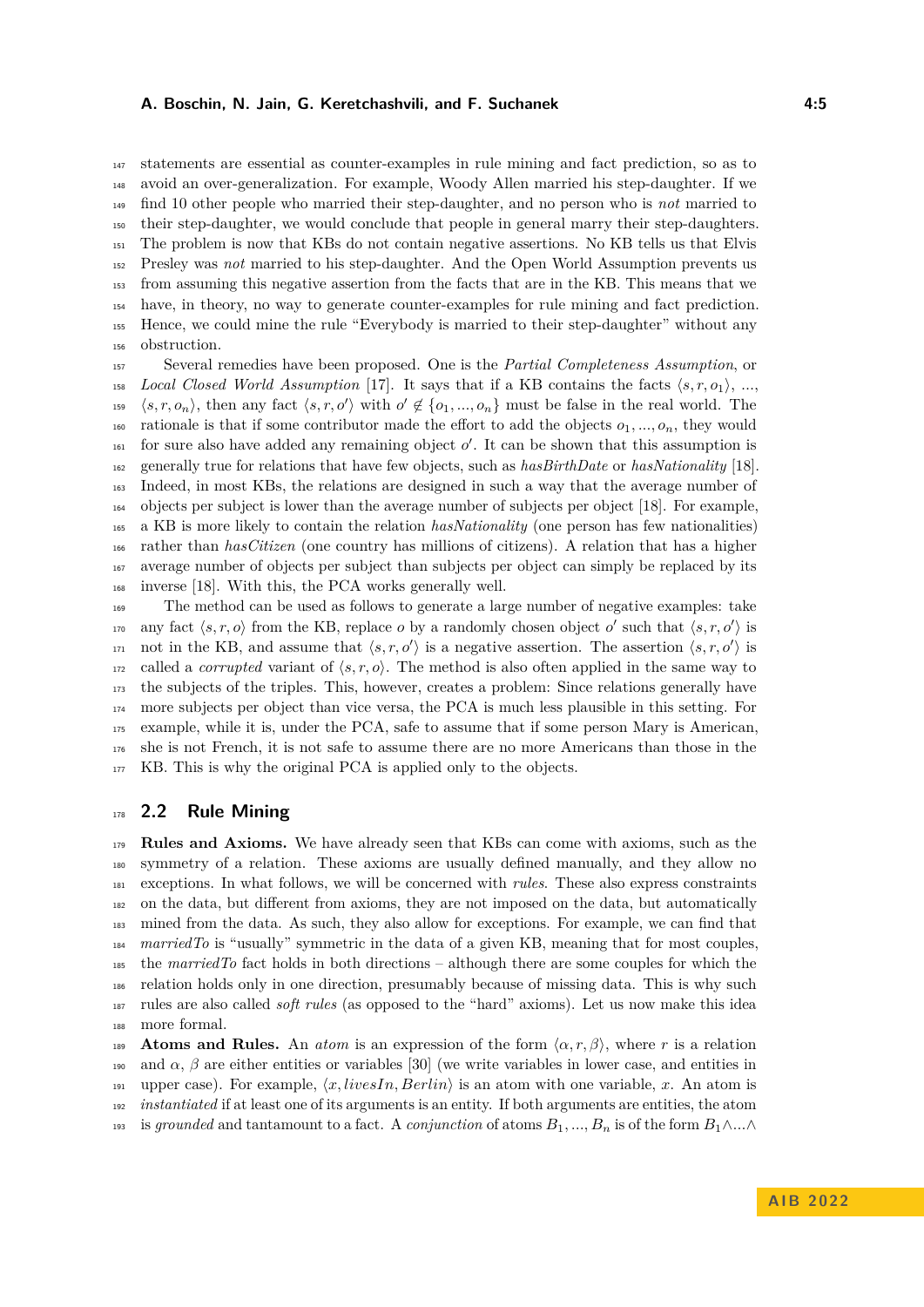### **4:6 Combining Embeddings and Rules for Fact Prediction**

*B*<sub>n</sub>. For example, we can build the conjunction  $\langle x, livesIn, Paris \rangle \wedge \langle x, wasBornIn, Berlin \rangle$ , which, intuitively, designates all people *x* who were born in Berlin and live in Paris. To make this intuition more formal, we need the notion of a substitution. A *substitution*  $\sigma$  is a partial mapping from variables to entities. Substitutions can be straightforwardly extended to atoms <sup>198</sup> and conjunctions. For example, the substitution  $\sigma = \{x \rightarrow Mary\}$  can be applied to our conjunction above, and it yields h*M ary, livesIn, P aris*i ∧ h*M ary, wasBornIn, Berlin*i.

200 A (Horn) *rule* is a formula of the form  $B_1 \wedge ... \wedge B_n \Rightarrow H$ , where the  $B_1 \wedge ... \wedge B_n$  is a conjunction of *body atoms*, and *H* is the *head atom*. An example for a rule is

$$
\langle x, married, y \rangle \land \langle x, livesIn, z \rangle \Rightarrow \langle y, livesIn, z \rangle
$$

Let us call this rule  $R^*$  in what follows. Two atoms  $A$ ,  $A'$  are *connected* if they have common variables. It is common [\[17,](#page-27-2) [18,](#page-27-3) [40\]](#page-28-2) to impose that all atoms in a rule are transitively connected and that rules are closed. A rule is *closed* if every variable in the head appears in at least one atom in the body. A rule is *grounded* if all of its atoms are grounded.

 **Predictions.** Given a rule *R* = *B*1∧*...*∧*B<sup>n</sup>* ⇒ *H* and a substitution *σ*, we can apply *σ* to both 208 the body and the head of *R*, and obtain an *instantiation* of *R*, which we denote by  $\sigma(R)$ . In our example, we could instantiate the above rule  $R^*$  by  $\sigma = \{x \to Mary, y \to Bob, z \to Paris\},\$ <sup>210</sup> and obtain  $\sigma(R^*)$  as

### 211  $\langle Mary, married, Bob \rangle \land \langle Mary, livesIn, Paris \rangle \Rightarrow \langle Bob, livesIn, Paris \rangle$

212 If  $\sigma(B_i) \in \mathcal{K} \forall i \in \{1, ..., n\}$ , we call  $\sigma(H)$  a *prediction* of *R* from  $\mathcal{K}$ , and we write  $\mathcal{K} \wedge R \models \sigma(H)$ . 213 Suppose, e.g., that we have a KB  $K = \{$ *Paris, locatedIn, France* $\rangle$ ,  $\langle Mary, married, Bob\rangle$ ,  $\{Mary, livesIn, Paris\}$ . Here, our example rule  $R^*$  can be instantiated as before by  $\sigma = \{x \to Mary, y \to Bob, z \to Paris\}$ . Then, all body atoms of the instantiated rule  $\sigma(R^*)$  $a<sub>16</sub>$  appear in K. Hence, the rule predicts the head atom of  $\sigma(R^*)$ , which is  $\langle Bob, livesIn, Paris \rangle$ .  $Hence, we write \mathcal{K} \wedge R^* \models \langle Bob, livesIn, Paris \rangle.$ 

 **Mining Rules.** Inductive Logic Programming (ILP) is the task of finding rules automatic- ally [\[54\]](#page-28-4). Typically, one provides a set of *positive examples* (i.e., facts that the rules shall predict), and a set of *negative examples* (facts that the rules must not predict). In the context of KBs, ILP faces several challenges: First, KBs usually do not provide negative examples. We have discussed a method to generate negative examples above, the Partial Completeness Assumption (Section [2.1\)](#page-2-2). Another challenge is that a strict application of the definition of ILP to rule mining would find only rules that are true in all instantiations. However, in real-world KBs, there can be exceptions to rules, e.g., due to faulty or missing data. Hence, rule mining typically aims for rules that have a high *support* (the number of positive examples predicted by the rule), and a high *confidence* (the proportion of examples it predicts that are positive). In this way, the methods can find rules even if they do not apply in all instances, such as "If two people are married, then the children of one of them are also the children of the other".

 AMIE [\[17\]](#page-27-2) was one of the first rule mining systems for large KBs under the Open World Assumption. It starts with the most general rules (such as "everybody is married with each other"), and refines them until their confidence is high enough (e.g., "if two people are parents of the same children, they are most likely married"). This relies on the observation that the support of a rule decreases monotonically when a rule is made more specific. The RuDiK system [\[40\]](#page-28-2) can mine logical rules like AMIE, but brings a number of improvements: First, RuDiK can also mine negative rules, such as "If two people are siblings, they are not married". Second, RuDiK can mine relations between literals, such as "Someone's birth date is always before someone's death date". Finally, RuDiK removes facts that have been covered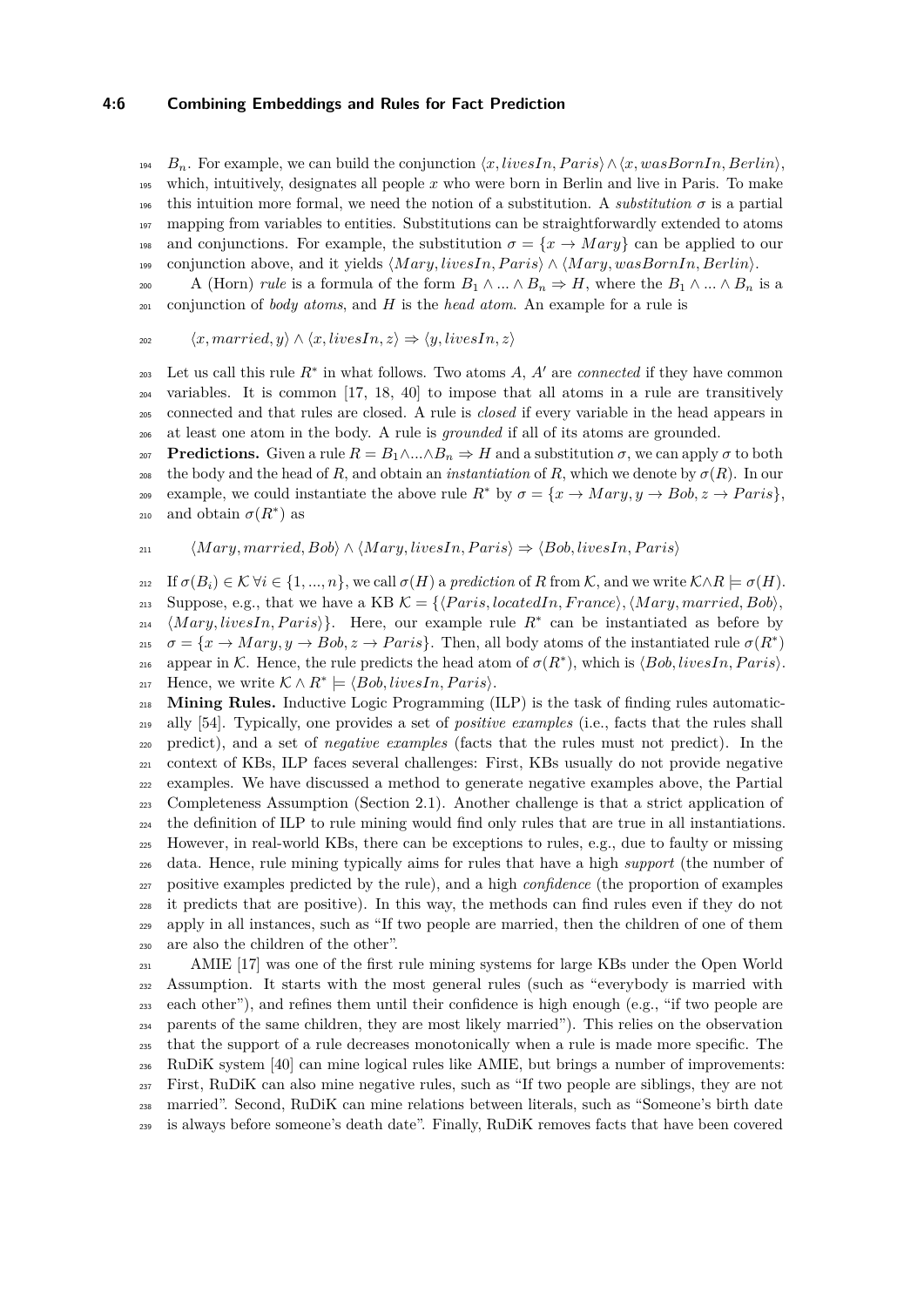by a rule, so that subsequent rules are forced to predict facts that have not already been predicted. This allows not just for some optimizations of the mining algorithm, but also to mine rules that predict more unknown facts correctly.

 The AnyBURL system [\[34\]](#page-28-1) is a bottom-up rule mining system: It starts with path rules that are specific to one instance, and generalizes them to achieve good support. A particular advantage of the system is that the user can trade running time for rule quality, i.e., get better rules by waiting longer.

 $_{247}$  The DRUM system [\[49\]](#page-28-7) is a linear formulation of the rule mining problem using one- hot-encoding vectors for entities and adjacency matrices for relations. As it is linear, the problem is fully differentiable and can then be solved using gradient descent techniques. This solving appraoch proved to be very good for predictions involving previously unseen entities or relations.

 Let us now turn to the second family of methods that can be used to predict missing facts: Knowledge Graph Embeddings.

### **2.3 Embeddings**

 **Embeddings.** An embedding for a group of objects (e.g. words, relations, or entities) is an injective function that maps each object to a real-valued vector, so that the intrinsic relations between the objects are maintained [\[54\]](#page-28-4). In the case of KBs, we are looking to embed entities and relations. In particular, given a KB, we would want the entities that are semantically similar in the KB to be mapped to vectors that are close to each other in the vector space. 260 The most basic embeddings [\[7\]](#page-26-2) are designed so that, for a fact  $\langle s, r, o \rangle$ , we have  $\vec{s} + \vec{r} \approx \vec{o}$ , <sup>261</sup> where  $\vec{\cdot}$  is the embedding vector of the underlying entity or relation. For example, if we know  $h_{\text{262}}$   $\langle Elvis, marriedTo, Priscilla\rangle$ , then we would want the vector  $Elvis + marriedTo$  to be close to the vector *Priscilla*. An embedding with these properties has several advantages: First, the embedding allows us to feed entities and relations into machine learning methods that work on vectors (e.g., classification algorithms). The vectors are typically low in dimension (e.g., a few hundred), which makes them particularly suited for such applications. Second, the embedding provides a natural way of grouping together similar entities, so that given one entity, we can find its peers by scanning the vector space. In our example, we would expect Elvis to be close in the vector space to other singers. Finally, the embeddings allow  $\frac{270}{\text{F}-\frac{1}{2}}$  for link prediction: If we do not know the spouse of Elvis, we can just compute the vector  $\frac{1}{271}$  **Elvis** +  $\frac{1}{271}$  and propose that the person that we find there is the spouse. If the embedding is well designed, that would actually work.

 **Terminology.** In the literature about KB embeddings, the KB is often called a *knowledge graph* (KG) instead of a *knowledge base*. This is because embedding approaches typically project away literals and facts with literals. Consequently, fact prediction is known as *link prediction* in this scenario. Furthermore, the approaches typically do not deal with classes, taxonomies, or axioms. What remains is then a graph where the nodes are entities, and the edges are relations. In this scenario, facts are usually called *triples*, the subject is called the *head* of the triple, and the object is called the *tail*.

 **Link prediction with embeddings.** Knowledge graph embeddings are created by trainable machine-learning models, typically neural networks. We will discuss these methods in detail <sup>282</sup> in Section [3.](#page-7-0) All of these models take as input a fact  $\langle h, r, t \rangle$ , and output a score of its likelihood of being true: the higher the score, the more likely the model believes the fact to be. This score is typically denoted by  $f(\langle h, r, t \rangle)$  or  $f_{\vec{r}}(\vec{h}, \vec{t})$ . To train such a model, we need a KB of true facts. We train the model to give a high score to these facts. To avoid over-generalization, we also have to train the model with counter-examples. These are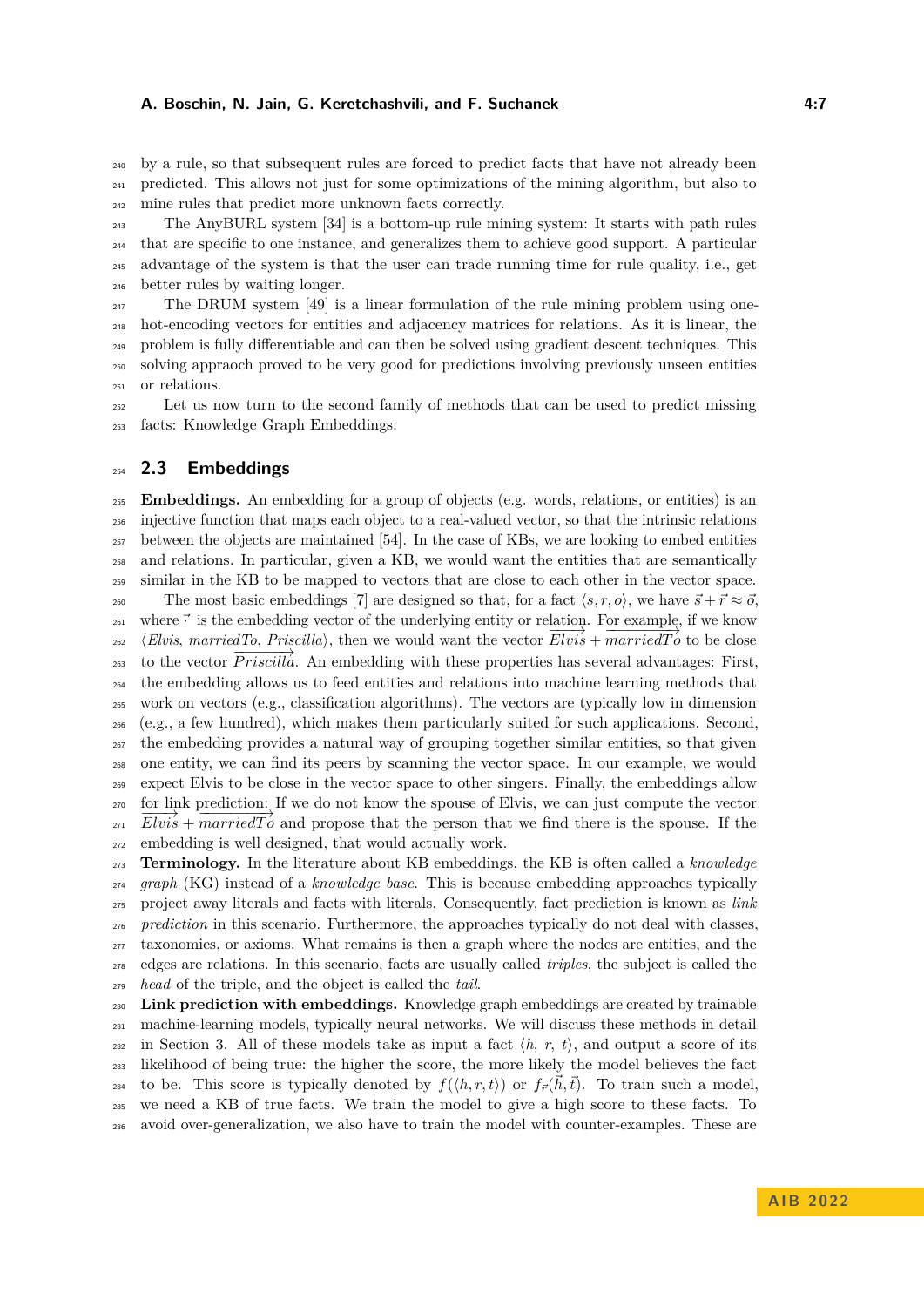#### **4:8 Combining Embeddings and Rules for Fact Prediction**

 $_{287}$  typically generated by corrupting the facts from the KB (Section [2.1\)](#page-2-2), i.e., by taking a fact  $\langle h, r, t \rangle$  from the KB and replacing the tail by a random entity *t'*. The model is then trained <sup>289</sup> to give the true triples from the input KB a higher score than the corrupted triples.

 We can then use the models for link prediction as follows: We take a partially-filled triple 291 for which we would like to know the head or tail entity, e.g.,  $\langle Elvis, marriedTo, ?\rangle$ . We try out all possible tail entities from the KB, and score the resulting triple using the scoring function. The predicted entity is intuitively the one with the highest resulting score. All entities can be sorted according to the scores of their triple. Each entity is then associated to its *prediction rank*, i.e., to the position that it has in the ranked list of predictions.

<sup>296</sup> In the supervised setting, we often know the true answer (*Priscilla*), and we can compute <sup>297</sup> its prediction rank  $PR_{\langle Elvis, marriedTo, ?\rangle}(Priscilla)$ . Several metrics are computed from the 298 prediction ranks of head and tail entities. If  $\mathcal T$  the set of known true facts, the metrics are <sup>299</sup> the following:

Mean Rank (MR): the average prediction ranks of the correct entities m.

$$
MR = \frac{1}{2|\mathcal{T}|} \left( \sum_{(h,r,t) \in \mathcal{T}} PR_{\langle \mathcal{P}, r, t \rangle}(h) + PR_{\langle h, r, \mathcal{P} \rangle}(t) \right)
$$

Mean Reciprocal Rank (MRR): the average of the inverse of the prediction ranks

$$
MRR = \frac{1}{2|\mathcal{T}|} \left( \sum_{(h,r,t) \in \mathcal{T}} \frac{1}{PR_{\langle \hat{z}, r, t \rangle}(h)} + \frac{1}{PR_{\langle h, r, \hat{z} \rangle}(t)} \right)
$$

 $\blacksquare$  Hit at *k* (Hit $@k$ ): proportion of the tests in which the prediction rank is better than *k* (typical values for *k* are 1, 3 and 10)

$$
Hit@k = \frac{1}{2\left|\mathcal{T}\right|}\left(\sum_{(h,r,t)\in\mathcal{T}}\mathbbm{1}\{PR_{\left\langle \text{ }2,r,t\right\rangle }(h)\leq k\}+\mathbbm{1}\{PR_{\left\langle h,r,\text{ }2\right\rangle }(t)\leq k\}\right)
$$

 Both MRR and Hit@k have values between 0 and 1, higher values indicate better results. In some cases, multiple entities can be correct answers (e.g. for 1-N relations) and the model <sup>302</sup> should not be penalized for predicting another true answer that is simply more likely than the one at hand. Those metrics are usually computed in a *filtered* setting in which prediction ranks are computed by removing the other true entities ranked better than the one at hand.

### <span id="page-7-0"></span><sup>305</sup> **3 Embedding Models**

 In the last decade, numerous methods for computing knowledge graph embeddings have been 307 proposed. The methods differ from one another in terms of how they relate the entities and relations of the KG in the latent space. The existing models can be categorized as geometric, tensor-based or convolutional. In this section, we introduce and discuss a few popular models from each category.

311 In the following, let us consider a KG with *n* entities  $\mathcal{E} = \{e_1, \ldots e_n\}$  and *m* relations  $312 \mathcal{R} = \{r_1 \dots r_m\}$  that is to be embedded in a *d*-dimensional vector space. R (resp. C) is the <sup>313</sup> field of real (resp. complex) numbers.

### <sup>314</sup> **3.1 Geometric models**

<sup>315</sup> Geometric models interpret relations as geometric operations in the vector space. The earliest <sup>316</sup> of these models is TransE, which we now describe in detail.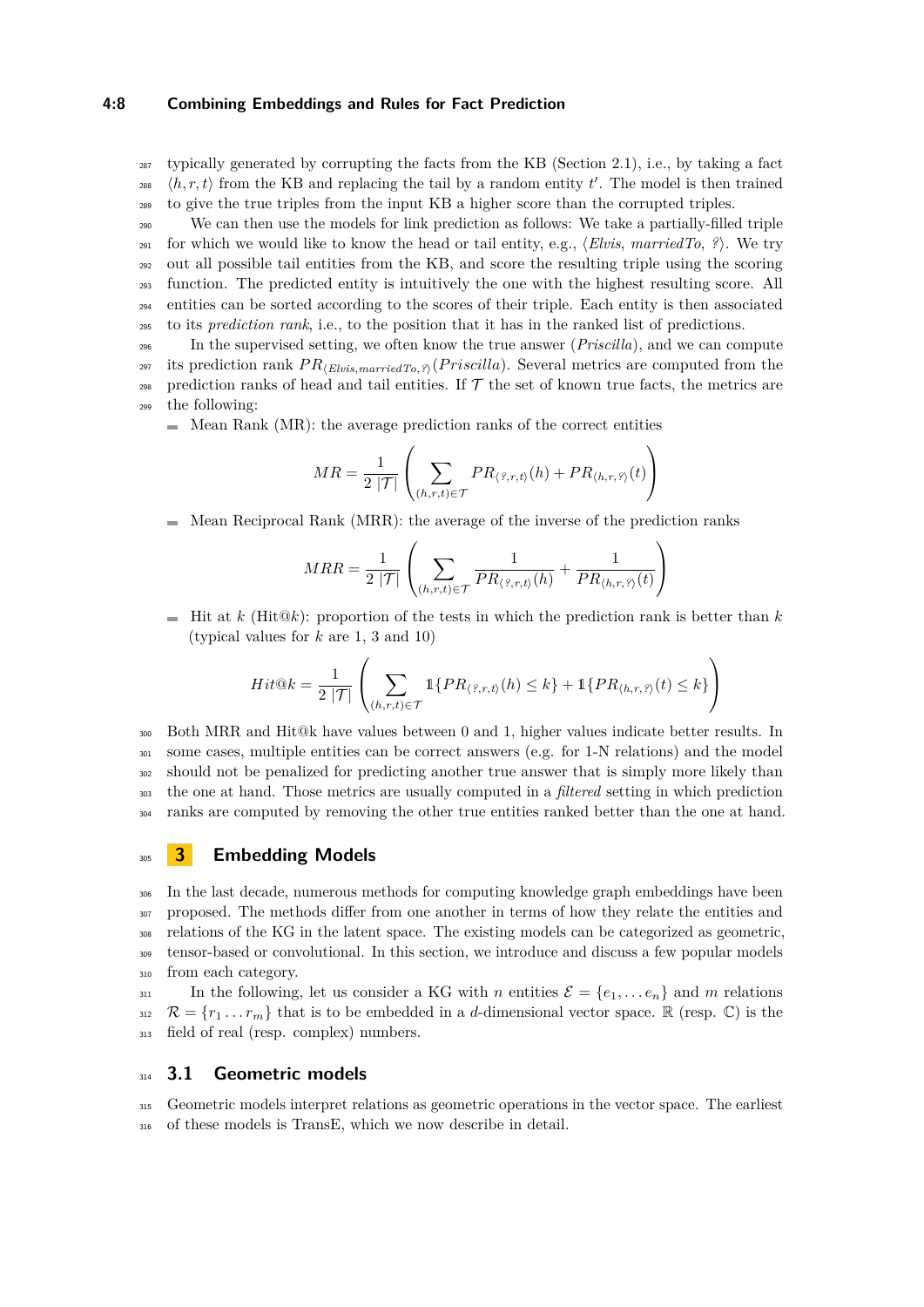<sup>317</sup> **TransE** [\[7\]](#page-26-2) is a *translation-based model*, i.e., it uses a geometric distance to measure the similarity of the entities. Given a fact  $\langle h, r, t \rangle$ , its goal is to find vectors  $\vec{h}, \vec{r}, \vec{t}$ , so that 319  $\vec{h} + \vec{r} \approx \vec{t}$ .

 One way to do that is to design a neural network [\[54\]](#page-28-4). We first create a *vocabulary*, i.e., an ordered list of all entities in the KG. Then we create, for each entity, its *one-hot encoding*. This is simply a vector that has as many dimensions as there are entities. Every <sup>323</sup> element of the vector is set to zero, and only the  $i<sup>th</sup>$  element is set to one, where *i* is the position of the entity in the vocabulary. The same is done for the relations. Then we design a network as follows: The input is the one-hot encoding of the head, the one-hot encoding of the relation, and the the one-hot encoding of the tail of a given fact from the KB. That is, if *n* is the number of entities, and *m* is the number of relations, the network has  $m + 2 \times n$  input neurons. The first hidden layer of the network then maps each of these vectors to a  $d$ -dimensional real vector in  $\mathbb{R}^d$ . An entity *e* is mapped to a vector  $\vec{e}$ , and a relation *r* is 330 mapped to  $\vec{r}$ . The further layers then reduce these vectors to a single output that scores the  $\frac{331}{331}$  input assertion. More precisely, the network computes, for an input fact  $\langle h, r, t \rangle$  from the  $K_{332}$   $\phantom{K}$  KB, the function  $f_{\vec{r}}(\vec{h}, \vec{t}) = -||\vec{h} + \vec{r} - \vec{t}||$  (where  $|| \cdot ||$  is either the 1-norm or the 2-norm). The network is then trained with facts from the KB to maximize this score for these facts. It is trained with negative assertions to minimize this score. This leads to embeddings that 335 verify the simple arithmetic equation  $\vec{h} + \vec{r} \approx \vec{t}$  [\[54\]](#page-28-4). The important thing here is that the later hidden layers take their decision based solely on the output of the first hidden layer. <sup>337</sup> The vectors computed by the first layer thus contain all the necessary information to assess the truth value of an assertion – and this is what we want from a good embedding. Thus, we will use the vectors that the first layer outputs as the embeddings of the input entities.

 One limitation of TransE is the inability to model symmetric relationships [\[65\]](#page-29-5): if *r* <sup>341</sup> is symmetric (i.e.  $\langle h, r, t \rangle$  true implies  $\langle t, r, h \rangle$  to be true as well), then r tends to have an embedding vector close to  $\vec{0}$  because minimizing both  $||\vec{h} + \vec{r} - \vec{t}||_2$  and  $||\vec{t} + \vec{r} - \vec{h}||_2$  $_{343}$  simultaneously happens if and only if  $\vec{r} = \vec{0}$ . Another problem appears with one-to-many relations. Consider for example the facts *(ElonMusk, founderOf, SpaceX)* and *(ElonMusk, founderOf*, *Tesla*i. TransE would give very similar embeddings to both *SpaceX* and *Tesla*, and thus fail to differentiate between the two companies. TransE also has problems modeling many-to-one, reflexive, and transitive relations, and to capture multiple semantics of a relation.

**TransH** [\[65\]](#page-29-5) tries to alleviate some limitations of TransE by allowing an entity to have different representations in the embedding space depending on the relation it is involved with. Each relation *r* is represented not only by a vector  $\vec{r}$ , but also by an hyperplane (i.e. a sub-space of one dimension less than the embedding space). Algebraically an hyperplane can be defined by a single vector, namely the vector that is orthogonal to it. Thus, each relation <sup>354</sup> *r* is associated with a set of two vectors:  $\vec{r}$  for the relation itself, and  $\vec{h_r}$  for its hyperplane.

To compute the score of a triple  $\langle h, r, t \rangle$ , the embeddings  $\vec{h}$ ,  $\vec{t}$  of the entities are first projected onto the hyperplane defined by  $\vec{h_r}$ , and they are then connected by the translation 357 vector  $\vec{r}$  of the relation. Given a relation  $r$ , let  $p_r$  be the linear orthogonal projection <sup>358</sup> on the hyperplane defined by  $h_r$ . Then the loss function of TransH can be written as  $f(\langle h, r, t \rangle) = f_{\vec{r}}(\vec{h}, \vec{t}) = -||p_r(\vec{h}) + \vec{r} - p_r(\vec{t})||_2^2.$ 

 This is designed to solve the limitations of TransE: a reflexive relation *r* can have a translation vector  $\vec{r}$  close to  $\vec{0}$ , since all information is contained in  $\vec{h_r}$ . For relations with several objects, likewise, the objects can be embedded in the same place in the hyperplane only for that specific relation.

<sup>364</sup> **TransR** [\[31\]](#page-27-4) extends the idea of sub-space projection of TransH by proposing that the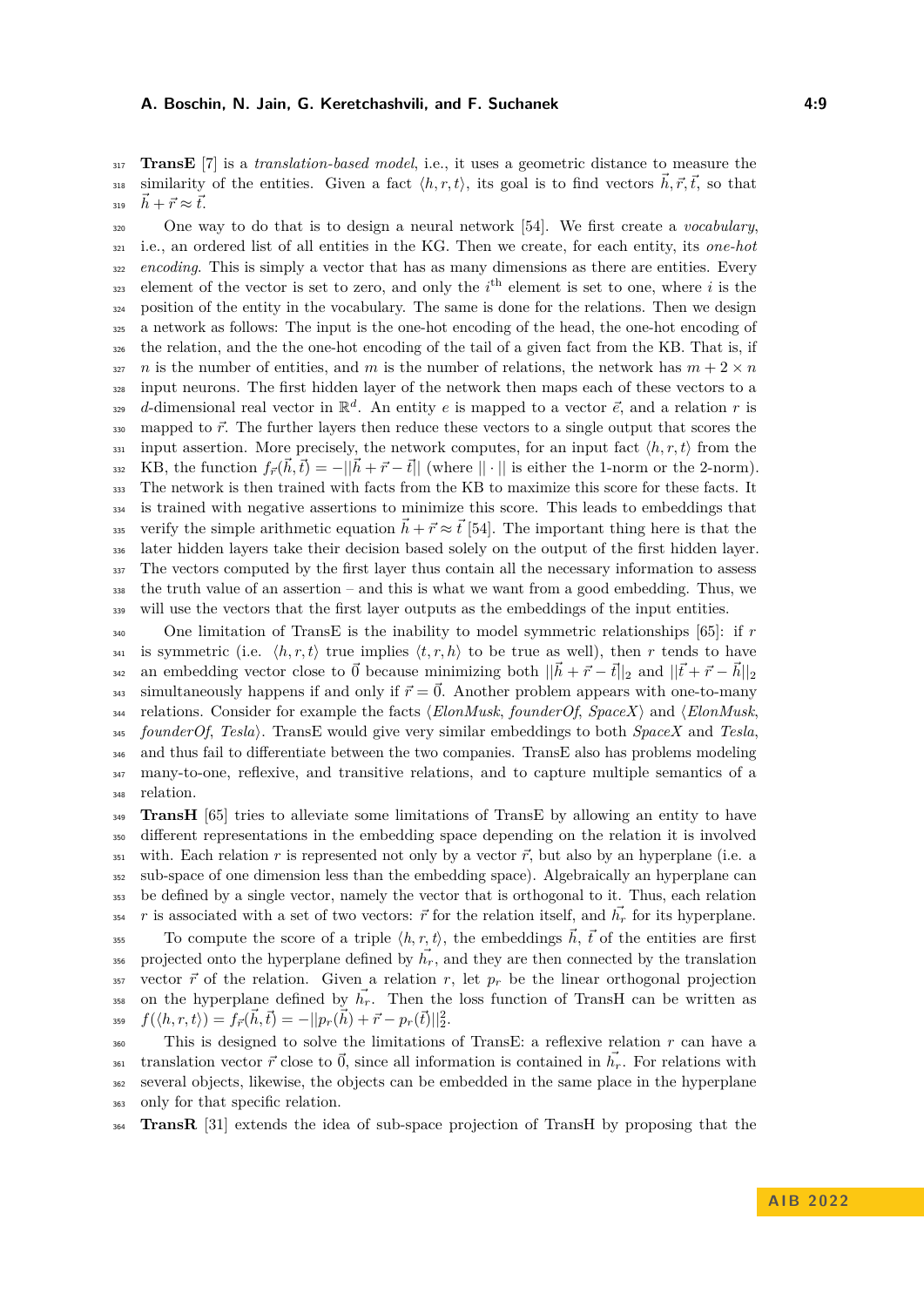### **4:10 Combining Embeddings and Rules for Fact Prediction**

 projection step is now done on any sub-space of a given dimension. Let *d* be the dimension of <sup>366</sup> the embedding space and d' the dimension of the relation-specific sub-spaces. Algebraically a linear projection from a vector space of dimension *d* into one of its sub-spaces of dimension *d'* is simply represented by a matrix of dimension  $d \times d'$ . Each relation r is then represented by 369 a vector  $\vec{r}$  and a projection matrix  $M_r$ . Thus, TransR is simply an evolution of TransH that increases the expressiveness of the model by increasing the number of parameters. Intuitively, this should allow the model to *learn* a greater amount of useful information from the known facts it is trained on. CTransR [\[31\]](#page-27-4) is an extension of TransR, which operates by clustering diverse head-tail entity pairs into groups and learning distinct relation vectors for each group. <sup>374</sup> **TransD** [\[25\]](#page-27-5) in turn proposes to keep the idea of projecting on any possible sub-space but reduces the number of parameters compared to TransD in order to limit the risk of overfitting. This is done by allowing only the sub-space projections that are defined by a *low-rank* matrix: that is a matrix that can be decomposed as a product of vectors.

 Several other improvements have also been proposed in the direction of translation embedding methods, including TransG [\[68\]](#page-29-6), TransF [\[16\]](#page-27-6), and KG2E [\[21\]](#page-27-7). Other geometric models perform rotation-like transformations in the vector space instead of pure translations. Its most prominent examples are RotatE [\[55\]](#page-28-8) and HAKE [\[72\]](#page-29-7).

 **RotatE** [\[55\]](#page-28-8) aims to be particularly suited for relations that are symmetric, anti-symmetric, inverses of each other, and compositions of each other, which are typical for KGs. For instance, 384 the relation *marriedTo* is a symmetric relation:  $\langle x, \text{ marriedTo}, y \rangle$  implies  $\langle y, \text{ marriedTo}, y \rangle$ 385 *x*). Further, many relations such as familial relations are compositional. For example,  $\langle x, \rangle$ 386 *hasParent*, *y*) and  $\langle y, \text{hasParent}, z \rangle$  imply  $\langle x, \text{hasGrandParent}, z \rangle$ . RotatE captures these relation patterns by defining each relation as a rotation from the head entity to the tail entity <sup>388</sup> in the vector space. Specifically entities and relations are now embedded in  $\mathbb{C}^d$  and for any relation *r*, the modulus of each component  $\vec{r}_i$  is 1. For a triple  $\langle x, r, y \rangle$ , the model then tries 390 to achieve  $\vec{y} \approx \vec{x} \circ \vec{r}$ , where  $\circ$  is the element-wise product. Intuitively, a relation *r* applies a coordinate-wise rotation on the head entity so as to come close to the tail entity. The score 392 function is then  $||\vec{x} \circ \vec{r} - \vec{y}||$ . A relation is symmetric if and only if its embedding belongs to  $_{393}$  {-1, +1}<sup>d</sup> (i.e. coordinate-wise rotations of 0 or  $\pi$  radians),  $r_1$  and  $r_2$  are are symmetric if and only if their embeddings are complex conjugates, and a relation  $r<sub>3</sub>$  is the composition of 395 two relations  $r_1$  and  $r_2$  if and only if  $r_3^2 = r_1^2 \circ r_2^2$  (i.e., the coordinate-wise rotations of  $r_3$  are 396 the successive rotations of  $r_1$  and  $r_2$ ).

 **HAKE** [\[72\]](#page-29-7) extends the RotatE embeddings by taking into account and preserving the semantic hierarchies of the entities in the KGs. For example, the entity *Paris* is part of *France*, which is a part of the EU. Such hierarchies between entities are quite common in most KGs such as Yago and Freebase. To model these relations between entities, HAKE 401 represents an entity *e* (and a relation *r*) in the vector space in two parts: as  $\vec{e}_m$  and  $\vec{r}_m$ <sup>402</sup> in the modulus part and as  $\vec{e}_p$  and  $\vec{r}_p$  in the phase part. The modulus part is aimed at differentiating entities at different hierarchies from each other, such as *Paris* from *France*, while the phase part distinguishes the different entities at the same hierarchy level, e.g. *Paris* and *Lyon*. In this manner, HAKE is able to represent the semantic hierarchies associated with KGs, and outperform other techniques by learning better embeddings.

### <span id="page-9-0"></span>**3.2 Semantic Matching models**

 Another common category of embedding methods compares the vector of the subject and the vector of the object directly in order to assess how likely the fact is to be true.

**RESCAL** [\[38\]](#page-28-9) is the simplest model in this category. Entities are represented as vectors

and relations become bilinear functions (simply represented as square matrices). A triple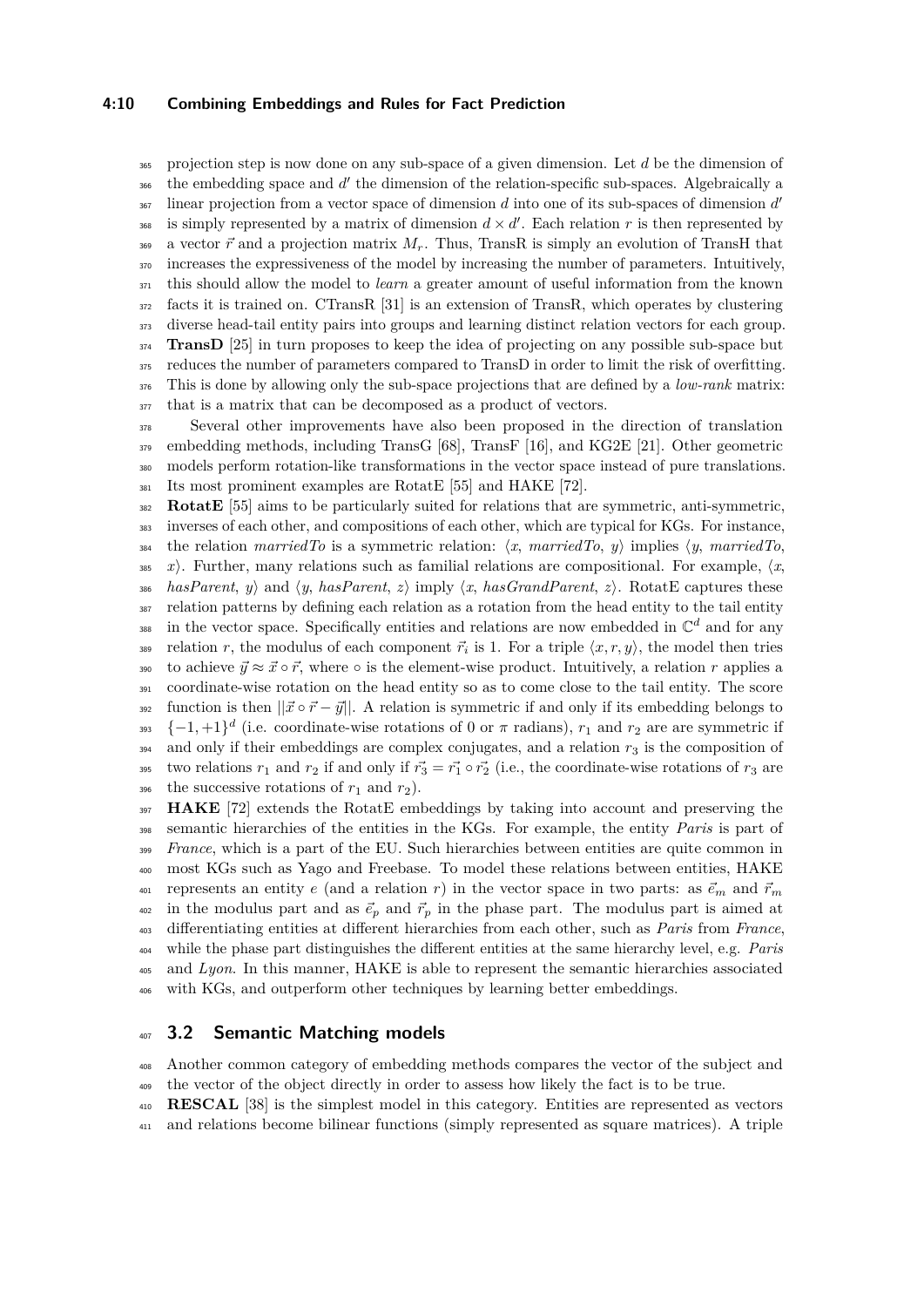$\langle h, r, t \rangle$  is then scored by the application of the relation-specific bilinear function to the entity <sup>413</sup> embeddings:  $f(\langle h, r, t \rangle) = \vec{h}^t \cdot M_r \cdot \vec{t}$ , where  $\vec{h}$  (resp.  $\vec{t}$ ) is the embedding of *h* (resp. *t*) and  $M_r \in \mathbb{R}^{d \times d}$  is the representing matrix of *r*. Intuitively, this bi-linear scoring function can be interpreted as some sort of *scalar product* between the entities in some relation-specific distortion of the embedding space. This is simply an intuition as no sufficient constraints are imposed on the relation matrices to make them scalar products. Precisely, they are not forced to be symmetric nor positive definite.

 **DistMult** [\[69\]](#page-29-8) is a variation of the RESCAL models where the relation matrices are all forced to be diagonal. This simplifies the computations, and reduces the parameter space. 421 As a drawback, DistMult gives the same score for the triples  $\langle h, r, t \rangle$  and  $\langle t, r, h \rangle$ . Thus, it is unable to model asymmetric relations such as *sonOf*, *actedIn* etc. Despite these limitations, DistMult has been recently shown to perform as well as many recently proposed models, presumably due to its simplicity and scalability [\[48\]](#page-28-10).

<sup>425</sup> **ComplEx** [\[58\]](#page-29-9) improves upon the DistMult model by using the same diagonal constraint, but with complex-valued embedding vectors. Entities and relations are then simply represented <sup>427</sup> as vectors in  $\mathbb{C}^d$  and the Hermitian product is used instead of the bi-linear product in the scoring function. This allows the approach to take into account asymmetric relations in the KGs, as in the triple h*Paris*, *capitalOf*, *France*i (where France is not the capital of Paris). The scoring function is defined as  $f(\langle h,r,t\rangle) = Re(\vec{h} \cdot M_R \cdot \overline{\vec{t}})$  where  $Re(c)$  is the real part of  $c \in \mathbb{C}$  and  $M_r$  is the diagonal matrix with  $\vec{r}$  on its diagonal. The fact that the Hermitian product is not commutative solves the problem of representing asymmetric relations and switching to complex vector space doubles the number of parameters thus increasing the expressiveness of the model.

 **SimplE** [\[27\]](#page-27-8) proposes to extend one of the most generic multiplicative methods: Canonical Polyadic (CP) decomposition [\[22\]](#page-27-9). This method is used for decomposing tensors into a sum of products. It can be applied to KG embeddings because a KG with *n* entities and *m* relations is simply represented as a 3-dimensional adjacency tensor  $\mathcal{T} \in \{0,1\}^{n \times n \times m}$ :  $\mathcal{T}[i, j, k] = 1$ <sup>439</sup> if  $\langle e_i, r_k, e_j \rangle$  is true and 0 else. As explained in [\[27\]](#page-27-8), CP decomposition represents entities *e* with two vectors  $(\vec{h_e}, \vec{t_e}) \in (\mathbb{R}^d)^2$  and relations *r* with a vector  $\vec{r} \in \mathbb{R}^d$  where *d* is the dimension of the embedding. These vectors are learned in order to be able to reconstruct <sup>442</sup> the tensor T by estimating  $\hat{\mathcal{T}}[i,j,k] = \langle \vec{h_{e_i}}, \vec{t_{e_j}}, \vec{r_k} \rangle = \sum_{\ell=1..d} \vec{h_{e_i}}[l] \times \vec{t_{e_j}}[l] \times \vec{r_k}[l]$ . This estimation is used in the case of KG embeddings as a scoring function of triples. SimplE <sup>444</sup> just proposes to represent relations *r* with two vectors  $\vec{r}$  and  $r^{-1}$ , the scoring function being 445 now  $f(e_i, r, e_j) = \frac{1}{2}(\langle \vec{h_{e_i}}, \vec{t_{e_j}}, \vec{r} \rangle + \langle \vec{h_{e_j}}, \vec{t_{e_i}}, \vec{r^{-1}} \rangle)$ . The authors show that their model is fully expressive, meaning that if given enough embedding dimensions it can exactly represent any KG. It is then argued that simple logical constraints can be implemented in the model by applying constraints on the relation embeddings. We will later see one such application in Section [4.3.](#page-17-0)

### **3.3 Deep Models**

 Deeper neural architectures have also been introduced for KB embeddings, with the hope that hidden layers can capture more complex interaction patterns between entities and relations (and then estimate more complex scoring functions). In such models, the first part of the network (which, in shallow networks, just maps facts to their embeddings or their projections) now adds additional layers (possibly numerous) that receive as inputs the embeddings, and produce as outputs some extracted features. The second part of the network now computes the scoring function from the features extracted by the first part of the network, and not directly from the embedding (or its projection) as in shallow models. The scoring function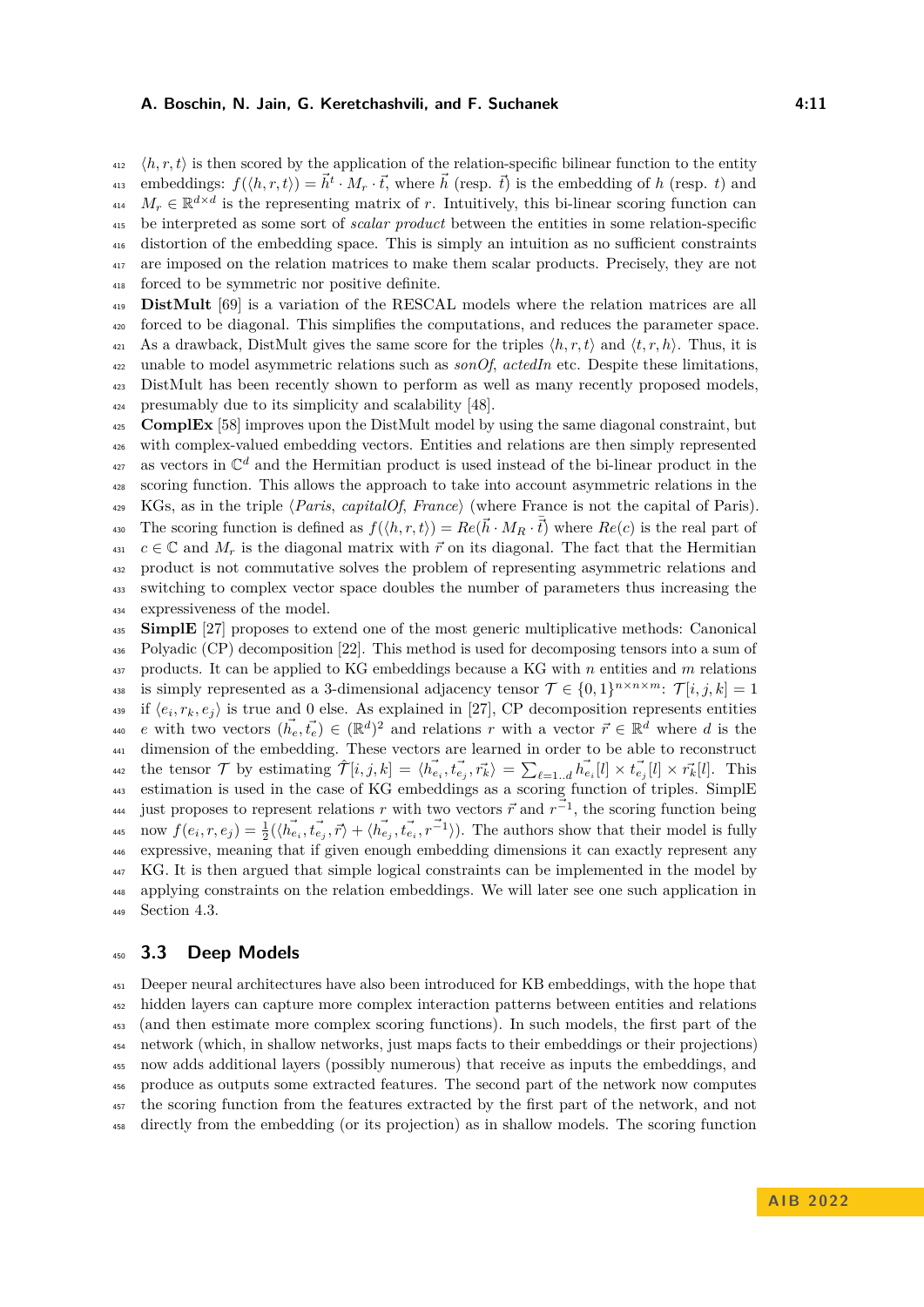### **4:12 Combining Embeddings and Rules for Fact Prediction**

 also becomes a parameter of the model (to be trained) and is not defined a priori anymore. This often entails that we lose the interpretability of the scoring function [\[54\]](#page-28-4). There are many deep neural network based models that have been proposed over the years, early

examples of such models are SME, NTN and MLP [\[6,](#page-26-3) [52,](#page-28-11) [14\]](#page-27-10).

 **NTN** [\[52\]](#page-28-11) was introduced by Socher et al. as a generalization of the RESCAL model. It employs a combination of linear transformations and nonlinear activation functions to obtain head and tail embeddings. As such, while this is a more expressive model, it is also quite complex with a large number of parameters that are harder to train. Better and lightweight architectures have been since proposed, such as MLP, where the paramaters are shared among all the relations.

 **ConvE and ConvKB** [\[12,](#page-27-11) [10\]](#page-27-12) are popular examples of models that are based on convolu- tional neural networks (CNN). These can learn complex nonlinear features of the entities <sup>471</sup> and relations with fewer parameters by using 2D convolutions over embeddings. ConvE has <sup>472</sup> been shown to be particularly effective for complex graph with nodes having a high number of incoming edges. The model introduced the 1-N scoring scheme where for a given triple  $\langle h, r, t \rangle$  where t is to be predicted, the matching is performed with all the tail entities at the same time, leading to speedier training. ConvE has proven to be a competitive embedding model and a popular baseline for more recent deep learning approaches.

**Graph Convolutional Networks (GCNs)** have recently gained popularity for performing link prediction in knowledge graphs in tandem with standard embedding techniques. GCNs are a form of message passing multi-layer neural networks, first introduced by [\[28\]](#page-27-13) for semi- supervised node classification on graph structured datasets. One layer of GCN encodes information about the immediate neighbours of a node in feature vector, and *k* layers stacked on top of each other can encode the information of the neighbourhood *k* hops away. GCNs can overcome the limitations of knowledge graph embedding models in terms of neglecting the attributes of the entities and ignoring the graph structure by encoding the entities based on their neighbours in the graph. Several extensions of GCNs have been suggested for multi-relational knowledge graphs.

 **Relational GCNs** (R-GCNs) [\[50\]](#page-28-12) are GCNs for graphs with a large number of relations, which makes them particularly suitable for knowledge graphs. Link prediction is essentially an auto-encoder framework: An encoder creates the feature representations for the entities from its neighbours (these features are generated from relation-specific transformations that are dependent on the type and direction of the relations). A decoder (in this case, DistMult factorization) is a scoring function to predict the labelled edges. R-GCNs show improvements compared to DistMult, HolE and ComplEx for the link prediction task. While R-GCN extended the GCN models on knowledge graphs by including the different types of relations during the generation of entity representations, they do not represent relations themselves. **VR-GCN** [\[70\]](#page-29-10) is an extension of the R-GCN model that generates both entity and relation embeddings explicitly. It ensures relation representation and different entity roles (head or tail in different triples), and it conforms to the translation representation from translational embeddings where  $\vec{h} + \vec{r} \approx \vec{t}$ . While the primary goal of this technique is to enable graph alignment, the performance of VR-GCN is also discussed in terms of the link prediction task, with VR-GCN acting as the encoder and DistMult as the decoder for scoring the triples.

 **SACN** [\[51\]](#page-28-13) leverages a variant of the existing knowledge graph embeddings ConvE and TransE as decoder along with a variant of GCN (weighted GCN) as encoder. The weighted GCN encoder learns representations for the entities in the graph by utilizing the graph structure, node attributes and the associated relations while weighing different relations <sub>506</sub> differently and learning these weights during the training. The entity representations are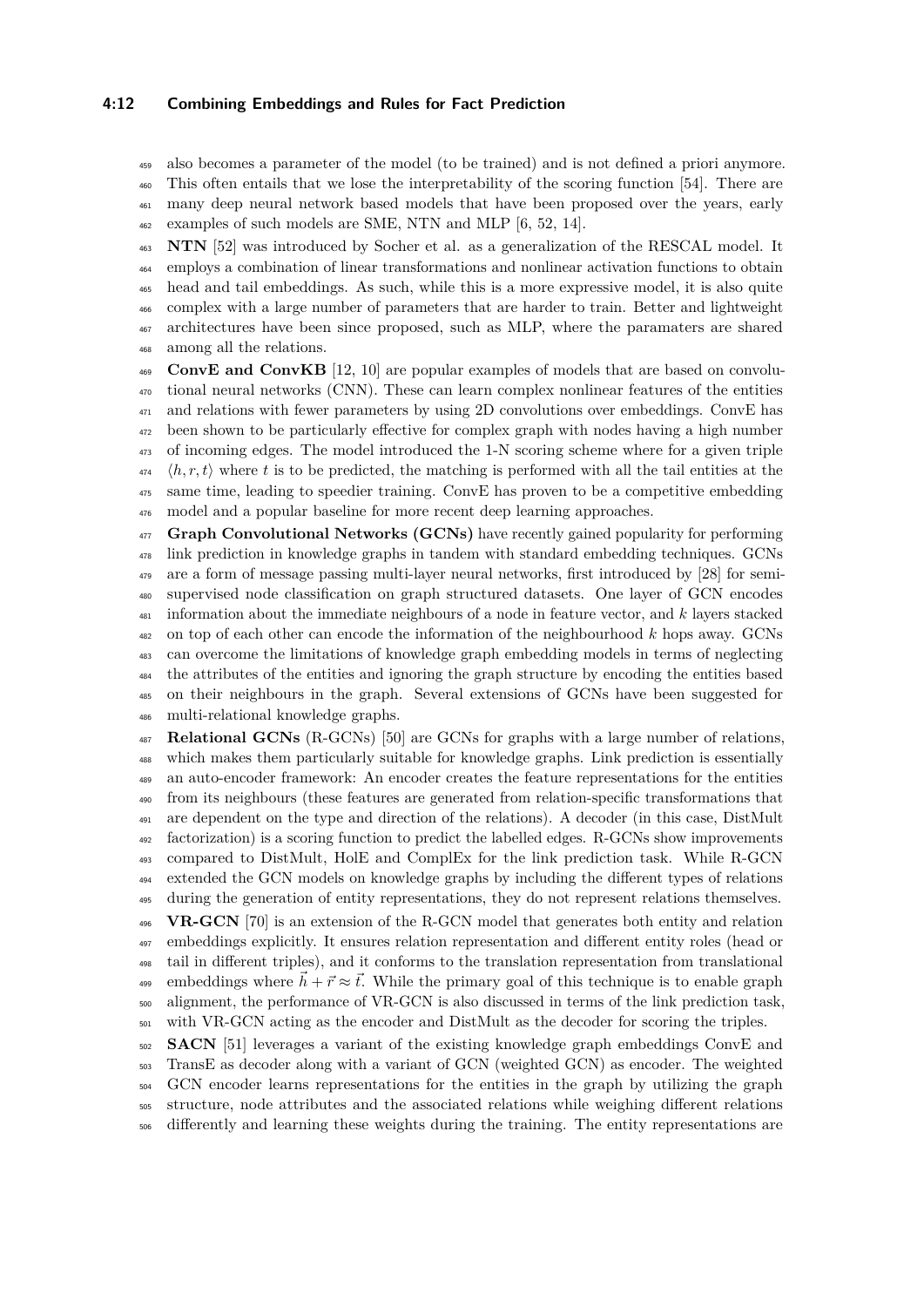<span id="page-12-0"></span>

| Dataset     | Number      | Number       | Number of      | Number of        | Number of  |
|-------------|-------------|--------------|----------------|------------------|------------|
|             | of entities | of relations | training facts | evaluation facts | test facts |
| FB15k       | 14,951      | 1,345        | 483,142        | 50,000           | 59,071     |
| FB15k-237   | 14.541      | 237          | 272,115        | 17,535           | 20,466     |
| <b>WN18</b> | 40,943      | 18           | 141.442        | 5,000            | 5,000      |
| WN18RR      | 40,943      | 11           | 86,835         | 3,034            | 3.134      |
| $Yago3-10$  | 123,182     | 37           | 1,079,040      | 5,000            | 5,000      |

**Table 1** Details on the various KBs used for embedding evaluation.

 given to the decoder, which is a combination of ConvE and TransE (based on ConvE but having the translational property of TransE model) that performs better than the ConvE model. The encoder and decoder are trained jointly to learn the entity representations and score triples to verify and improve the representations.

<sup>511</sup> **CompGCN** [\[59\]](#page-29-11) generalizes previous GCN methods by jointly learning the representation of the nodes and the relations in the multi-relational KGs while leveraging composition functions from embedding approaches. CompGCN is able to scale well with the increasing number of relations and outperforms several previous models including TransE, DistMult, ComplEx, R-GCN and SACN.

### **3.4 Evaluation of Embedding Methods**

### **3.4.1 Evaluation Protocol**

 **Evaluation.** Rule methods are typically evaluated under the *open world assumption*, i.e., any fact that is predicted is manually evaluated to see whether it holds in the real world or not. Thus, even a fact that does not appear in the KB can be counted as correct. This evaluation is obviously very labor-intensive, but it targets what rule mining is interested in: the prediction of yet-unknown facts. KB embedding models, in contrast, are typically evaluated under the closed world assumption: Given a KB, one removes a certain portion of it to obtain a training KB. One then trains the embeddings on this reduced KB, and uses the embeddings to predict facts. If these facts appear in the original KB, they count as correct, otherwise they count as incorrect.

 **Datasets.** Three very common KBs for evaluating embedding approaches are FB15k [\[7\]](#page-26-2), WN18 [\[6\]](#page-26-3) and Yago3-10 [\[12\]](#page-27-11). FB15k and WN18 were both proposed by Bordes et al. respectively in 2013 and 2014. FB15k is an extraction from Freebase where entities were selected based on the number of citations in the original KB. WN18 is a subset of Wordnet in which entities are *synsets*, that is semantic senses of words (selected on their popularity in the KB) and predicates are lexical relations between those senses. Yago3-10 was proposed by Dettmers et al. in 2018 as a subset of Yago3 [\[33\]](#page-27-14) in which most of the facts describe people (e.g., by citizenship, gender, and profession). The three KBs have been initially randomly split into training, validation and test subsets and those splits always stay the same. Table [1](#page-12-0) shows some statistics about these datasets.

# **3.4.2 Shortcomings of Benchmarks**

 While embedding models have gained popularity for the link prediction task and obtained state-of-the-art results, several studies have recently taken a critical look at the performance and evaluation aspects of these models. The benchmark datasets on which the embedding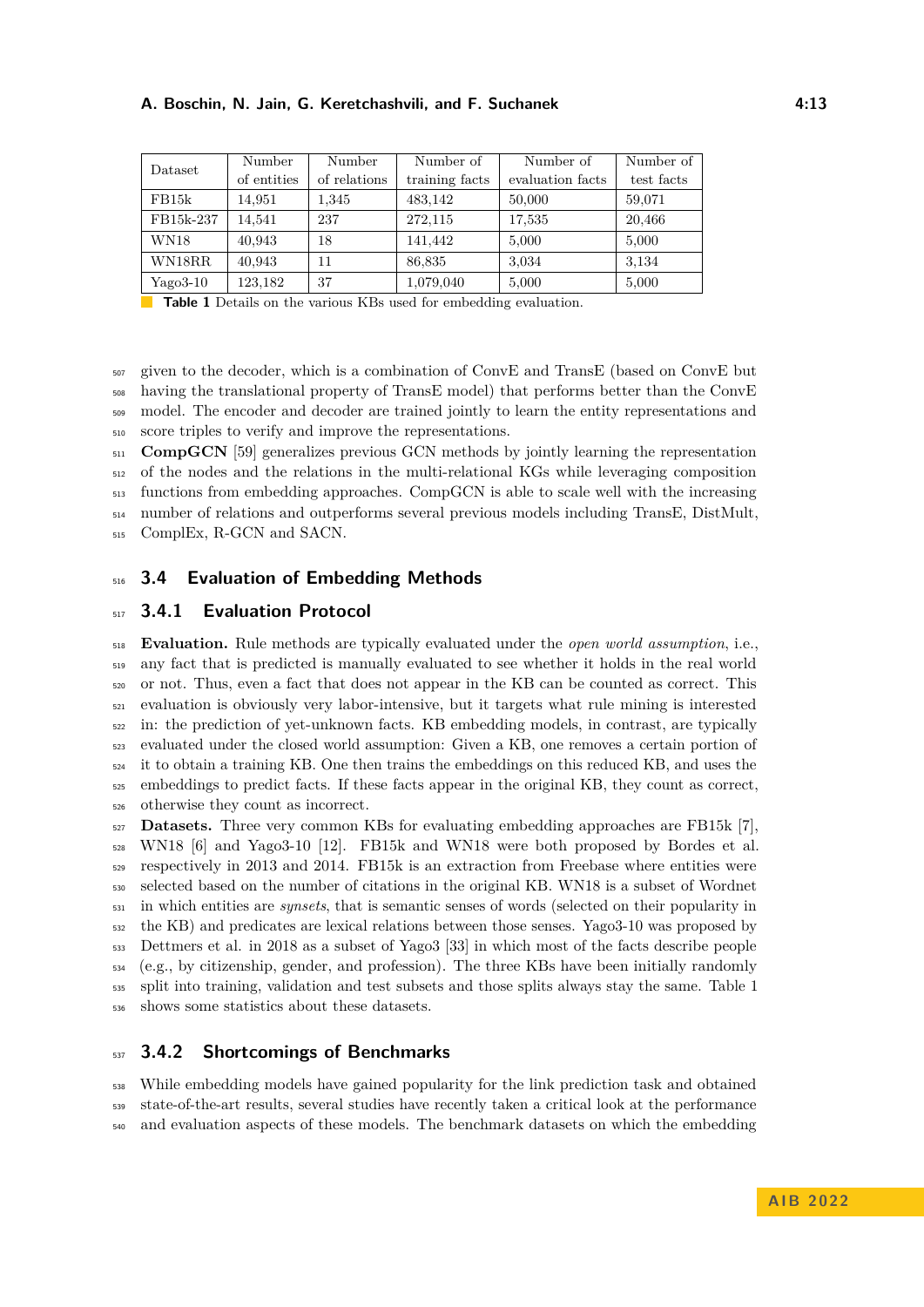#### **4:14 Combining Embeddings and Rules for Fact Prediction**

 models are trained have also been scrutinized. **Toutanova et al.** [\[57\]](#page-28-14) were the first to find data leakage issues in the FB15k dataset. More precisely, the authors noted that, for  $_{543}$  certain relations *r*, the inverse relation  $r^-$  was also present in the data. This makes the prediction of a fact  $\langle x, r, y \rangle$  trivial if the fact  $\langle y, r^-, x \rangle$  is already there. As a remedy, the authors constructed the dataset FB15k-237 by removing the inverse triples and keeping only one relation out of the reverse relations. Dettmers et al. [\[12\]](#page-27-11) similarly found issues with the WN18 dataset and created the WN18RR dataset. Table [1](#page-12-0) shows the statistics about these datasets. With the introduction of these new datasets and their adoption for the evaluation <sub>549</sub> of newer embedding models, it could be ensured that the models are not just learning trivial entailment, but learning to correctly predict non-trivial facts that require actual inference. However, most papers still showed the results for the evaluation of new models on both the old and new version of the datasets.

 **Akrami et al.** [\[2\]](#page-26-4) conducted a further detailed study questioning the performance of embedding models in the presence of data leakage and data redundancy. The study found a sizeable percentage of inverse, duplicate, and Cartesian product relations in the popular datasets FB15k, WNRR and Yago3-10. Duplicate relations are relations with different names that share the same facts (e.g., *hasCitizenship* and *hasNationality*). Cartesian product relations are relations that hold between all instances of a class (e.g., *sameSpeciesAs*). Such relations can be predicted trivially. Hence, the authors argued, the performance of these models would be significantly worse for link prediction on actual unseen data in realistic settings. Their experiments analysed various popular embeddings models including TransE, TransH, TransR, TransD, DistMult, ComplEx, ConvE, Tucker, and RotatE and showed substantial drops in performance with different datasets after removing the unrealistic triples, so much so that simple rule based techniques could achieve better accuracy than complex embedding techniques. The authors therefore strongly advocated the need to re-evaluate existing embedding approaches to find an effective solution for the link prediction task.

 **Rossi et al.** [\[47\]](#page-28-15) take a critical look at the properties of the entities in the benchmark datasets that are used to evaluate link prediction performance of embedding models. They focused on the Freebase and Wordnet datasets and performed a detailed experimental analysis of the <sub>570</sub> features of these datasets and their limiting effect on the performance of embedding models. For instance, the authors showed that embedding models perform artificially better for the most frequent entities in the dataset. In FB15k, the entity *United States* appears in a lot of triples, and therefore, the TransE and DistMult models show better scores while predicting this entity as the missing entity. If the most frequent entities were removed from these datasets, the model performance (counter-intuitively) improved, indicating the over-fitting of the models on the most representative entities. Therefore, the authors advocated that better benchmarking practices and metrics are needed to determine the capability and fairness of the models.

 **Pujara et al.** [\[42\]](#page-28-16) performed an interesting study on the effect of sparsity and unreliable data on the performance of embeddings. Existing curated KGs like Wordnet and Freebase were modified in different experiments to introduce sparsity (in terms of relations or entities) and unreliable or corrupted triples, so that they resemble real-world KGs derived from text (such as NELL [\[8\]](#page-26-5)). The authors found that performance is closely linked with sparsity, i.e. embeddings work well for relations and entities that have a dense representation and sparsity adversely affects their performance. Experiments showed that unreliable triples also degraded the performance. However, the authors made an interesting conclusion, namely that corrupted triples still improved embeddings marginally, therefore it is better to have a large noisy KG rather than a small set of very high quality triples.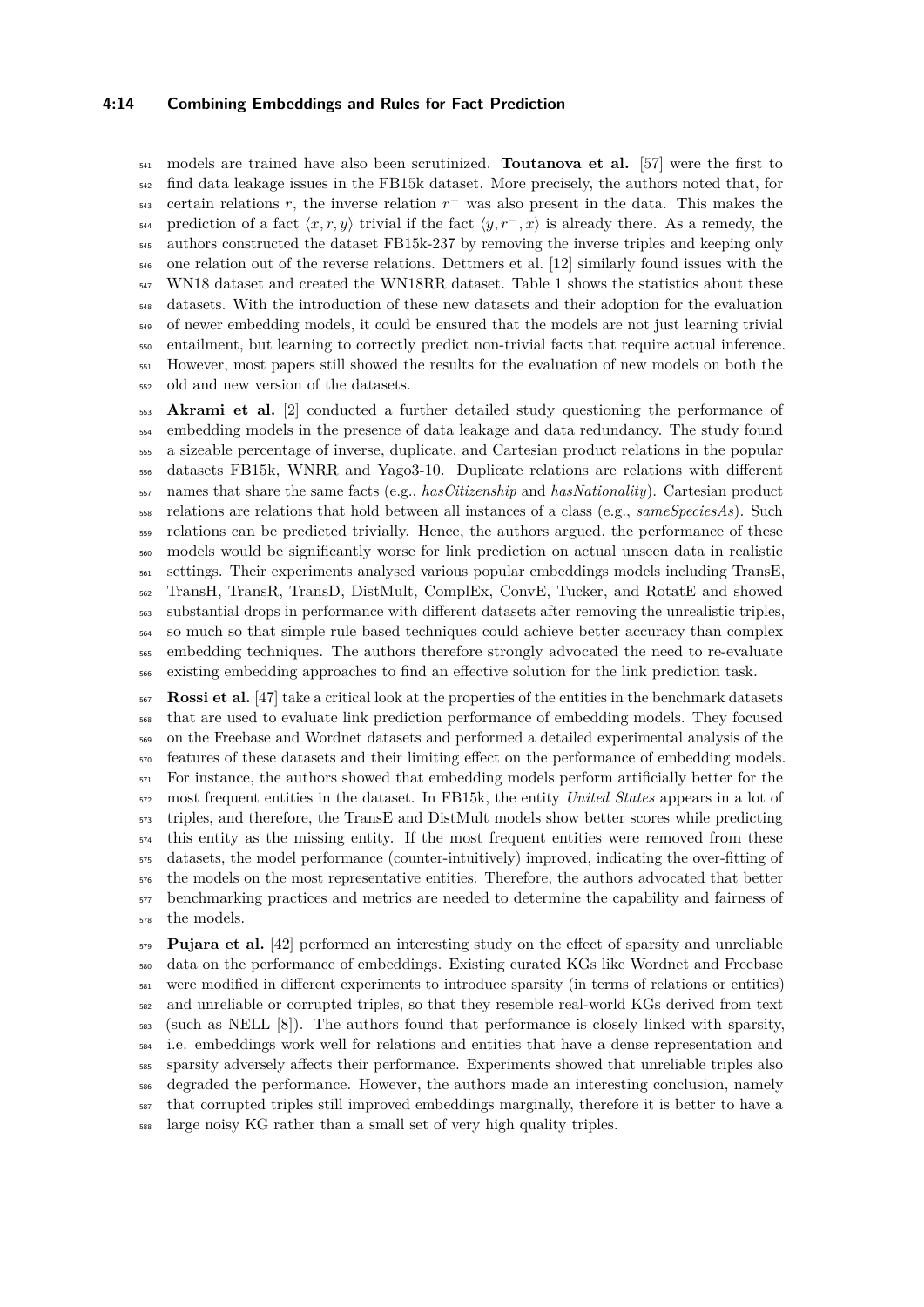These studies helped in bringing into focus the flaws that are inherent in all the popular benchmark datasets due to which global metrics for the evaluation of embedding models are proved to be insufficient and misleading. Thus, there is a need for careful and fine-grained evaluation of the performance of embedding models for their application in realistic use cases.

### **3.4.3 Shortcomings of the protocol**

 Several works have studied the shortcomings of the evaluation protocol for KB embed- dings. **Pezeshkpour et al.** [\[41\]](#page-28-17) focused on the evaluation metrics and pointed out the need and importance of calibration of the embedding models before they can be deployed in real-world scenarios. For example, if the model says with 0.5 confidence that a triple is true, then the actual probability of the triples with this confidence should also be 0.5. In particular, they found that the model calibration as well as the ranking metrics were highly susceptible to the choice of negative sampling during training, with random re- placement of subject or object entity *(Random-N)* leading to worst results. In order to improve the evaluation techniques, the authors proposed the *CarefulN* method to select negative samples. Here, the highest scoring negative sample having an entity type which is different from the target entity type is selected as a negative sample. E.g. given a triple h*Barack Obama, presidentOf, USA*i, if *USA* is the target entity to be predicted, and the ranked list of predicted entities is *(USA, Hawaii, United Nations, Michelle Obama, . . . )*,  $\epsilon_{607}$  then we choose  $\langle Barack\;Obama, president\;Of\;Michelle\;Obama\rangle$  as the negative sample since the type for *Michelle Obama* is different from *USA*. This technique explicitly ensures that the negative sample being generated is a true negative. Following this technique, they derived a new benchmark dataset Yago3-TC for evaluating KG completion that consists of both true and false facts for facilitating the correct measurement of triple classification accuracy.

 **Sun et al.** [\[56\]](#page-28-18) looked into the very specific issue of the recent neural-networks based embedding models showing inconsistent performance gains across different datasets such as FB15k-237 and WNRR18. They investigated in detail the models ConvKB [\[10\]](#page-27-12) and CapsE [\[61\]](#page-29-12) and found an unusual score distribution to be the reason for this discrepancy. For instance, many negatively sampled triples were given the same score as the correct triple. To break ties for the triples with the same score, they proposed a RANDOM evaluation protocol, i.e. if multiple triples have the same score, one of them is chosen randomly. Experiments demonstrated that recent deep models such as ConvKB, and CapsE were indeed affected by different evaluation protocols (unlike other models like ConvE and RotatE) and this could be detected with the proposed RANDOM protocol.

 **Kadlec et al.** [\[26\]](#page-27-15) were among the first to question the performance gains achieved by the newly proposed model architectures. The authors were able to perform suitable fine tuning the hyper-parameters for DistMult, one of the first embedding models proposed, and outperform several new models. This raised concerns on the performance gains by the newer models, advocating for a closer inspection of the training practices and objectives.

 **Ruffinelli et al.** [\[48\]](#page-28-10) re-implemented several existing models and performed extensive analysis of the performance of these models to compare them on a common ground. Going 629 beyond previous works such as  $[36]$  (which studied the loss functions) and  $[29]$  (which looked into the negative sampling strategies), this paper performed a comprehensive and empirical evaluation of the effect of different training strategies and parameters such as the regularizer, optimizer and loss functions on a number of new and old embedding models. Their analysis indicated that the training parameters play a major role in the embedding performance. With a systematic fine tuning of these parameters, even the older model architectures such as RESCAL can match or outperform the recently introduced improved models. This work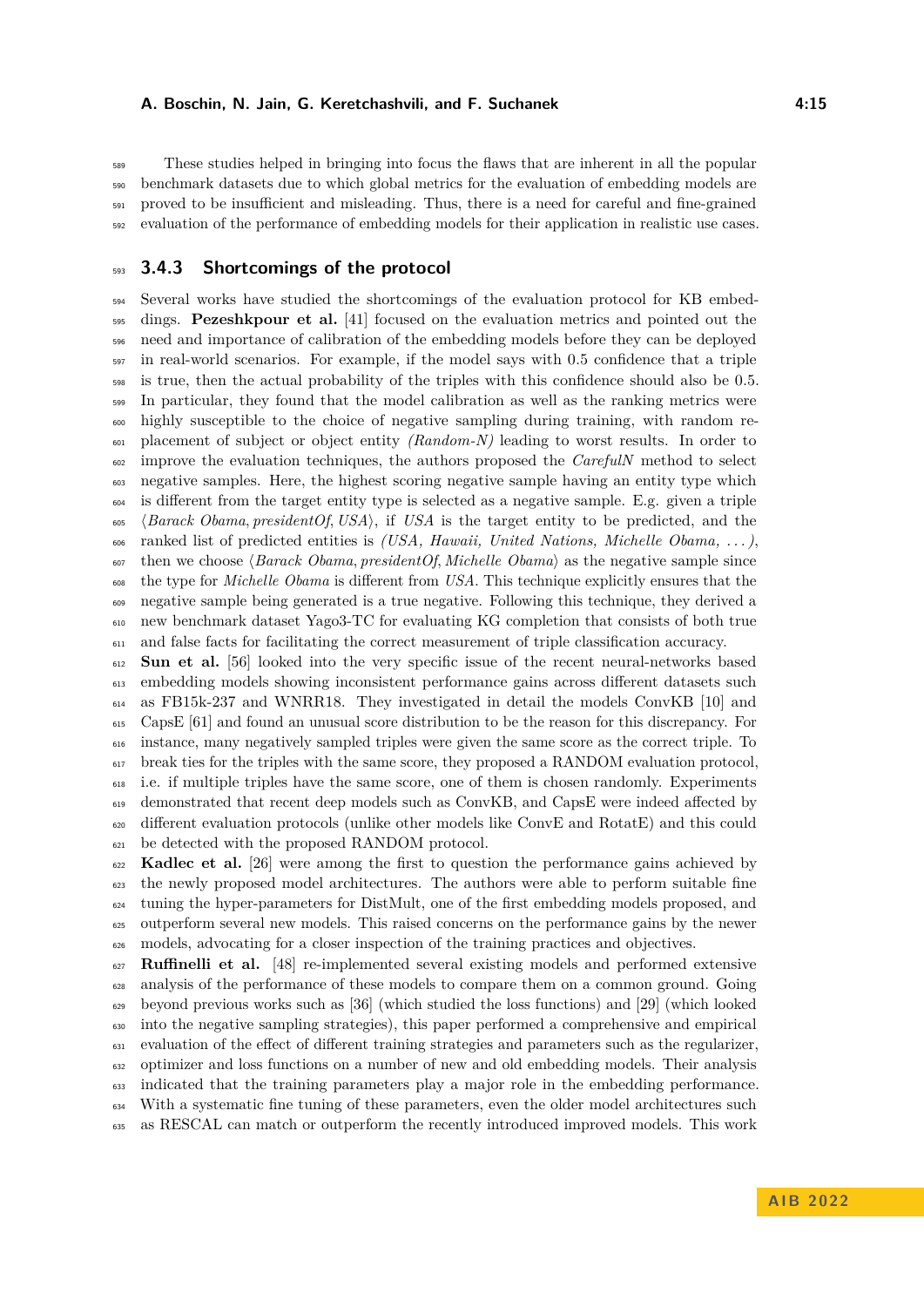### **4:16 Combining Embeddings and Rules for Fact Prediction**

 makes a strong point of the need for re-assessing the individual benefits claimed by recent and newer embedding models in light of the older models. The authors caution that the performance gain reported by newer models could be mitigated by merely fine tuning of the training strategies and therefore, this warrants close inspection.

**Jain et al.** [\[23\]](#page-27-17) raised questions regarding the very semantic representation learned by the embeddings models in the first place. They performed classification and clustering experiments on the embeddings in order to analyse their semantic capability. The authors challenge the common notion that entities having similar meaning (i.e. belonging to the same class or type) such as *politicians*, *actors* etc. would be represented by similar vectors. They constructed a dataset with entities belonging to different levels of the taxonomy for Yago3-10 and DBpedia datasets, such as from *person* to *artist* to *painter*. Detailed experiments demonstrated that both clustering and classification showed poor results for entities having fine-grained classes. This means that embeddings are unable to capture the semantics of entities beyond the top level classes (*person*, *organization*, *places* in Yago). These surprising results indicated that though embeddings might show good performance on the link prediction task, their utility for other semantic tasks such as reasoning etc. should be carefully examined.

 **Wang et al.** [\[64\]](#page-29-13) inspected the evaluation protocol of the embedding techniques for the KB completion task. They argue that the Entity Ranking (ER) protocol, where the missing head or tail entity is predicted for a triple, is more suitable for evaluating a question answering task, but not for the KB completion task. This is due to the fact that the context of the missing information in terms of a head or tail entity would not be available when attempting  $\frac{658}{100}$  to find new missing triples of the form  $\langle ?, r, ? \rangle$ . With the ER protocol, the models may not be penalized for ranking certain incorrect triples higher since they are not encountered at all. The paper instead proposes a Pairwise Ranking (PR) protocol where all possible entity pairs are considered and ranked with respect to a particular relation. Extensive experiments show that popular embedding models provide worse performance with PR protocol than with the ER protocol, even on seemingly easy datasets.

 These studies have emphasized the need for better evaluation protocols and a critical look at the training strategies of the embedding models for the task of KB completion in realistic settings.

### <span id="page-15-0"></span>**4 Embedding Methods with Logical Components**

### **4.1 Rationale**

<sup>669</sup> Rule mining methods and embedding methods are complementary for the purpose of link prediction:

- $671 \equiv$  Rule mining produces patterns that can be understood by humans. Thus, their predictions can be explained and justified.
- Rule mining can, in principle, work together with the schema of the KB, axioms, and other types of logical constraints.
- Rule mining methods can deal with literals and numerical values, while embedding methods typically project these away. Rule mining can find, e.g., that the death date is always later than the birth date.
- $\epsilon_{678}$  Rule mining is typically evaluated under the open world assumption: it is explicitly designed to predict facts that are not yet in the KB. Embedding methods, in turn, are typically tuned to predict what is already there.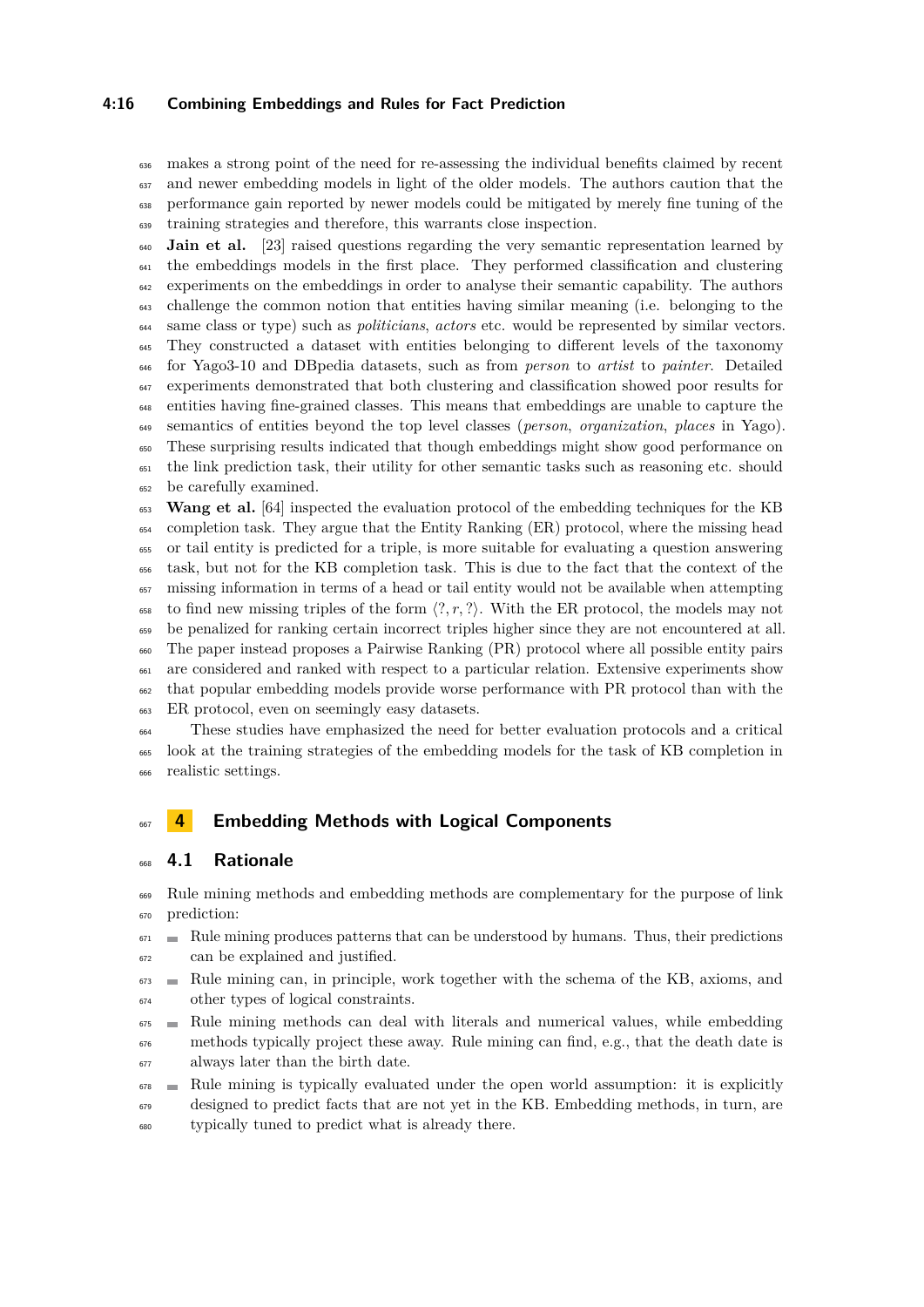$\blacksquare$  On the flip-side, rule mining methods typically predict based on a single rule; it is harder to predict facts with several rules that reinforce or contradict each other.

<sup>683</sup> Rule mining methods do not have a holistic view on an entity, with all its relations; they are restricted to the relations that appear in the rules.

 Rule mining methods often generate rules with a low confidence, i.e., with a high rate of false predictions.

For these reasons, several works have taken to combine symbolic and embedding methods.

 Here, the symbolic component does not necessarily come from Rule Mining, but can also come from the logical axioms of the ontology of the input KB. The existing approaches fall into three classes:

 **Adding simple axioms.** Some approaches constrain the embeddings by simple ax- ioms, which concern inverse, symmetric, or equivalent relations. We discuss them in Sections [4.2](#page-16-0) [\[13\]](#page-27-18), [4.3](#page-17-0) [\[15\]](#page-27-19), and [4.4](#page-18-0) [\[35\]](#page-28-20).

**Complex constraints.** Other approaches support more general and complex logical

 $\frac{695}{695}$  constraints on the embeddings. We discuss them in Section [4.5](#page-18-1) [\[23\]](#page-27-17), [4.6](#page-20-0) [\[11\]](#page-27-20), and [4.7](#page-21-0) [\[63\]](#page-29-14).

 **Joint learning.** Finally, a number of approaches jointly embeddings and confidences for  $\frac{697}{200}$  rules. We discuss them in Section [4.8](#page-22-0) [\[19\]](#page-27-21) and [4.9](#page-23-0) [\[20,](#page-27-22) [71\]](#page-29-15).

### <span id="page-16-0"></span>**4.2 Improving Knowledge Graph Embeddings Using Simple Constraints**

 A first simple combination of logical rules and embeddings is presented by Ding et al. [\[13\]](#page-27-18). The authors focus on relation entailments, i.e., rules of the form  $\langle x, r, y \rangle \Rightarrow \langle x, r', y \rangle$  that can  $\tau_{\text{01}}$  also be denoted as  $r \Rightarrow r'$ . For example, if two people are married, then they also know each other:  $marriedTo \Rightarrow knows.$  Such entailments can either be axioms from the ontology, or they can be soft rules, i.e., rules with a confidence score that do not hold in all instantiations. For example, a soft rule can be: If a person is born in a country, then the person probably has the citizenship of that country. This is very often the case though not always. Such soft rules can be mined by a rule mining system, and from now on, a set of such entailments is assumed to be available.

<span id="page-16-2"></span>If it is known that a relation *r* entails a relation  $r'$  and that  $\langle x, r, y \rangle$  holds for some entities  $\alpha_2$  *x, y,* then  $\langle x, r', y \rangle$  holds. Thus, the score that an embedding model gives to the fact  $\langle x, r, y \rangle$  $\alpha$  should not be larger than the score it gives to  $\langle x, r', y \rangle$ :

$$
f(\langle x, r, y \rangle) \le f(\langle x, r', y \rangle) \tag{1}
$$

 The authors enforce this condition on the ComplEx model (see Section [3\)](#page-7-0) by imposing that for a given entity *x*, all the real parts of the components of the embedding vector  $\vec{x} \in \mathbb{C}^d$  have to be non-negative, and all the imaginary parts have to be smaller than or equal to one. Given an entity *x*, *d* the embedding dimension, the constraints are formalized in Equation [2](#page-16-1) <sup>716</sup> where  $Re(\cdot)$  (resp.  $Im(\cdot)$ ) returns the real (resp. imaginary) part of a complex number and  $\vec{x}_i$  is the *i*<sup>th</sup> component of the vector  $\vec{x}$ .

<span id="page-16-1"></span>
$$
\forall i \in \{1, \dots, d\} : Re(\vec{x}_i) \ge 0 \land Im(\vec{x}_i) \le 1 \tag{2}
$$

This constraint can be intuitively justified by seeing each component of  $\vec{x}$  as a feature, whose value is zero if the feature does not apply to the entity *x*, and greater than 0 if the feature  $\tau$ <sub>721</sub> applies to *x*, but never below zero. The constraint on the imaginary component serves as a kind of normalization. With this non-negativity constraint, the desideratum of Equation [1](#page-16-2) can be achieved by requiring:

<span id="page-16-3"></span>
$$
\forall i \in \{1, \dots, d\} : Re(\vec{r_i}) \le Re(\vec{r'}_i) \land Im(\vec{r_i}) = Im(\vec{r'}_i)
$$
\n
$$
(3)
$$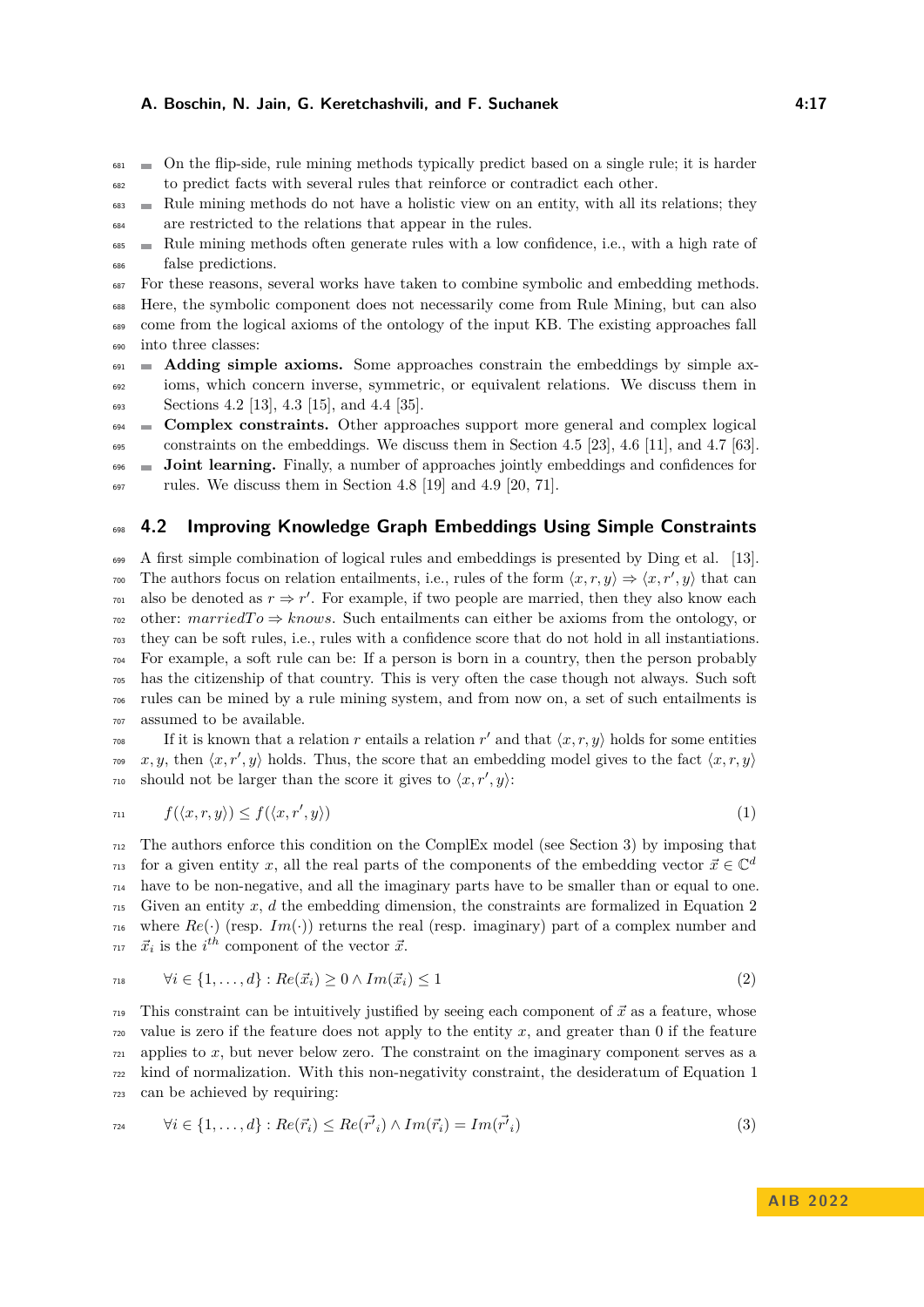#### **4:18 Combining Embeddings and Rules for Fact Prediction**

If the entailment does not hold strictly, but only with a certain confidence, the condition can

<span id="page-17-1"></span>be relaxed by introducing a real-valued confidence level  $\lambda$  and vector slack variables  $\vec{\alpha}, \vec{\beta}$ , which turn Equation [3](#page-16-3) into

$$
\forall i \in \{1, \dots, d\} : \lambda \times (Re(\vec{r_i}) - Re(\vec{r'}_i)) \leq \vec{\alpha}_i, \lambda \times (Im(\vec{r_i}) - Im(\vec{r'}_i))^2 \leq \vec{\beta}_i
$$
(4)

The larger the confidence level  $\lambda$ , and the smaller the slack variables  $\vec{\alpha}$  and  $\vec{\beta}$ , the more Equation [4](#page-17-1) resembles the hard constraint of Equation [3.](#page-16-3)

 When these constraints are imposed on the ComplEx model, then the model is forced to give a high score to facts that are logically entailed by other facts to which it gave a high score. The authors then show that this improves the performance of link prediction over the original model.

# <span id="page-17-0"></span> **4.3 Improved Knowledge Graph Embedding Using Background Taxonomic Information**

 Fatemi et al [\[15\]](#page-27-19) introduce another way to improve knowledge graph embeddings, which uses the taxonomy of the KB. For example, a knowledge base might contain the information that *Emmanuel Macron* is a *president*, but it does not contain information that he is a *mammal*, because it is implied by taxonomical knowledge. With this knowledge, if we know that mammals are warm-blooded, we can conclude that *Emmanuel Macron* is warm-blooded as well, without having explicit facts about this relation in the KG. Going one step further than relation entailment, this work leverages the subsumption property of the relations as well as the classes in KG. For example, the relation *presidentOf* is a sub-property of *managerOf*,  $_{745}$  which in turn is a sub-property of *employedBy*. Formally, if a relation  $r_1$  is a sub-property of  $\forall x, y : \langle x, r_1, y \rangle \Rightarrow \langle x, r_2, y \rangle$ . To represent class subsumption, the authors model the entities as the characteristic functions of the class they belong to. This means that <sup>748</sup> if entity *e* is in class *C* i.e.  $\langle e, type, C \rangle$ , then the characteristic function between *e* and *C* is  $\chi_{149}$  true – written as  $\langle e, C, true \rangle$ . Hence, class subsumption can be expressed as a special case of relation subsumption. For instance, if *president* is subclass of *mammal* in the taxonomy,  $\tau_{51}$  then  $\langle Emmanuel\,March, president, true \rangle \Rightarrow \langle Emmanuel\,March, mammal, true \rangle$ .

 The proposed framework is a modification of the SimplE [\[27\]](#page-27-8) embedding model (see Section [3.2\)](#page-9-0), which makes use of these axioms. SimplE considers two embeddings for each  $r_{\text{54}}$  relation: one embedding  $r^+$  for relation itself and another  $r^-$  for its inverse relation. Similarly,  $\tau$ <sup>55</sup> there are two embeddings for each entity: one as a head entity  $e^+$ , and another as the tail <sup>756</sup> entity  $e^-$ . These embeddings are concatenated to obtain the final embedding for a relation or entity. The proposed modification of this model is restricting the entity embeddings to be element-wise non-negative.

 $T_{759}$  In order to enforce the axiom that a relation *r* is a sub-relation of a relation *s* ( $\forall x, y$ ):  $\langle x, r, y \rangle \Rightarrow \langle x, s, y \rangle$ , the model adds an equality constraint as  $\vec{r} = \vec{s} - \vec{\delta}_r$  where  $\vec{\delta}_r$  is a non-negative vector, which expresses how *r* is different from *s*. This vector is learned during training. With this, the function  $\mu$  (that maps embeddings to the probability of a triple)  $\mu(x, s, y) \geq \mu\langle x, r, y \rangle$ .

 $T_{64}$  Thus, the resulting  $SimpleE^+$  model is able to enforce subsumption properties for entities and relations and therefore, incorporate taxonomic knowledge in the embeddings to learn more interpretable representation for words [\[37\]](#page-28-21). The experimental evaluation shows that the proposed model is able to outperform traditional SimplE for the KG completion task and also has a faster convergence rate when taxonomic information is available.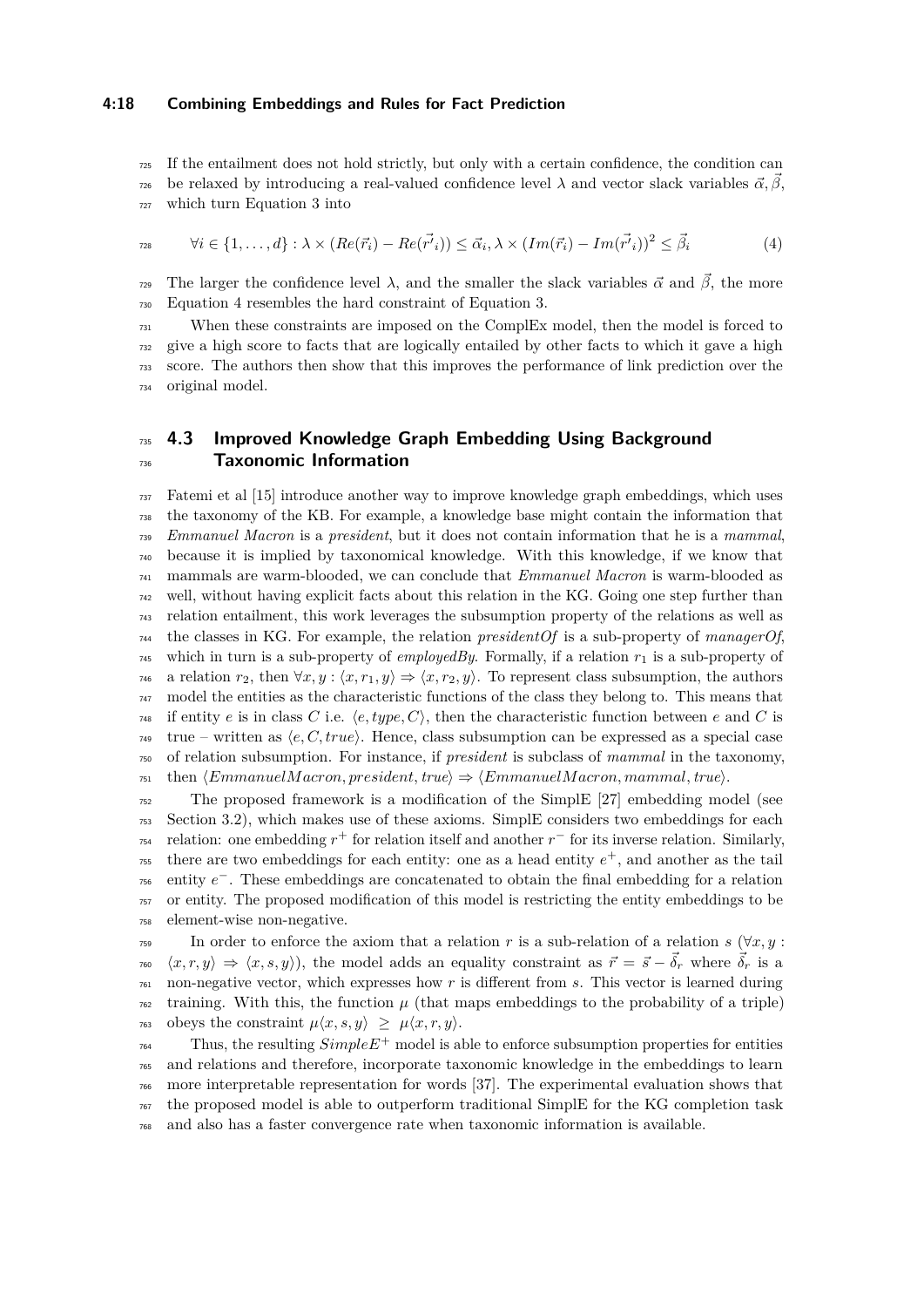# <span id="page-18-0"></span> **4.4 Regularizing Knowledge Graph Embeddings via Equivalence and Inversion Axioms**

 We have so far seen approaches that concentrate on subproperty axioms. We shall now look into two other types of axioms [\[35\]](#page-28-20): Given two relations  $r_1$  and  $r_2$ , an equivalence axiom  $r_1 \equiv r_2$  means that  $r_1$  and  $r_2$  are semantically equivalent though distinct in the KB (e.g.,  $\tau_1$ <sup>4</sup> part of and *component of*). An inverse axiom  $r_2 \equiv \bar{r_2}$  means that  $r_1$  is the inverse predicate of *r*<sup>2</sup> (e.g., *part of* and *has part*). The approach assumes that these axioms are defined in the ontology of the input KB.

 Given the two sets of equivalence and inversion axioms, constraints are enforced in the training of the models. Let  $r_1 \equiv r_2$  be an equivalence (resp. inversion) axiom. This means  $\tau_1$ <sup>n</sup> that relations  $r_1$  and  $r_2$  are equivalent (resp. inverse) and then the scoring function f of  $\tau$ <sup>80</sup> an embedding model should verify  $f(\langle h, r, t \rangle) = f(\langle h, r_2, t \rangle)$  (resp.  $f(\langle h, r, t \rangle) = f(\langle t, r_2, h \rangle)$ ) given any entities *h* and *t*.

 In the case of equivalence, this is simply implemented by forcing the embeddings of  $r_1$  and  $r_2$  to be the identical. In the case of an inversion axiom, the constraint has to be specified for each model in the form of a model-dependent function  $\Phi$  such that the constraint  $\vec{r}_2 = \Phi(\vec{r}_1)$  results in  $f(\langle h, r_1, t \rangle) = f(\langle t, r_2, h \rangle)$ . For example, in the case of TransE [\[7\]](#page-26-2), using  $\vec{r_1} \rightarrow \vec{r_2} \rightarrow -\vec{r_1}$ , one gets  $f(\langle h, r_1, t \rangle) = ||\vec{h} + \vec{r_1} - \vec{t}|| = || -\vec{h} - \vec{r_1} + \vec{t}||$  (by homogeneity of the  $f(\langle h, r_1, t \rangle) = ||\vec{t} + \Phi(\vec{r_1}) - \vec{h}|| = f(\langle t, r_2, h \rangle)$ . Note that  $\Phi$  needs to be an 788 involution, i.e.,  $\forall r, \Phi(\Phi(r)) = r$ .

 These constraints are called *hard constraints* because they entirely determine some embeddings. Another possibility is to use soft constraints in order to enforce axioms that are not entirely true. For example *married with* and *partner of* are not entirely semantic equivalents but their embeddings are similar to one another. Intuitively the objective of soft constraints is to nudge the model to adopt some desired properties rather than enforce hard-coded requirements. This is done by adding two weighted terms to the usual training <sup>795</sup> loss:  $\hat{\mathcal{L}} = \mathcal{L} + \lambda \left[ \sum_{r_1 \equiv r_2} ||\vec{r_1} - \vec{r_2}||_2^2 + \sum_{r_1 \equiv \vec{r_2}} ||\vec{r_2} - \Phi(\vec{r_1})||_2^2 \right]$  where  $\lambda$  is an hyper-parameter that needs to be determined during training.

# <span id="page-18-1"></span> **4.5 Improving Knowledge Graph Embeddings with Ontological Reasoning**

 Until now, we have concentrated mainly on very simple types of axioms to improve embeddings. ReasonKGE [\[24\]](#page-27-23) is a method that can use complex constraints as well. The idea is to use symbolic reasoning to find predictions by the model that are logically inconsistent, and to <sup>802</sup> feed these as negative samples into a retraining step. Traditionally, embedding methods generate negative triples by randomly replacing the head entity or tail entity in a triple <sup>804</sup> from the KB (Section [2\)](#page-2-0). This method, however, has two problems: First, as we have already discussed, it does not work as well for the head entities (Section [2.1\)](#page-2-2). Furthermore, traditional methods do not necessarily create negative statements that violate domain and  $\frac{1}{807}$  range constraints. For example, a triple such as *{Elvis, hasNationality, Priscilla}* cannot be true since *hasNationality* requires a country as object. If such triples are not generated as negative examples, the model may produce them as predictions. Therefore, ReasonKGE sets out to generate negative examples by axioms – inspired by the NELL system [\[8\]](#page-26-5), which also uses axioms for the generation of examples.

 The framework of the proposed method is shown in Figure [3.](#page-19-0) The inputs of the framework 813 are the KG and its ontology, whereas the outputs are negative samples, which can then be 814 used for training the model in the next iteration. The first iteration simply generates the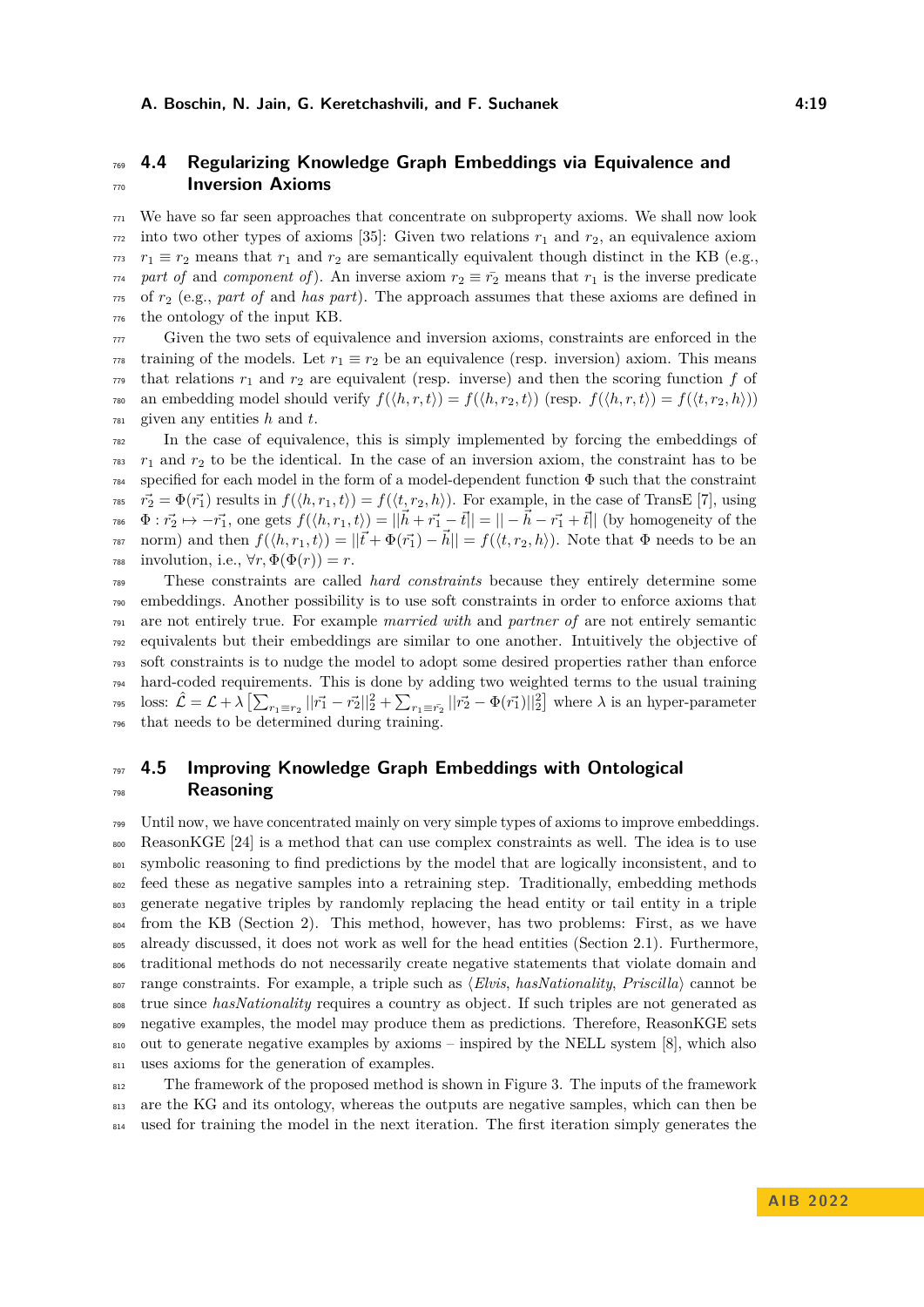### **4:20 Combining Embeddings and Rules for Fact Prediction**

<span id="page-19-0"></span>

**Figure 3** *ReasonKGE* Framework

 baseline model with a default sampling method. Here, traditional sampling methods are used to generate the negative facts, and the model is trained based on positive and negative 817 facts to obtain the predictions. The predicted triples are checked for inconsistencies with respect to the underlying ontology with the help of a reasoner. The inconsistent triples are then generalized to other semantically similar triples which would also cause the same inconsistencies. Lastly, all the generated negative samples are fed back to the model for <sup>821</sup> the next iteration of training. With each round of training, the model learns to identify inconsistencies and therefore make more consistent predictions.

<sup>823</sup> The **consistency checking procedure**(step 4) is one of the main steps, that detects  $_{824}$  which predictions made by embedding model are inconsistent with the original KG (G) and  $\frac{1}{825}$  ontology  $\mathcal{O}$ . For computational purposes, this check is done only on the subset of relevant <sup>826</sup> facts. The *relevant set* is defined as follows:

$$
Relv(\alpha, \mathcal{G}) = {\alpha} \cup {\beta \in \mathcal{G} | Ent(\beta) \cap Ent(\alpha) \neq \varnothing}
$$
\n
$$
(5)
$$

828 Here, *α* is the predicted triple and *β* are triples in the KG. For example, consider  $α =$ <sup>829</sup> h*Samsung*, *locatedIn*, *Emmanuel Macron*i. For this prediction the relevant set could consist <sup>830</sup> of the following triples:

 $B_{831}$   $Relv(\alpha, \mathcal{G}) = \{ \langle Emmanuel\ Macon, livesIn, France \rangle, \}$ 

<sup>832</sup> *(Emmanuel Macron, spouse, Brigitte Macron*)*,* 

- <sup>833</sup> h*Emmanuel M acron, type, person*i*,*
- $\langle Samsung, type, company \rangle$ 834

836 It is sufficient to perform consistency checking on  $Relv(\alpha, \mathcal{G}) \cup \mathcal{O}$ , instead of  $\alpha \cup \mathcal{G} \cup \mathcal{O}$ . In <sup>837</sup> our example, a reasoner would flag this prediction as inconsistent, because the ontology tells 838 us that *locatedIn* requires a location, and hence  $\langle Samsung, locatedIn, Emmanuel\ Maron \rangle$ <sup>839</sup> implies that the type of *Emmanuel Macron* is *location*. That contradicts the fact  $\langle Emmanuel$ 840 *Macron*, *type*, *person*, *together* with the axiom that states that people and locations are <sup>841</sup> disjoint. Thus, this triple can serve as a negative sample.

 Further, in Step 5, the negative samples obtained via consistency checking are fed to a **generalization** module to obtain multiple similar inconsistent facts that have a similar structure within KG. This is beneficial in 2 ways: firstly, by generating several negative samples that cause the same inconsistency, the model would be able to learn the inconsistency pattern and thus, the prediction of similar incorrect triples in next training iterations would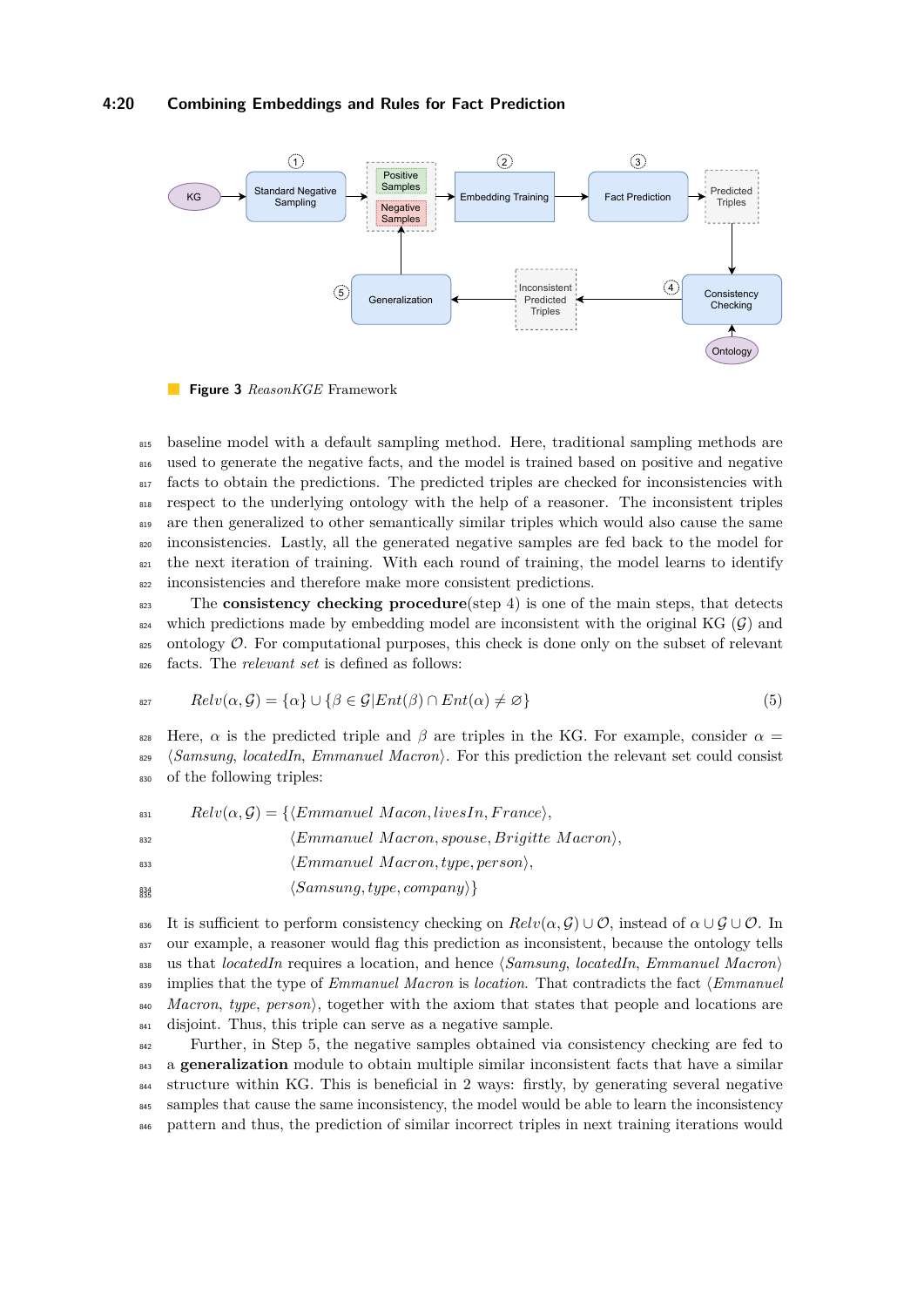<sup>847</sup> be avoided. Secondly, it enables us to obtain sufficient number of negative samples for a given <sup>848</sup> triple during the training of the model. The generalization of inconsistent predictions is done <sup>849</sup> in the following way: in an inconsistent predicted fact  $\langle h, r, t \rangle$ , *t* can be replaced with another 850 entity *k* that has similar triples. For example, if  $\alpha = \langle \textit{Samsung}, \textit{locatedIn}, \textit{Emmanuel Macron} \rangle$ <sup>851</sup> is a predicted inconsistent triple, then we can take  $\alpha = \langle Samsung, locatedIn, Joe Biden \rangle$  as <sup>852</sup> another negative example if *Joe Biden* has the same neighbour triples as *Emmanuel Macron*,  $\delta$ <sub>853</sub> i.e.  $\langle Joe~Biden,~type,~person\rangle$ .

 The authors show experimentally that *ReasonKGE* achieved better results on the link prediction task as compared to traditional methods (TransE, ComplEx). Experiments conducted on the Yago3-10 dataset were particularly significant, as the model achieved  $\frac{857}{100}$  more than 10% improvement for all the measures as compared to TransE. Additionally, *ReasonKGE* reduced the ratio of inconsistent predictions over the test set when compared to other models that employ static or random sampling techniques. A limitation of this method is the use of DL-Lite [\[3\]](#page-26-6) ontologies, due to which, theoretically, not all possible similar negative samples will be obtained based on a given inconsistent prediction in the generalization step.

# <span id="page-20-0"></span><sup>863</sup> **4.6 Injecting Background Knowledge into Embedding Models for** <sup>864</sup> **Predictive Tasks on Knowledge Graphs**

 Similar to *ReasonKGE*, this paper proposes to improve KG embeddings by injecting available background knowledge in the form of ontological axioms [\[11\]](#page-27-20). The authors propose *TransOWL* <sup>867</sup> and *TransROWL* models, as improved versions of the traditional embedding methods TransE and TransR respectively.

<sup>869</sup> The injection of background knowledge during the training phase involves two main <sup>870</sup> components - *reasoning* to add negative samples and *Background Knowledge (BK) injection* <sup>871</sup> to add constraints on the scoring function.

872 During **reasoning**, negative samples are generated by leveraging the ontological properties such as *domain*, *range*, *disjointWith*, *functionalProperty* with the help of the Apache Jena  $\frac{874}{100}$  framework. For example, if a particular entity type (or concept in ontology terminology), let's say *location* is disjoint with another type e.g. *person*, then negative samples are generated by replacing the person entity in a triple with all location entities present in the  $\text{KG. Thus, for a triple } \langle \text{Samsung}, \text{locatedIn}, \text{South Korea} \rangle$ , a list of negative samples can be generated by replacing *South Korea* with *Joe Biden*, *Barack Obama*, *John Smith* and so on.

 During **BK injection**, ontological properties such as *equivalentClass*, *equivalentProp- erty*, *inverseOf* and *subClassOf* are applied for the definition of additional constraints on the scoring function such that resulting embedding vectors can reflect these prop- erties. New triples corresponding to these properties are generated and added to the training set of the model. For example, for the *equivalentClass* property, if class *A* 885 is equivalent to class *B*, then for a triple  $\langle entity1, type, A \rangle$ , it is possible to generate another triple  $\langle entity1, type, B \rangle$  as well. Similarly this is performed for other properties as well and a considerable number of additional triples is generated before training the model. 888

<sup>889</sup> The basic loss function for TransE is defined as

$$
\sum_{\langle h,r,t\rangle \in \Delta, \langle h',r,t'\rangle \in \Delta'} [\gamma + f_r(t,h) - f_r(t',h')] \tag{6}
$$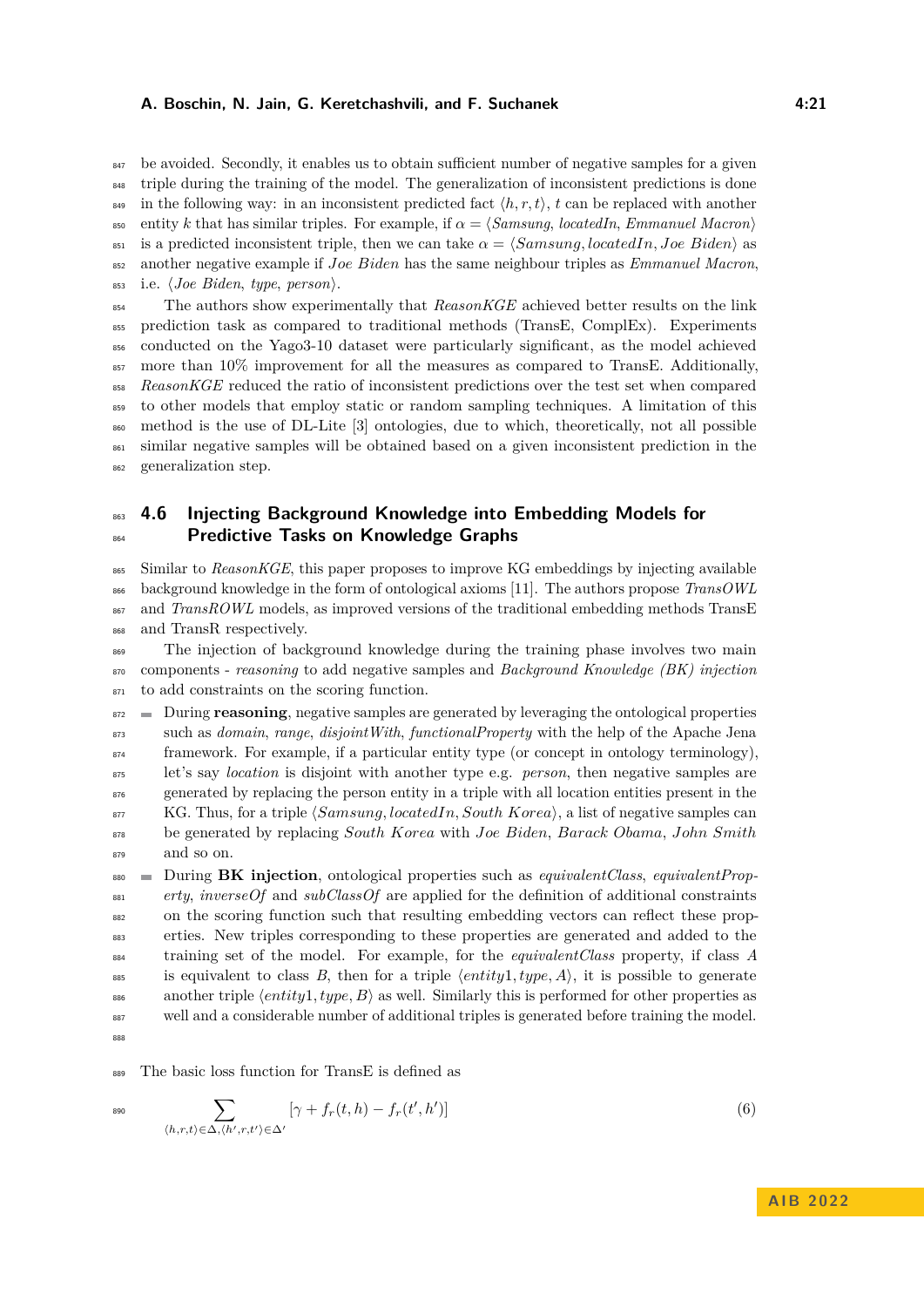### **4:22 Combining Embeddings and Rules for Fact Prediction**

 $\frac{1}{891}$  here  $\gamma > 0$  is the hyperparameter *margin*. For TransOWL, this loss function is more complex <sup>892</sup> due to the additional constraints from the axioms. For example, the addition of the the <sup>893</sup> *inverseOf* axiom would add a term to the loss function as

$$
\sum_{(t,s,h)\in\Delta,\langle t',s,h'\rangle\in\Delta'}\left[\gamma+f_s(t,h)-f_q(t',h')\right]
$$
\n
$$
(7)
$$

<sup>895</sup> where *f* is the scoring function, ∆ refers to the set of additional triples generated by a reasoner <sup>896</sup> and *s* is the inverse relation of *r*. Similarly, the constraints are added in the loss function for <sup>897</sup> the other axioms as well. Experimental evaluation shows that the models generated through <sup>898</sup> this procedure show improvement for link prediction as well as triple classification in KGs as 899 compared to the original TransE and TransR models.

### <span id="page-21-0"></span><sup>900</sup> **4.7 Knowledge Base Completion Using Embeddings and Rules**

 In [\[63\]](#page-29-14), the authors propose to constrain knowledge graph embeddings by an altogether different type of axioms: cardinality axioms. This is done by an Integer Linear Programming problem: the objective function is computed using the scoring function of an embedding model under the constraints from the symbolic axioms.

Let the  $\mathcal{E} = \{e_1, e_2, \dots, e_n\}$  and  $\mathcal{R} = \{r_1, r_2, \dots, r_m\}$  be the sets of entities and relations in a KG at hand. The linear problem is defined with  $mn^2$  decision variables  $\{x_{i,j}^k, 1 \le i, j \le n\}$  $n, 1 \leq k \leq m$  such that  $x_{i,j}^k$  indicates whether the fact  $\langle e_i, r_k, e_j \rangle$  is true or false. The weight of a triple is computed using the scoring function *f* of an embedding model. This results in an objective function of the form:

$$
\max_{x_{i,j}^k} \sum_i \sum_j \sum_k f(\langle e_i, r_k, e_j \rangle) \cdot x_{i,j}^k
$$

<sup>905</sup> The constraints of this optimization problem are derived from four types of rules:

 **Type 1: noisy observation**. Observed triples are very likely to be true but KBs are prone to noise. In order to take into account the rare cases in which an observed fact is <sup>908</sup> false, slack variables  $\epsilon_{i,j}^k$  are introduced for each observed triple and the R1 constraint is added along with a penalization term in the objective function. This is a classical method in linear programming, which allows the easy identification of noisy triples.

<sup>911</sup> **Type 2: argument type expectation**. Some predicate-specific type constraints should  $\mathcal{S}_{12}$  be respected by the head and tail entities. This results in the R2 constraint in which  $\mathcal{S}_k$  $(resp. \mathcal{O}_k)$  contain the indexes of the entities that have the type of the head (resp. tail) 914 of the relation  $r_k$ .

 **Type 3: at-most-one restraint**. Some relations can handle at most one head per tail (many-to-one) or one tail per head (one-to-many). For example, the relation *city- LocatedInCountry* is a one-to-many relation meaning that a city can be located in at most one country. Other relations are one-to-one. Those three types of relations result in three constraints R3.1, R3.2 and R3.3 in which  $\mathcal{R}_{1-M}$ ,  $\mathcal{R}_{M-1}$  and  $\mathcal{R}_{1-1}$  are respectively the sets of one-to-many, many-to-one and one-to-one relations.

921 **■ Type 4: simple implication**. A relation  $r_1$  can imply another relation  $r_2$ , if  $\langle x, r_1, y \rangle \Rightarrow$  $\langle x, r_2, y \rangle$  for any entities *x* and *y*. It is denoted  $r_1 \Rightarrow r_2$ . This gives us the constraint R4.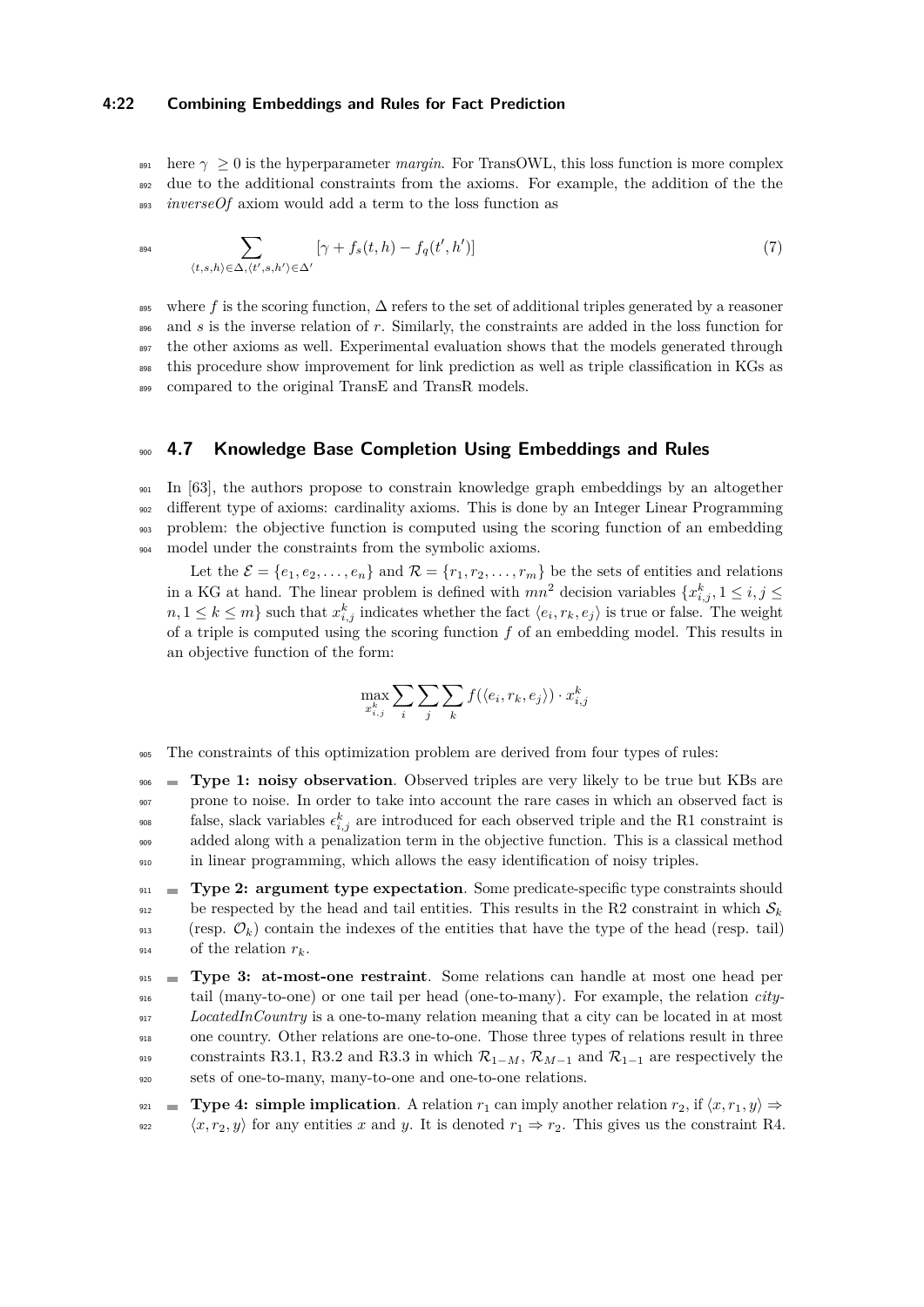<sup>923</sup> With this, the final Integer Logic Program is:

 $\sum$ 

 $\max_{x_{i,j}^k}$  $\sum$ 

 $\max_{k} \sum \sum f(\langle e_i, r_k, e_j \rangle) \cdot x_{i,j}^k$ 

$$
\begin{array}{ccccc}\n\cdots & \cdots & \cdots \\
\cdots & \cdots & \cdots \\
\cdots & \cdots & \cdots \\
\cdots & \cdots & \cdots \\
\cdots & \cdots & \cdots \\
\cdots & \cdots & \cdots \\
\cdots & \cdots & \cdots \\
\cdots & \cdots & \cdots \\
\cdots & \cdots & \cdots \\
\cdots & \cdots & \cdots \\
\cdots & \cdots & \cdots \\
\cdots & \cdots & \cdots \\
\cdots & \cdots & \cdots \\
\cdots & \cdots & \cdots \\
\cdots & \cdots & \cdots \\
\cdots & \cdots & \cdots \\
\cdots & \cdots & \cdots \\
\cdots & \cdots & \cdots \\
\cdots & \cdots & \cdots \\
\cdots & \cdots & \cdots \\
\cdots & \cdots & \cdots \\
\cdots & \cdots & \cdots \\
\cdots & \cdots & \cdots \\
\cdots & \cdots & \cdots \\
\cdots & \cdots & \cdots \\
\cdots & \cdots & \cdots \\
\cdots & \cdots & \cdots \\
\cdots & \cdots & \cdots \\
\cdots & \cdots & \cdots \\
\cdots & \cdots & \cdots \\
\cdots & \cdots & \cdots \\
\cdots & \cdots & \cdots \\
\cdots & \cdots & \cdots \\
\cdots & \cdots & \cdots \\
\cdots & \cdots & \cdots \\
\cdots & \cdots & \cdots \\
\cdots & \cdots & \cdots \\
\cdots & \cdots & \cdots \\
\cdots & \cdots & \cdots \\
\cdots & \cdots & \cdots \\
\cdots & \cdots & \cdots \\
\cdots & \cdots & \cdots \\
\cdots & \cdots & \cdots \\
\cdots & \cdots & \cdots \\
\cdots & \cdots & \cdots \\
\cdots & \cdots & \cdots \\
\cdots & \cdots & \cdots \\
\cdots & \cdots & \cdots \\
\cdots & \cdots & \cdots \\
\cdots & \cdots & \cdots \\
\cdots & \cdots & \cdots \\
\cdots & \cdots & \cdots \\
\cdots & \cdots & \cdots \\
\cdots & \cdots & \cdots \\
\cdots & \cdots & \cdots \\
\cdots & \cdots & \cdots \\
\cdots & \cdots & \cdots \\
\cdots & \cdots & \cdots \\
\cdots & \cdots & \cdots \\
\cdots & \cdots & \cdots \\
\cdots & \cdots & \cdots \\
\cdots & \cdots & \cdots \\
\cdots & \cdots
$$

 $f(x2)$   $x_{i,j}^k = 0, \forall k, \forall i : e_i \notin S_k, \forall j : e_j \notin O_k$ 

930

$$
(R3.1)\;\sum_i x_{i,j}^k \leq 1, \forall k: r_k \in \mathcal{R}_{1-M}, \forall j
$$

 $\sum$ 

$$
(R3.2) \sum_{j} x_{i,j}^{k} \le 1, \forall k : r_k \in \mathcal{R}_{M-1}, \forall i
$$

$$
(R3.3)\ \sum_{i} x_{i,j}^k \le 1, \sum_{j} x_{i,j}^k \le 1, \forall k : r_k \in \mathcal{R}_{1-1}, \forall i, \forall j
$$

$$
(R4) \; x_{i,j}^{k_1} \leq x_{i,j}^{k_2}, \forall k_1, k_2 \text{ s.t. } r_{k_1} \Rightarrow r_{k_2}
$$

where 
$$
x_{i,j}^k \in \{0,1\}, \forall i, j, k; \epsilon_{i,j}^k \in \{0,1\}, \forall (i, j, k) : \langle e_i, r_k, e_k \rangle
$$
 is observed

 In spite of their promising results, the authors highlight two main limitations to this approach. First, constraints do not take into account the possible many-to-many relations, possibly missing out some ontology information. Second, solving the integer linear programming problem is time consuming and the approach then lacks scalability. In this regard, the authors propose a divide-and-conquer strategy for future work.

### <span id="page-22-0"></span><sup>938</sup> **4.8 Jointly embedding KGs and Rules**

 So far, we have constrained embeddings by axioms. There are, however, also approaches that use soft rules instead of axioms, and that learn embeddings jointly with confidence scores for these soft rules. The first of these [\[19\]](#page-27-21) improves the training procedure of the TransE model [\[7\]](#page-26-2) by a new training loss that integrates both observed triples and groundings of some 943 logical rules. The method focuses on rules of only two shapes:  $\forall x, y, \langle x, r_1, y \rangle \Rightarrow \langle x, r_2, y \rangle$ 944 and  $\forall x, y, \langle x, r_1, y \rangle \cap \langle y, r_2, z \rangle \Rightarrow \langle x, r_3, z \rangle$ , where  $r_1, r_2$  and  $r_3$  are relations from the graph.

Following Rocktäschel et al. [\[45\]](#page-28-22), the truth value of a grounded rule is computed from the truth values of the constituent triples and t-norm logic principles. For this, the truth value of a single triple is first defined as:

$$
f(\langle x, r, y \rangle) = 1 - \frac{1}{3\sqrt{d}} ||\vec{x} + \vec{r} - \vec{y}||
$$

 This is simply a normalization of the TransE [\[7\]](#page-26-2) scoring function. To compute the truth value of more complicated logical formulae, this definition has to be broaden to negation, 947 conjunction, and disjunction. The truth value of a negated triple  $\neg p$  is simply  $1 - f(p)$ . The truth value of a conjunction is given by a t-norm, i.e., a function that is commutative, associative, and monotonous, and that has 1 as the identity element. The work of [\[19\]](#page-27-21) uses 950 simply the product as the t-norm, i.e.,  $f(p \wedge q) = f(p) \times f(q)$ . With this, the truth value *f* of an implication is

$$
f(p \Rightarrow q) = f(\neg p \lor q) = f(\neg (p \land \neg q))
$$

$$
= 1 - f(p) \times (1 - f(q))
$$
  
= 1 - f(p) + f(p) \times f(q)

$$
\substack{954 \\ 955}
$$

<sup>956</sup> The only question left is how to generate the logical rules that are taken as input of this <sup>957</sup> improved training procedure. A natural method could be to run a logical approach such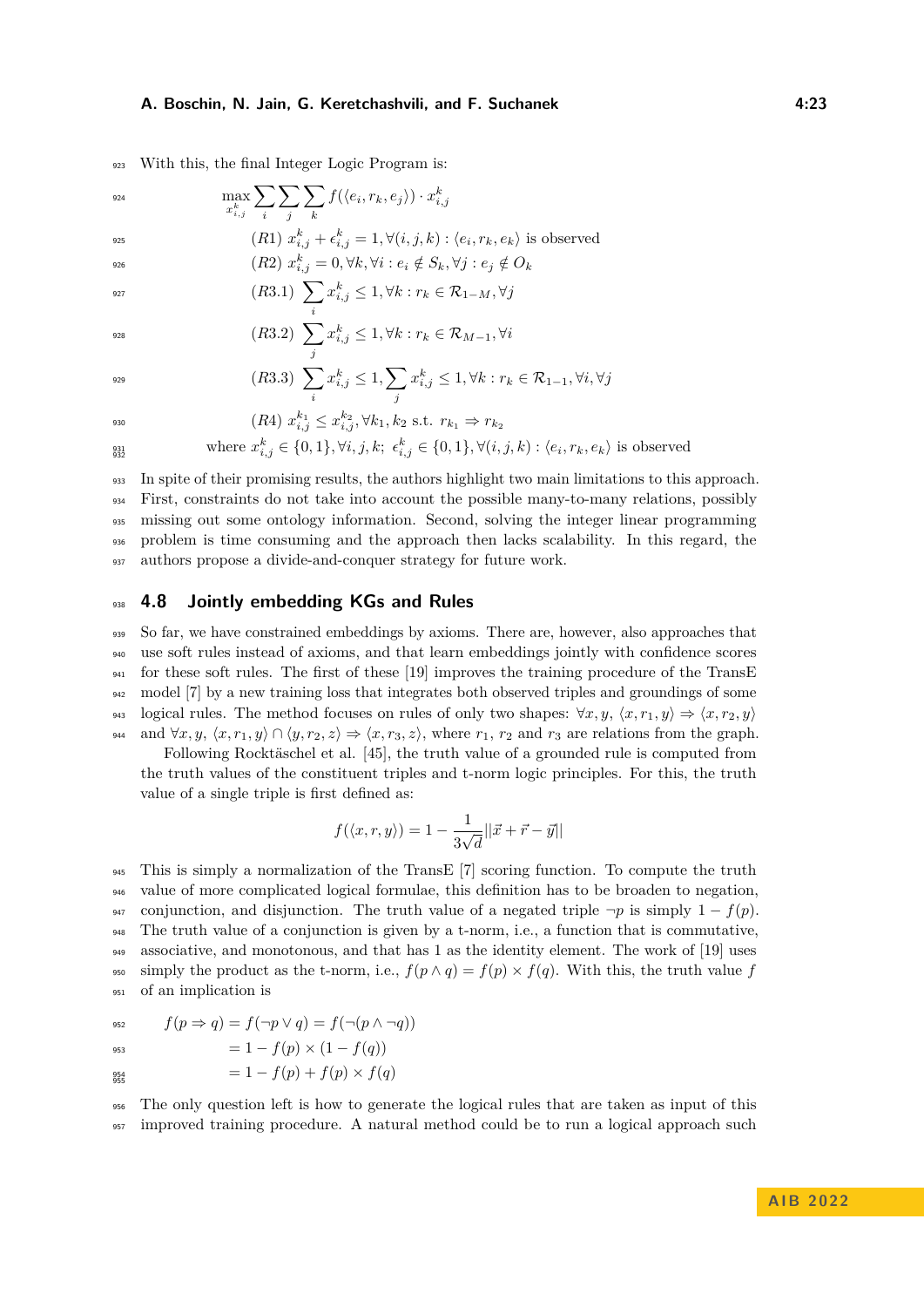### <span id="page-23-1"></span>**4:24 Combining Embeddings and Rules for Fact Prediction**





<sup>958</sup> as AMIE or RuDiK [\[17,](#page-27-2) [40\]](#page-28-2). The authors of [\[19\]](#page-27-21) have a different approach that uses their <sup>959</sup> method of scoring rule groundings to select the best ranking rules in a greedy manner.

# <span id="page-23-0"></span><sup>960</sup> **4.9 Knowledge Graph Embedding with Iterative Guidance from Soft** <sup>961</sup> **Rules (RUGE)**

 The Rule-Guided Embedding (RUGE) algorithm [\[20\]](#page-27-22) is another method that learns embed- dings jointly with confidence scores for logical rules. Its main steps are shown in Figure [4.](#page-23-1) The system starts out with soft rules (top of the figure), mined by the AMIE system [\[17\]](#page-27-2). 965 These are instantiated to make predictions (see Section  $2.1$ ) – each with a confidence. The Embedding Step (bottom of the figure) takes as input the predictions of the rules as well as labeled triples from the KB. The embedding is trained on these two sources. This allows the prediction of new facts, which will in turn predict new facts by help of the rules. This process is iterated, thereby amplifying automatically the number of labeled examples.

 The rule mining system gives each rule a confidence. However, this confidence concerns the rule as a whole, not an individual grounded variant of the rule, where all variables are instantiated. To compute the confidence of an individual grounded rule, the approach uses <sup>973</sup> the scores  $\phi(\cdot)$  of the embeddings of the facts that appear in the rule, as well as the score  $974 \text{ s}(\cdot)$  of the fact that the rule predicts, and proceeds according to the definitions of t-norm based fuzzy logics, in much the same way as [\[19\]](#page-27-21).

<sup>976</sup> The approach then aims to find a scoring function  $s(\cdot)$  that is as close as possible to <sup>977</sup> the current scoring function  $\phi(\cdot)$ , while at the same time making the confidences  $\pi(\cdot)$  of <sup>978</sup> all grounded rules as close as possible to 1 (the maximum). This is done by solving an 979 optimization problem. This yields scores  $s(\cdot)$  for facts that are predicted by the rules.

980 In the second step, the approach then corrects its embeddings  $\phi(\cdot)$  so that they mirror (1) <sup>981</sup> the truth value of facts that appear already in the KB and (2) the score  $s(\cdot)$  for facts that <sup>982</sup> do not appear in the KB, but were predicted by the rules. This updated embedding is then <sup>983</sup> fed again into the rules, and the process is iterated. Experiments show that this method <sup>984</sup> achieves significant improvements in link prediction task on Freebase and YAGO.

 A variant of this approach is the SoLE system [\[71\]](#page-29-15) ("Soft Logical rules enhanced Embed- dings"), whose architecture is shown in Figure [5.](#page-24-1) Like RUGE, SoLE takes as input a KB and rules. It uses the rules to predict new facts in an iterative manner until no more facts can be predicted (a technique called *forward chaining*). The rules are then grounded, and a confidence score is computed for each grounded rule, not unlike this is done in RUGE as well.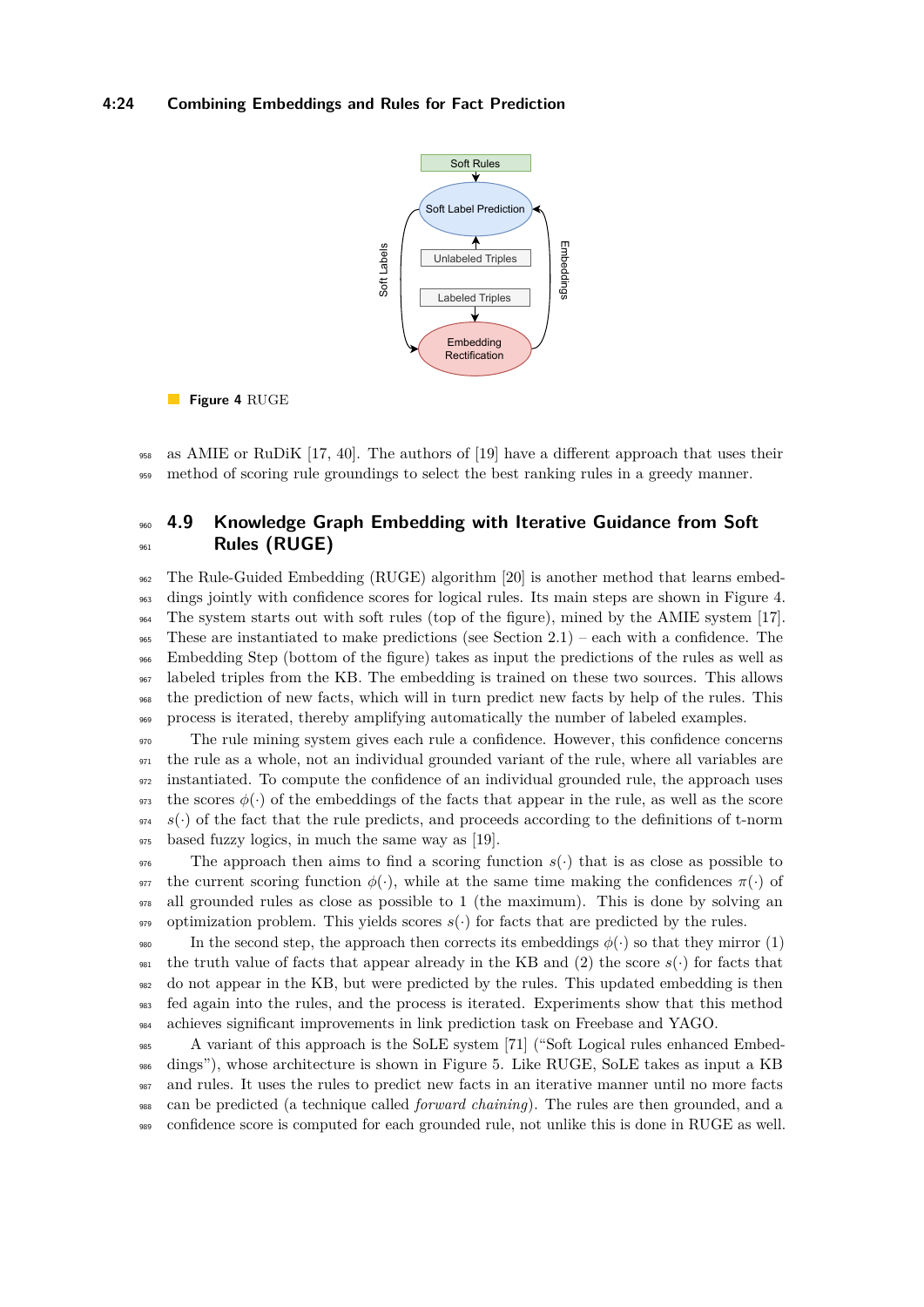<span id="page-24-1"></span>

**Figure 5** SoLE Architecture (stage 1 in yellow, stage 2 in blue)

<sup>990</sup> Different from RUGE, SoLE then minimizes a joint loss so as to find embeddings that can <sup>991</sup> (1) predict the labels of triples contained the KB, while also (2) imitating the confidences of <sup>992</sup> rules.

# <span id="page-24-0"></span><sup>993</sup> **5 Rule Mining with embedding techniques**

 In the previous section, we have discussed several embedding methods that use logical techniques to improve their performance. The other direction is much less common: there are few methods that use embedding models in order to improve logical rule mining techniques. 997 We will now present the most prominent ones.

### <sup>998</sup> **5.1 ILP Rule Mining**

<sup>999</sup> A first small application of embeddings for rule mining is presented in an extension of <sup>1000</sup> RuDiK [\[40\]](#page-28-2) by Ahmadi et al. [\[1\]](#page-26-7). The new system can also mine rules about class membership, <sup>1001</sup> such as "Politicians are not married to officeholders of a different party":

 $\langle x, party, x_n \rangle \wedge \langle y, party, y_n \rangle \wedge x_n \neq y_n$  $\land \langle x, type, Politician \rangle \land \langle y, type, OfficeلIolder \rangle \Rightarrow \neg \langle x, suppose, y \rangle$ 1003<br>1004

<sup>1005</sup> The question is now what classes should be considered in such rules. Considering all classes <sup>1006</sup> may lead to rules that are too fine-grained. It would also be inefficient. Using only the <sup>1007</sup> top-level classes, in contrast, may miss out on useful rules that hold in a subclass.

 RuDiK therefore clusters the instances of the KB. The method of choice here are entity embedding methods. The authors observe that the clusters obtained this way are more uniform in what concerns the structural similarity of entities (i.e., the outgoing relations that they share) than class membership. This is because two entities with different relations can belong to the same class, and entities with the same relations can belong to different classes. The embedding, in contrast, groups entities by their relations, which is more amenable to the rule mining.

<sup>1015</sup> It turns out that entities with popular classes, such as *Person*, can be spread across <sup>1016</sup> multiple clusters, but classes with finer granularity, such as *Politician* and *OfficeHolder* are <sup>1017</sup> grouped together. For each cluster, RuDiK then determines a class (e.g., the class that most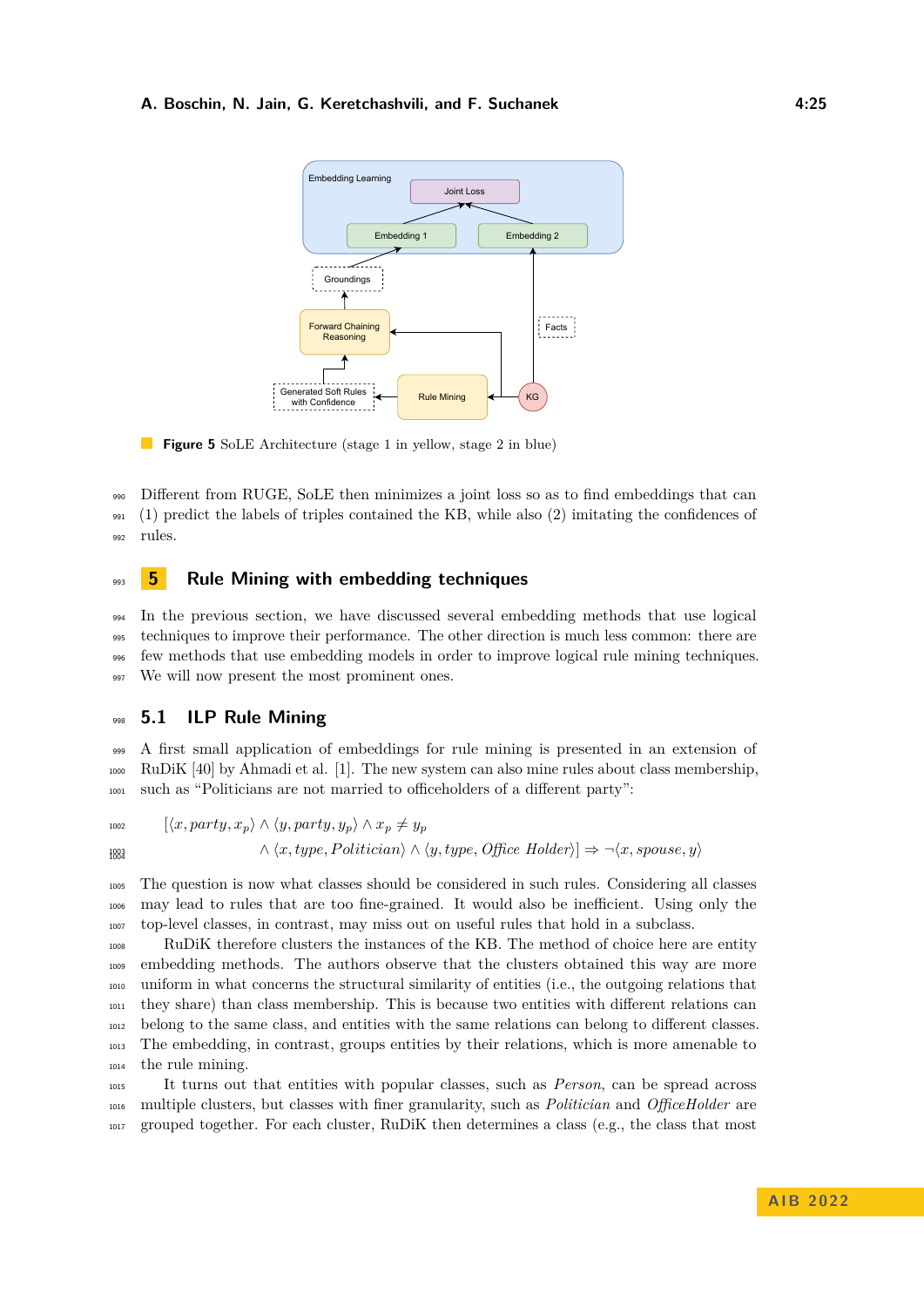### **4:26 Combining Embeddings and Rules for Fact Prediction**

 entities in the cluster belong to). This class is then used for mining rules such as the one above.

### **5.2 Few-shot learning for label propagation**

 As stated in Section [2.1,](#page-2-2) a recurrent problem when working on KBs is the lack of negative statements. That makes it difficult to classify a prediction of any model. In an ideal situation, an operator would be available during training in order to manually tag generated facts as positive or negative. This is rarely the case because it is very costly but it could be very useful in the generation of false statements for example. This problem of manually tagging samples (here triples) is not specific to KB processing and it has given birth to a field of research called few-shot learning. This is the study of learning algorithms that work on a very small number of samples. It often applies in fields were the creation of supervision labels is costly, for example computer vision.

 In [\[32\]](#page-27-24) the authors propose a few-shot rule-based knowledge validation framework that uses an embedding model (HypER [\[5\]](#page-26-8)) in order to propagate the decisions of a human operator to whom triples to tag are submitted. The goal of the method is to enrich the KB with positive and negative examples that allow a better evaluation of a set of rules. The proposed *propagation* method relies on a measure of similarity between facts. To compute the similarity, a vector representing each triple is computed by concatenating the embeddings of the entities. The propagation of manual labels is done locally to triples sharing the same relation, and so their embedding is omitted in the concatenation. For example, let's say that <sup>1038</sup> an operator labeled the fact  $\langle Barack\,Obama, marriedTo, Sasha\,Obama\rangle$  as false, this label is going to be propagated to triples involving *Barack Obama* and *MarriedTo* or *MarriedTo* and *Sasha Obama* that are similar enough to the initial one. Eventually the set of manually labeled triples along with the automatically labeled ones improve the evaluation process of the rules. The authors apply their method to rules mined with AMIE [\[17\]](#page-27-2) and RuDiK [\[40\]](#page-28-2). The proposed method uses HypER as embedding model but the authors insist on the fact that any model can be used for this task.

### **5.3 Approximate algorithms**

 AMIE [\[17\]](#page-27-2) is an exhaustive rule mining system, i.e., it finds all rules above user-specified confidence and support thresholds. This makes AMIE quite heavy to run on large knowledge bases. AMIE+ [\[18\]](#page-27-3) improved the runtime by approximating the computation of the confidence value of rules. This comes at a minor cost in the precision of the algorithm but allows reducing the computation time by several orders of magnitude.

 Another way to speed up the rule mining is by *sampling*. The underlying intuition is that a rule of the form  $\langle e, r_1, e_1 \rangle \wedge \langle e_1, r_2, e_2 \rangle \wedge \cdots \wedge \langle e_n, r_{n+1}, e' \rangle \Rightarrow \langle e, r, e' \rangle$  can be seen as 1053 the co-occurrence in the knowledge graph (KG) of two paths from *e* to *e'*: one of length 1 1054 (passing through the relation *r*), and one of length  $2n + 1$  (through the entities  $e_1, e_2, \ldots$ , <sup>1055</sup>  $e_n$  and the relations  $r_1, r_2, \ldots, r_{n+1}$ . Exploring the possible rules then comes down to finding possible paths from one entity to another. This graph exploration is computationally expensive, and so the authors of [\[39\]](#page-28-23) propose a two-step acceleration of the graph exploration and of the evaluation of the rules.

 $F_{1059}$   $\equiv$  First, the size of the graph is reduced by *sampling* the KG. Given a relation *r* that should 1060 appear in the head atom of the rule and a maximum length  $l \geq 2$ , the neighborhood of *r*  is computed iteratively. We start from a set *E*0, which includes any entity involved in a 1062 fact with *r*. We then compute  $E_i$  for  $1 \leq i \leq l-2$  by including entities linked to some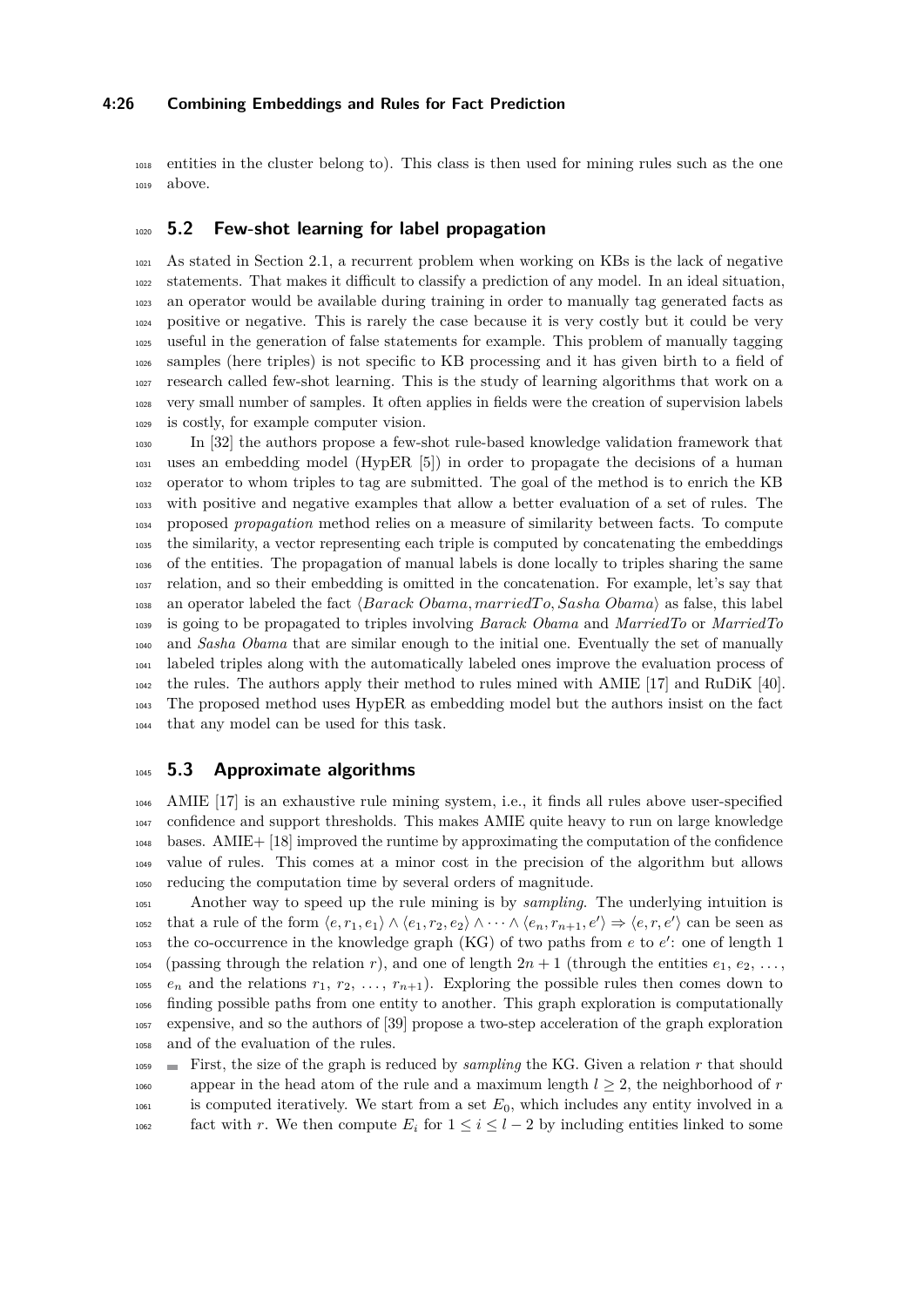entity of  $E_{i-1}$  by any predicate. The neighborhood of *r* is then defined as  $\mathcal{N}(r) = \bigcup_{i=0}^{l-2} E_i$  and it includes all entities relevant to find paths of maximum length *l* and then rules involving *l* atoms in the body and *p* in the head.

 $_{1066}$   $\blacksquare$  Subsequently, instead of exhaustively exploring all the possible paths in the neighborhood <sup>1067</sup> of the relation *r*, the authors suggest to use a bilinear embedding model to learn matrix representations of relations (see Section [3.2\)](#page-9-0). A relation path  $r_1, r_2, \ldots, r_l$  in the graph <sup>1069</sup> can then be represented as the product of the matrices of the relations  $M_{r_1} \cdot M_{r_2} \cdot \cdots \cdot M_{r_l}$ . The similarity between the path (corresponding to the body of the potential rule) and *r* is computed using the matrix Frobenius norm  $sim(r, [r_1, r_2, \ldots, r_l]) = \exp(-||M_r - M_{r_1} \cdot$  $M_{r_2} \cdot \dots \cdot M_{r_l} ||_F$ ).

 The authors compare their approach to AMIE+, and show that the new approach mines more rules, and rules of better quality in terms of confidence. Furthermore, the process is much faster for rules that have the shape of paths.

### <span id="page-26-1"></span>**6 Conclusion**

 Knowledge Bases (KBs) find many uses in AI applications, such as personal assistants, question answering systems, or text analysis. And yet, KBs are usually incomplete and miss facts. Two avenues of research have taken to predict missing facts: a symbolic one, based on rule mining, and a neural one, based on embeddings. Each of them has their respective strengths, and in this article we have presented an overview of both. We have also discussed recent studies on the criticism of the benchmark and protocols used during evaluation of embedding models. We have then presented approaches that successfully combine both symbolic and neural methods to perform fact prediction in KBs. While there are several approaches that use rules in order to improve embeddings, there are rather few approaches that use embeddings to improve rule mining. This may thus be an interesting direction for further research.

<span id="page-26-8"></span><span id="page-26-7"></span><span id="page-26-6"></span><span id="page-26-5"></span><span id="page-26-4"></span><span id="page-26-3"></span><span id="page-26-2"></span><span id="page-26-0"></span>

| 1088 |    | <b>References</b>                                                                                 |
|------|----|---------------------------------------------------------------------------------------------------|
| 1089 | ı  | Naser Ahmadi, Viet-Phi Huynh, Vamsi Meduri, Stefano Ortona, and Paolo Papotti. Mining             |
| 1090 |    | expressive rules in knowledge graphs. Journal of Data and Information Quality $(JDIQ)$ ,          |
| 1091 |    | $12(2):1-27, 2020.$                                                                               |
| 1092 | 2  | Farahnaz Akrami, Mohammed Samiul Saeef, Qingheng Zhang, Wei Hu, and Chengkai Li.                  |
| 1093 |    | Realistic re-evaluation of knowledge graph completion methods: An experimental study. In          |
| 1094 |    | ACM SIGMOD, 2020.                                                                                 |
| 1095 | 3  | Alessandro Artale, Diego Calvanese, Roman Kontchakov, and Michael Zakharyaschev. The              |
| 1096 |    | dl-lite family and relations. <i>Journal of artificial intelligence research</i> , 36:1–69, 2009. |
| 1097 | 4  | Sören Auer, Christian Bizer, Georgi Kobilarov, Jens Lehmann, Richard Cyganiak, and                |
| 1098 |    | Zachary G. Ives. Dbpedia: A nucleus for a web of open data. In ISWC, 2007.                        |
| 1099 | 5. | Ivana Balažević, Carl Allen, and Timothy M Hospedales. Hypernetwork knowledge graph               |
| 1100 |    | embeddings. In <i>ICANN</i> , 2019.                                                               |
| 1101 | 6  | Antoine Bordes, Xavier Glorot, Jason Weston, and Yoshua Bengio. A semantic matching               |
| 1102 |    | energy function for learning with multi-relational data. Machine Learning, $94(2):233-259$ ,      |
| 1103 |    | 2014.                                                                                             |
| 1104 | 7  | Antoine Bordes, Nicolas Usunier, Alberto Garcia-Duran, Jason Weston, and Oksana Yakhnenko.        |
| 1105 |    | Translating embeddings for modeling multi-relational data. In NeurIPS, 2013.                      |
| 1106 | 8  | Andrew Carlson, Justin Betteridge, Bryan Kisiel, Burr Settles, Estevam R Hruschka, and            |
| 1107 |    | Tom M Mitchell. Toward an architecture for never-ending language learning. In AAAI, 2010.         |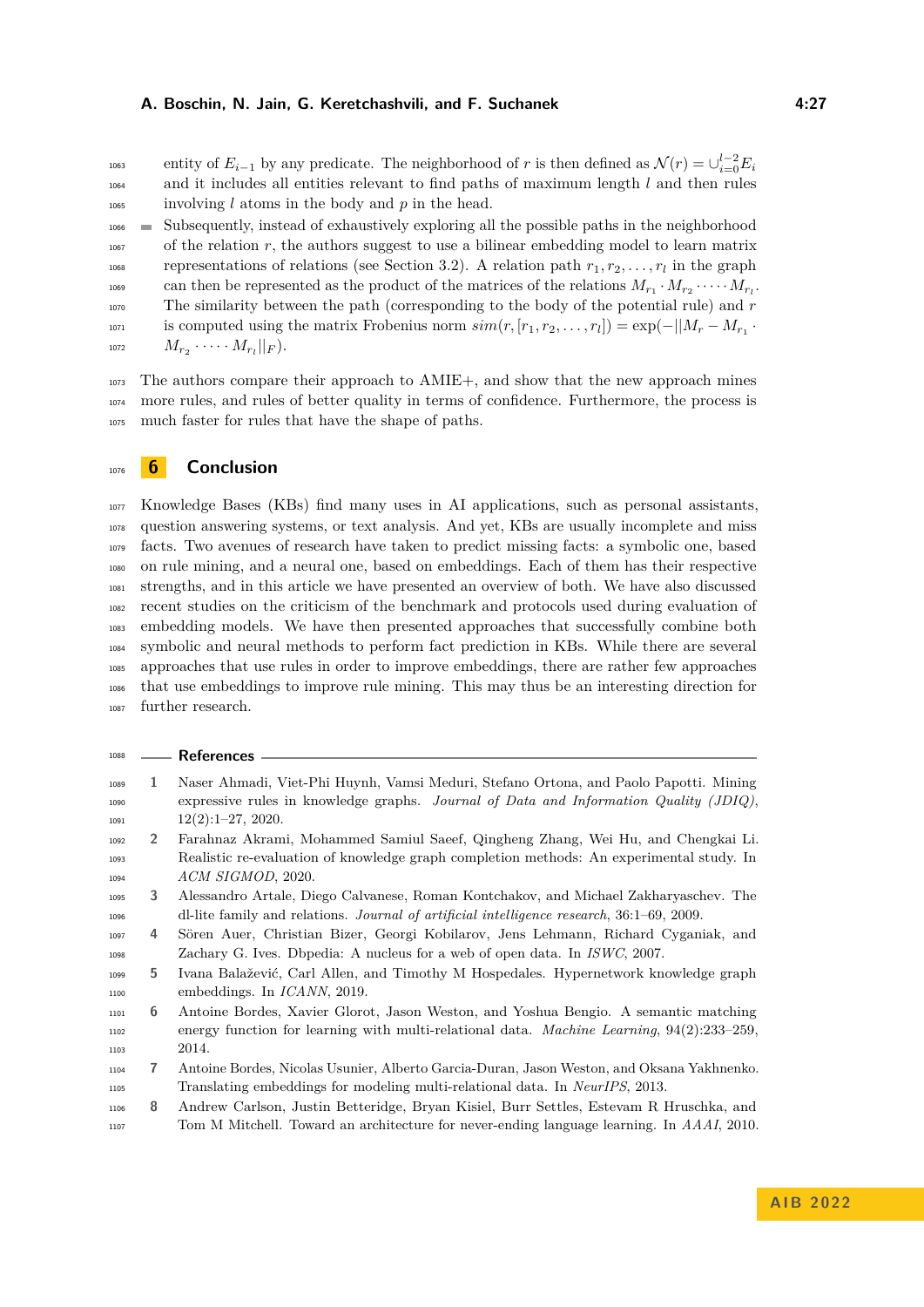### **4:28 Combining Embeddings and Rules for Fact Prediction**

<span id="page-27-22"></span><span id="page-27-21"></span><span id="page-27-20"></span><span id="page-27-19"></span><span id="page-27-18"></span><span id="page-27-12"></span><span id="page-27-11"></span><span id="page-27-10"></span><span id="page-27-6"></span><span id="page-27-3"></span><span id="page-27-2"></span> embedding: Approaches, applications and benchmarks. *Electronics*, 9(5):750, 2020. **10** Tu Dinh Nguyen Dai Quoc Nguyen, Dat Quoc Nguyen, and Dinh Phung. A novel embedding model for knowledge base completion based on convolutional neural network. In *NAACL*, 1112 2018. **11** Claudia d'Amato, Nicola Flavio Quatraro, and Nicola Fanizzi. Injecting background knowledge into embedding models for predictive tasks on knowledge graphs. In *ESWC*, 2021. **12** Tim Dettmers, Pasquale Minervini, Pontus Stenetorp, and Sebastian Riedel. Convolutional 2d knowledge graph embeddings. In *AAAI*, 2018. **13** Boyang Ding, Quan Wang, Bin Wang, and Li Guo. Improving knowledge graph embedding using simple constraints. *arXiv preprint arXiv:1805.02408*, 2018. **14** Xin Dong, Evgeniy Gabrilovich, Geremy Heitz, Wilko Horn, Ni Lao, Kevin Murphy, Thomas Strohmann, Shaohua Sun, and Wei Zhang. Knowledge vault: A web-scale approach to probabilistic knowledge fusion. In *ACM SIGKDD*, 2014. **15** Bahare Fatemi, Siamak Ravanbakhsh, and David Poole. Improved knowledge graph embedding using background taxonomic information. In *AAAI*, volume 33, 2019. **16** Jun Feng, Minlie Huang, Mingdong Wang, Mantong Zhou, Yu Hao, and Xiaoyan Zhu. Knowledge graph embedding by flexible translation. In *KR*, 2016. **17** Luis Galárraga, Christina Teflioudi, Katja Hose, and Fabian Suchanek. Amie: Association rule mining under incomplete evidence in ontological knowledge bases. In *WWW*, 2013. **18** Luis Galárraga, Christina Teflioudi, Katja Hose, and Fabian M. Suchanek. Fast Rule Mining in Ontological Knowledge Bases with AMIE+. In *VLDBJ*, 2015. **19** Shu Guo, Quan Wang, Lihong Wang, Bin Wang, and Li Guo. Jointly embedding knowledge graphs and logical rules. In *EMNLP*, 2016. **20** Shu Guo, Quan Wang, Lihong Wang, Bin Wang, and Li Guo. Knowledge graph embedding with iterative guidance from soft rules. In *AAAI*, 2018. **21** Shizhu He, Kang Liu, Guoliang Ji, and Jun Zhao. Learning to represent knowledge graphs with gaussian embedding. In *CIKM*, 2015. **22** Frank Lauren Hitchcock. The expression of a tensor or a polyadic as a sum of products. *Journal of Mathematics and Physics*, 6:164–189, 1927. **23** Nitisha Jain, Jan-Christoph Kalo, Wolf-Tilo Balke, and Ralf Krestel. Do embeddings actually capture knowledge graph semantics? In *ESWC*, 2021. **24** Nitisha Jain, Trung-Kien Tran, Mohamed H Gad-Elrab, and Daria Stepanova. Improving knowledge graph embeddings with ontological reasoning. In *ISWC*, 2021. **25** Guoliang Ji, Shizhu He, Liheng Xu, Kang Liu, and Jun Zhao. Knowledge graph embedding via dynamic mapping matrix. In *ACL*, 2015. **26** Rudolf Kadlec, Ondřej Bajgar, and Jan Kleindienst. Knowledge base completion: Baselines strike back. In *RepL4NLP*, 2017. **27** Seyed Mehran Kazemi and David Poole. Simple embedding for link prediction in knowledge graphs. In *NeurIPS*, 2018. **28** Thomas N Kipf and Max Welling. Semi-supervised classification with graph convolutional networks. *arXiv preprint arXiv:1609.02907*, 2016. **29** Bhushan Kotnis and Vivi Nastase. Analysis of the impact of negative sampling on link prediction in knowledge graphs. *arXiv preprint arXiv:1708.06816*, 2017. **30** Jonathan Lajus, Luis Galárraga, and Fabian M. Suchanek. Fast and Exact Rule Mining with AMIE 3. In *ESWC*, 2020. **31** Yankai Lin, Zhiyuan Liu, Maosong Sun, Yang Liu, and Xuan Zhu. Learning entity and relation embeddings for knowledge graph completion. In *AAAI*, 2015. **32** Michael Loster, Davide Mottin, Paolo Papotti, Jan Ehmüller, Benjamin Feldmann, and Felix Naumann. Few-shot knowledge validation using rules. In *TheWebConf*, 2021. **33** Farzaneh Mahdisoltani, Joanna Asia Biega, and Fabian M. Suchanek. YAGO3: A Knowledge

<span id="page-27-1"></span>**9** Yuanfei Dai, Shiping Wang, Neal N Xiong, and Wenzhong Guo. A survey on knowledge graph

<span id="page-27-24"></span><span id="page-27-23"></span><span id="page-27-17"></span><span id="page-27-16"></span><span id="page-27-15"></span><span id="page-27-14"></span><span id="page-27-13"></span><span id="page-27-9"></span><span id="page-27-8"></span><span id="page-27-7"></span><span id="page-27-5"></span><span id="page-27-4"></span><span id="page-27-0"></span>Base from Multilingual Wikipedias. In *CIDR*, 2015.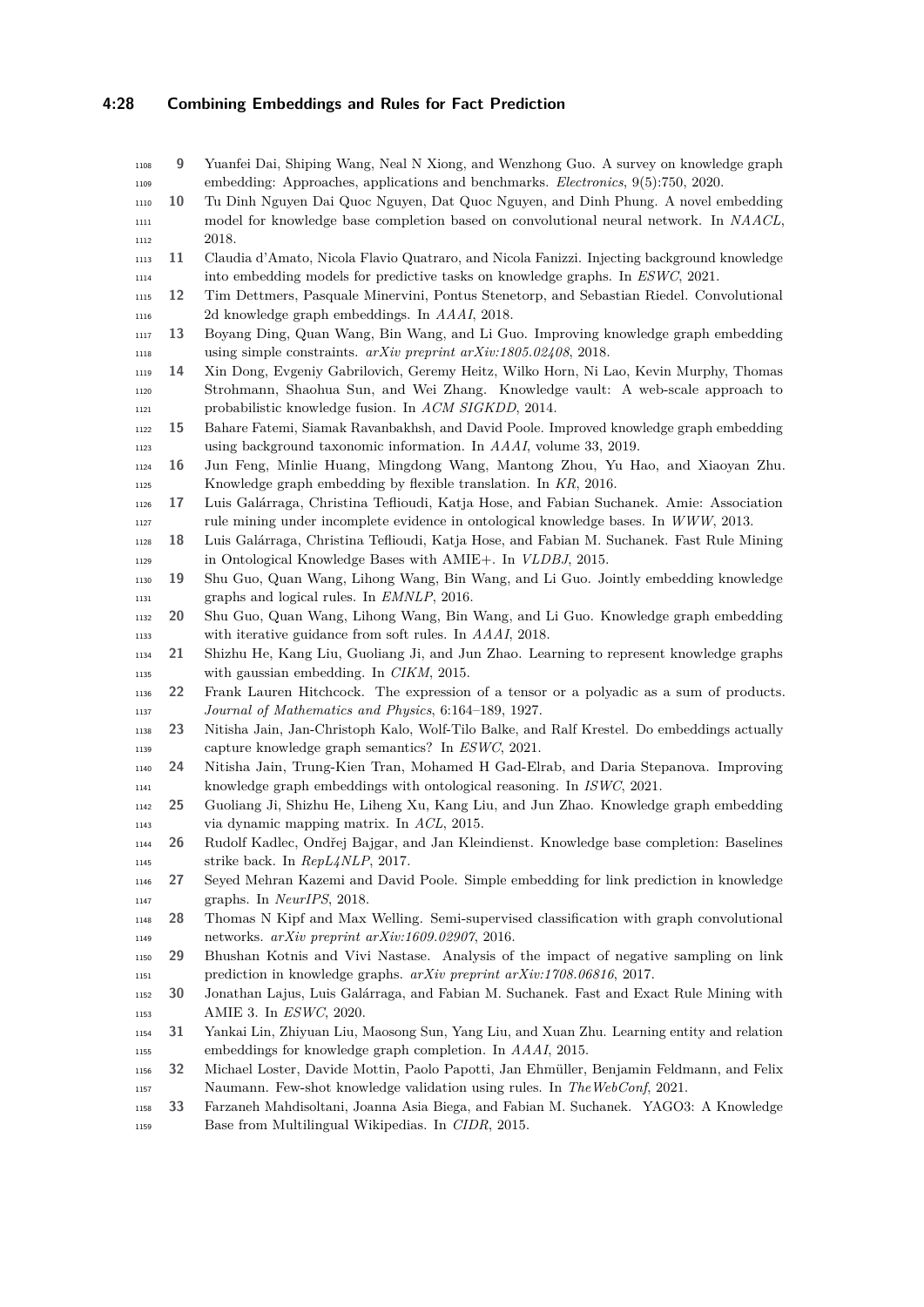- <span id="page-28-1"></span> **34** Christian Meilicke, Melisachew Wudage Chekol, Daniel Ruffinelli, and Heiner Stuckenschmidt. An introduction to anyburl. In *KI*, 2019.
- <span id="page-28-20"></span> **35** Pasquale Minervini, Luca Costabello, Emir Muñoz, Vít Nováček, and Pierre-Yves Vanden- bussche. Regularizing knowledge graph embeddings via equivalence and inversion axioms. In *ECML PKDD*, 2017.
- <span id="page-28-19"></span> **36** Sameh K Mohamed, Vít Novácek, Pierre-Yves Vandenbussche, and Emir Muñoz. Loss functions in knowledge graph embedding models. *DL4KG@ ESWC*, 2377:1–10, 2019.
- <span id="page-28-21"></span> **37** Brian Murphy, Partha Talukdar, and Tom Mitchell. Learning effective and interpretable semantic models using non-negative sparse embedding. In *COLING*, 2012.
- <span id="page-28-9"></span> **38** Maximilian Nickel, Volker Tresp, and Hans-Peter Kriegel. A three-way model for collective learning on multi-relational data. In *ICML*, 2011.
- <span id="page-28-23"></span> **39** Pouya Ghiasnezhad Omran, Kewen Wang, and Zhe Wang. An embedding-based approach to rule learning in knowledge graphs. *IEEE Transactions on Knowledge and Data Engineering*, 1173 33(4):1348–1359, 2021.
- <span id="page-28-2"></span> **40** Stefano Ortona, Venkata Vamsikrishna Meduri, and Paolo Papotti. Robust discovery of positive and negative rules in knowledge bases. In *ICDE*, 2018.
- <span id="page-28-17"></span> **41** Pouya Pezeshkpour, Yifan Tian, and Sameer Singh. Revisiting evaluation of knowledge base completion models. In *AKBC*, 2020.
- <span id="page-28-16"></span> **42** Jay Pujara, Eriq Augustine, and Lise Getoor. Sparsity and noise: Where knowledge graph embeddings fall short. In *EMNLP*, 2017.
- <span id="page-28-6"></span> **43** Simon Razniewski, Hiba Arnaout, Shrestha Ghosh, and Fabian M. Suchanek. Completeness, Recall, and Negation in Open-World Knowledge Bases. In *VLDB*, 2021.
- <span id="page-28-5"></span> **44** Simon Razniewski, Fabian M. Suchanek, and Werner Nutt. But What Do We Actually Know? In *AKBC workshop*, 2016.
- <span id="page-28-22"></span> **45** Tim Rocktäschel, Sameer Singh, and Sebastian Riedel. Injecting logical background knowledge into embeddings for relation extraction. In *NAACL*, 2015.
- <span id="page-28-3"></span> **46** Andrea Rossi, Denilson Barbosa, Donatella Firmani, Antonio Matinata, and Paolo Merialdo. Knowledge graph embedding for link prediction: A comparative analysis. *ACM Transactions on Knowledge Discovery from Data (TKDD)*, 15(2):1–49, 2021.
- <span id="page-28-15"></span> **47** Andrea Rossi and Antonio Matinata. Knowledge graph embeddings: Are relation-learning models learning relations? In *EDBT/ICDT*, 2020.
- <span id="page-28-10"></span> **48** Daniel Ruffinelli, Samuel Broscheit, and Rainer Gemulla. You can teach an old dog new tricks! on training knowledge graph embeddings. In *ICLR*, 2019.
- <span id="page-28-7"></span> **49** Ali Sadeghian, Mohammadreza Armandpour, Patrick Ding, and Daisy Zhe Wang. Drum: End-to-end differentiable rule mining on knowledge graphs. In *NeurIPS*, 2019.
- <span id="page-28-12"></span> **50** Michael Schlichtkrull, Thomas N Kipf, Peter Bloem, Rianne Van Den Berg, Ivan Titov, and Max Welling. Modeling relational data with graph convolutional networks. In *ESWC*, 2018.
- <span id="page-28-13"></span> **51** Chao Shang, Yun Tang, Jing Huang, Jinbo Bi, Xiaodong He, and Bowen Zhou. End-to-end structure-aware convolutional networks for knowledge base completion. In *AAAI*, 2019.
- <span id="page-28-11"></span> **52** Richard Socher, Danqi Chen, Christopher D Manning, and Andrew Ng. Reasoning with neural tensor networks for knowledge base completion. In *NeurIPS*, 2013.
- <span id="page-28-0"></span> **53** Fabian M. Suchanek, Gjergji Kasneci, and Gerhard Weikum. Yago - A Core of Semantic Knowledge . In *WWW*, 2007.
- <span id="page-28-4"></span> **54** Fabian M. Suchanek, Jonathan Lajus, Armand Boschin, and Gerhard Weikum. Knowledge Representation and Rule Mining in Entity-Centric Knowledge Bases. In *RW*, 2019.
- <span id="page-28-8"></span> **55** Zhiqing Sun, Zhi-Hong Deng, Jian-Yun Nie, and Jian Tang. Rotate: Knowledge graph embedding by relational rotation in complex space. In *ICLR*, 2018.
- <span id="page-28-18"></span> **56** Zhiqing Sun, Shikhar Vashishth, Soumya Sanyal, Partha Talukdar, and Yiming Yang. A re-evaluation of knowledge graph completion methods. In *ACL*, 2020.
- <span id="page-28-14"></span> **57** Kristina Toutanova and Danqi Chen. Observed versus latent features for knowledge base and text inference. In *CVSC workshop*, 2015.